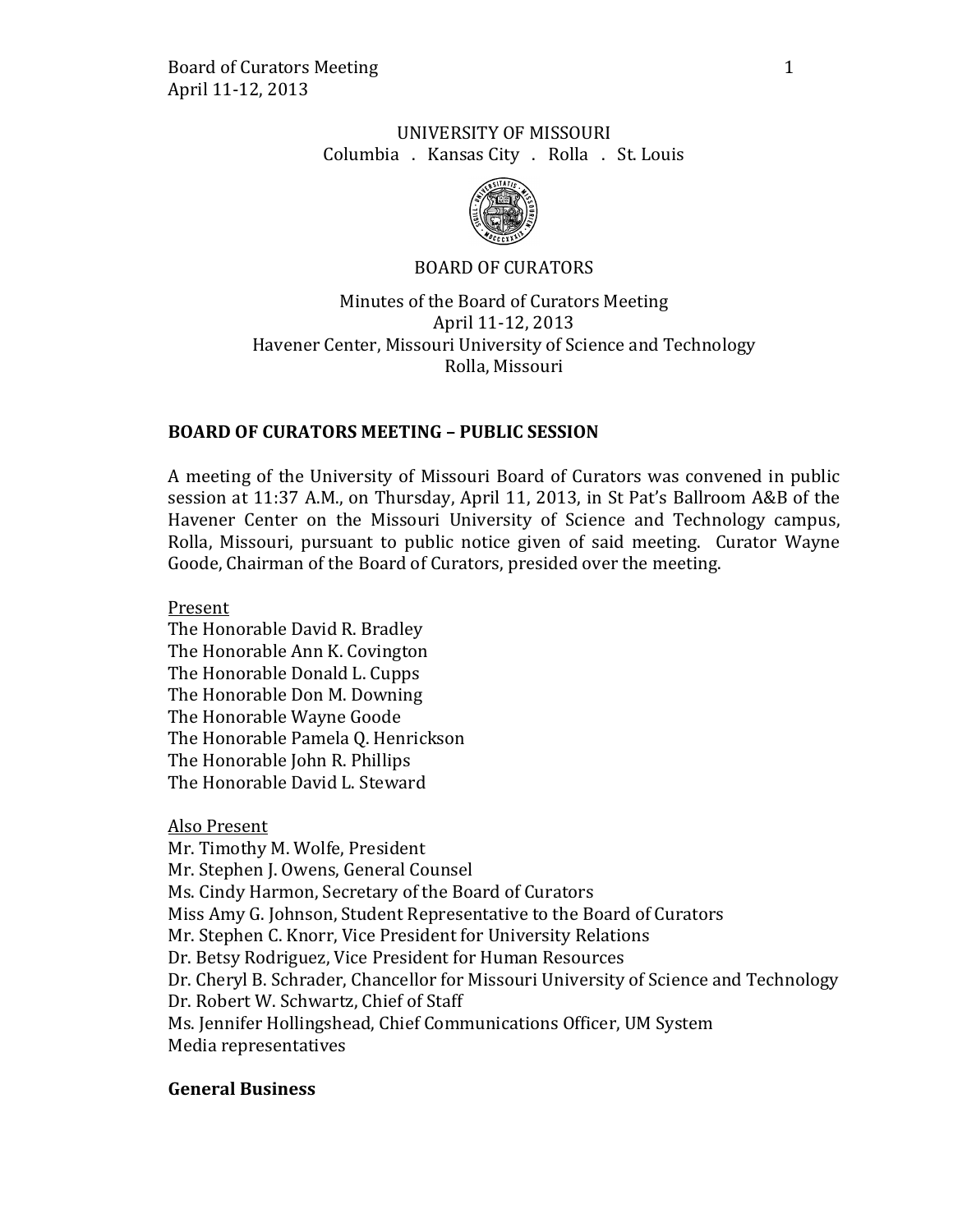# Approval of Board of Curators Executive Committee and Board Standing Committee Appointments, 2013

It was recommended by Chairman Goode, moved by Curator Downing and seconded by Curator Steward, that the following Board of Curators Executive Committee and Standing Committees appointments be approved for 2013:

#### **Executive Committee**

Wayne Goode, Chairman Don M. Downing Pamela Q. Henrickson

## **Academic, Student and External Affairs Committee**

David L. Steward, Chairman David R. Bradley Ann K. Covington Pamela Q. Henrickson Amy Johnson, Student Representative

#### **Audit Committee**

Pamela Q. Henrickson, Chairwoman Donald L. Cupps Don M. Downing John R. Phillips David L. Steward

#### **Compensation and Human Resources Committee**

Donald L. Cupps, Chairman David R. Bradley Don M. Downing John R. Phillips

## **Finance Committee**

Don M. Downing, Chairman Ann K. Covington Donald L. Cupps David L. Steward Amy Johnson, Student Representative

## **Governance, Resources and Planning Committee**

David R. Bradley, Chairman Pamela Q. Henrickson John R. Phillips Wayne Goode, ex officio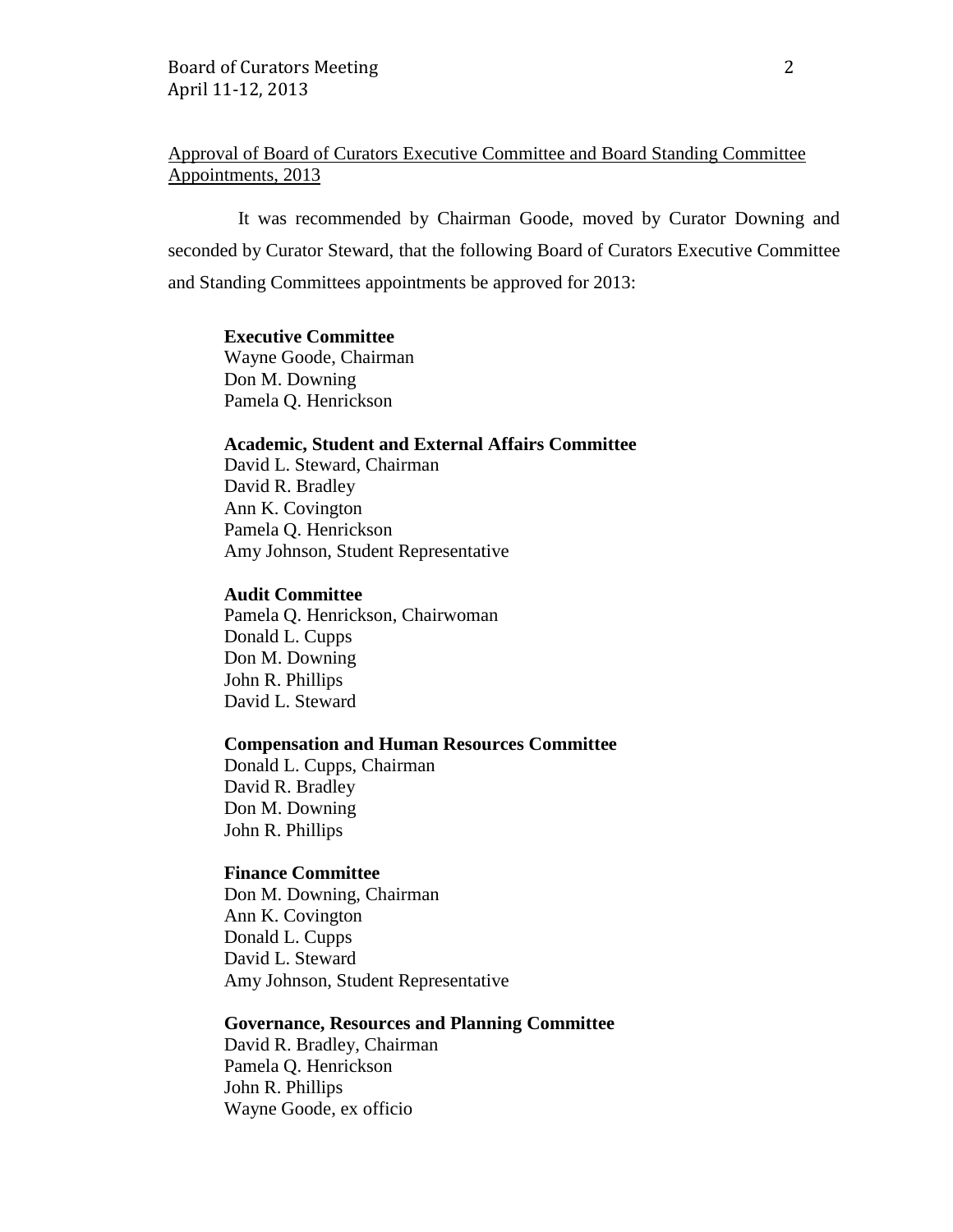Tim Wolfe, ex officio

Roll call vote:

Curator Bradley voted yes. Curator Covington voted yes. Curator Cupps voted yes. Curator Downing voted yes. Curator Goode voted yes. Curator Henrickson voted yes. Curator Phillips voted yes. Curator Steward voted yes.

The motion carried.

## Resolution for Executive Session of the Board of Curators Meeting

It was moved by Curator Steward and seconded by Curator Downing, that there shall be an executive session with a closed record and closed vote of the Board of Curators meeting, on April 11 and 12, 2013 for consideration of:

- **Section 610.021(1), RSMo**, relating to matters identified in that provision, which include legal actions, causes of action or litigation, and confidential or privileged communications with counsel; and
- **Section 610.021(2), RSMo,** relating to matters identified in that provision, which include leasing, purchase, or sale of real estate; and
- **Section 610.021(3), RSMo**, relating to matters identified in that provision, which include hiring, firing, disciplining, or promoting of particular employees; and
- **Section 610.021(12), RSMo,** relating to matters identified in that provision, which include sealed bids and related documents and sealed proposals and related documents or documents related to a negotiated contract; and
- **Section 610.021 (13), RSMo**, relating to matters identified in that provision, which include individually identifiable personnel records, performance ratings, or records pertaining to employees or applicants for employment; and
- **Section 610.021 (17), RSMo**, relating to matters identified in that provision, which include confidential or privileged communications between a public governmental body and its auditor.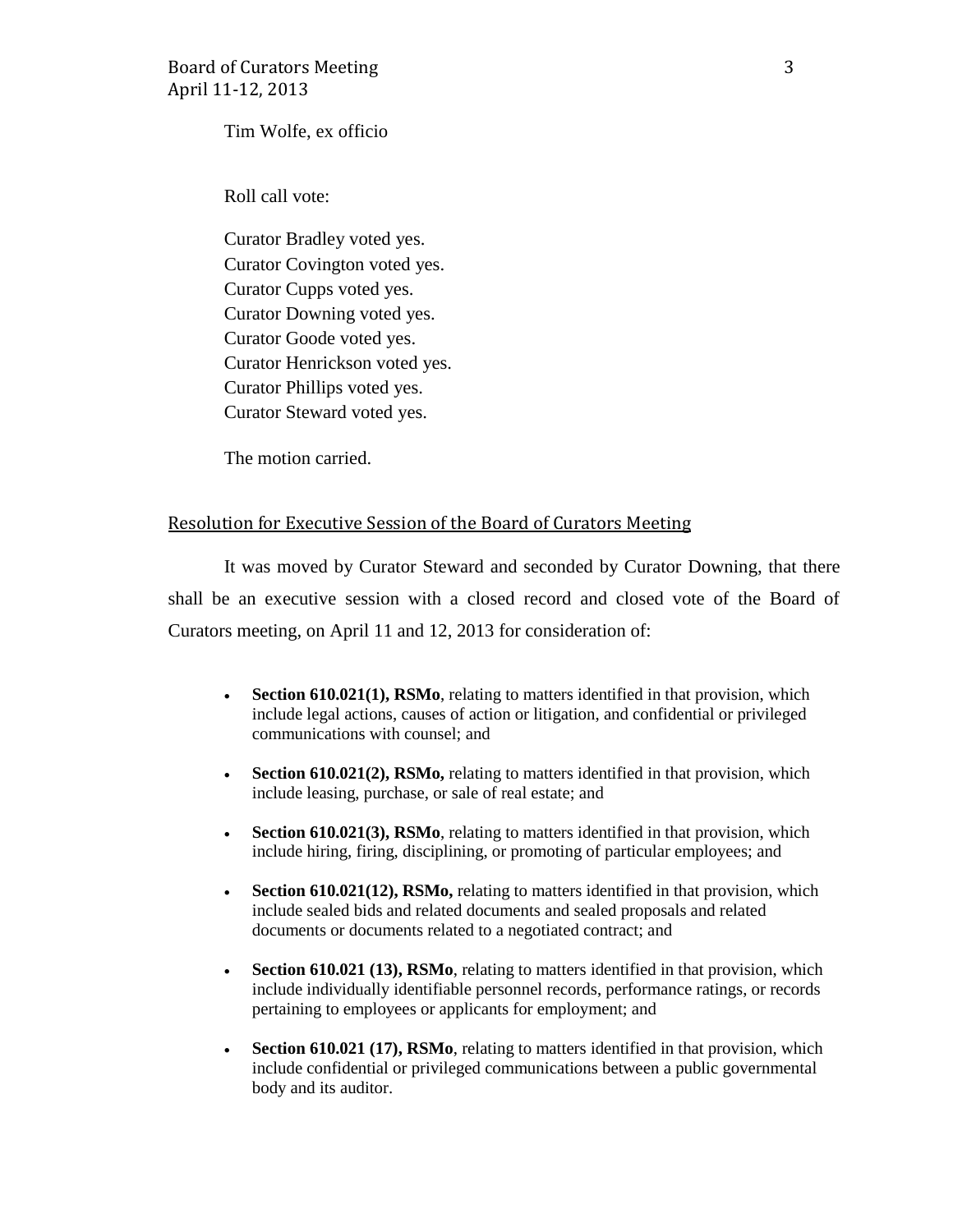Roll call vote of the Board:

Curator Bradley voted yes. Curator Covington voted yes. Curator Cupps voted yes. Curator Downing voted yes. Curator Goode voted yes. Curator Henrickson voted yes. Curator Phillips voted yes. Curator Steward voted yes.

The motion carried.

A meeting of the Audit Committee was convened at 11:41 A.M. and recessed at 11:45 A.M.

The public session of the Board of Curators meeting recessed at 11:45 A.M. on Thursday, April 11, 2013.

# **EXECUTIVE SESSION**

A meeting of the University of Missouri Board of Curators was convened in executive session at 11:50 A.M., on Thursday, April 11, 2013, in the Silver and Gold Room of the Havener Center on the Missouri University of Science and Technology campus, Rolla, Missouri, pursuant to public notice given of said meeting. Curator Wayne Goode, Chairman of the Board of Curators, presided over the meeting.

Present The Honorable David R. Bradley The Honorable Ann K. Covington The Honorable Donald L. Cupps The Honorable Don M. Downing The Honorable Wayne Goode The Honorable Pamela Q. Henrickson The Honorable John R. Phillips The Honorable David L. Steward

Also Present Mr. Timothy M. Wolfe, President Mr. Stephen J. Owens, General Counsel Ms. Cindy Harmon, Secretary of the Board of Curators Miss Amy G. Johnson, Student Representative to the Board of Curators

Vice President Krawitz joined the meeting.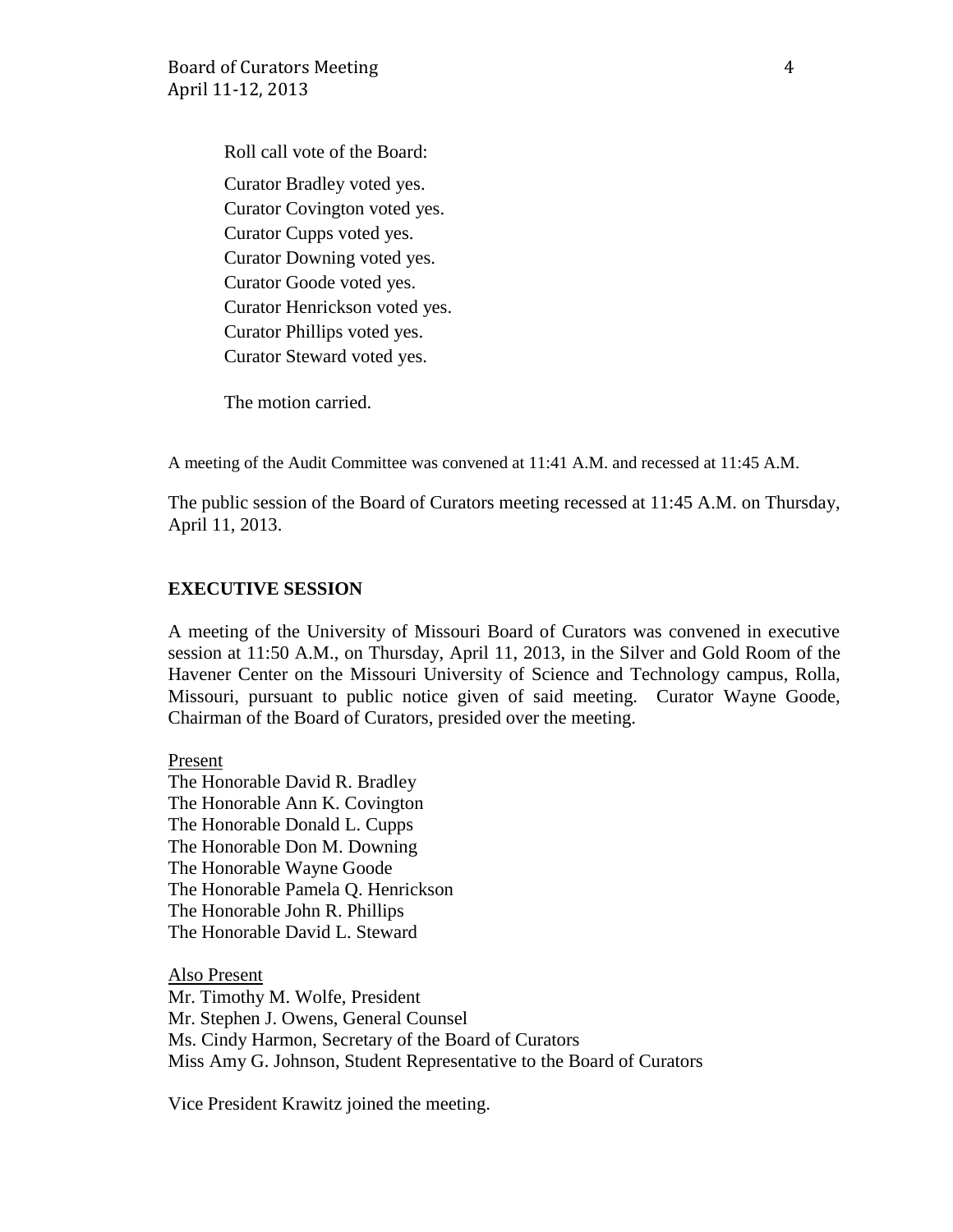## **Audit Committee – Executive Session**

Performance Review of Independent Auditors, UM – No action was taken.

There being no further business to come before the Audit Committee, the meeting was recessed at 12:00 P.M.

## **General Business**

<sup>236</sup>Property Easement, UMSL – this item is excluded from the minutes and will be given public notice upon completion of the matter.

General Counsel's Report and advice on legal issue – presented by General Counsel Owens.

The executive session of the Board of Curators meeting recessed at 1:35 P.M.

## **PUBLIC SESSION**

A meeting of the University of Missouri Board of Curators was reconvened in public session at 1:47 P.M., on Thursday, April 11, 2013, in St Pat's Ballroom A&B of the Havener Center on the Missouri University of Science and Technology campus, Rolla, Missouri, pursuant to public notice given of said meeting. Curator Wayne Goode, Chairman of the Board of Curators, presided over the meeting.

#### Present

The Honorable David R. Bradley The Honorable Ann K. Covington The Honorable Donald L. Cupps The Honorable Don M. Downing The Honorable Wayne Goode The Honorable Pamela Q. Henrickson The Honorable John R. Phillips The Honorable David L. Steward

Also Present Mr. Timothy M. Wolfe, President Mr. Stephen J. Owens, General Counsel Ms. Cindy Harmon, Secretary of the Board of Curators Miss Amy G. Johnson, Student Representative to the Board of Curators Dr. Gary Allen, Vice President for Information Technology Dr. Brady J. Deaton, Chancellor, University of Missouri Dr. Thomas F. George, Chancellor for University of Missouri – St. Louis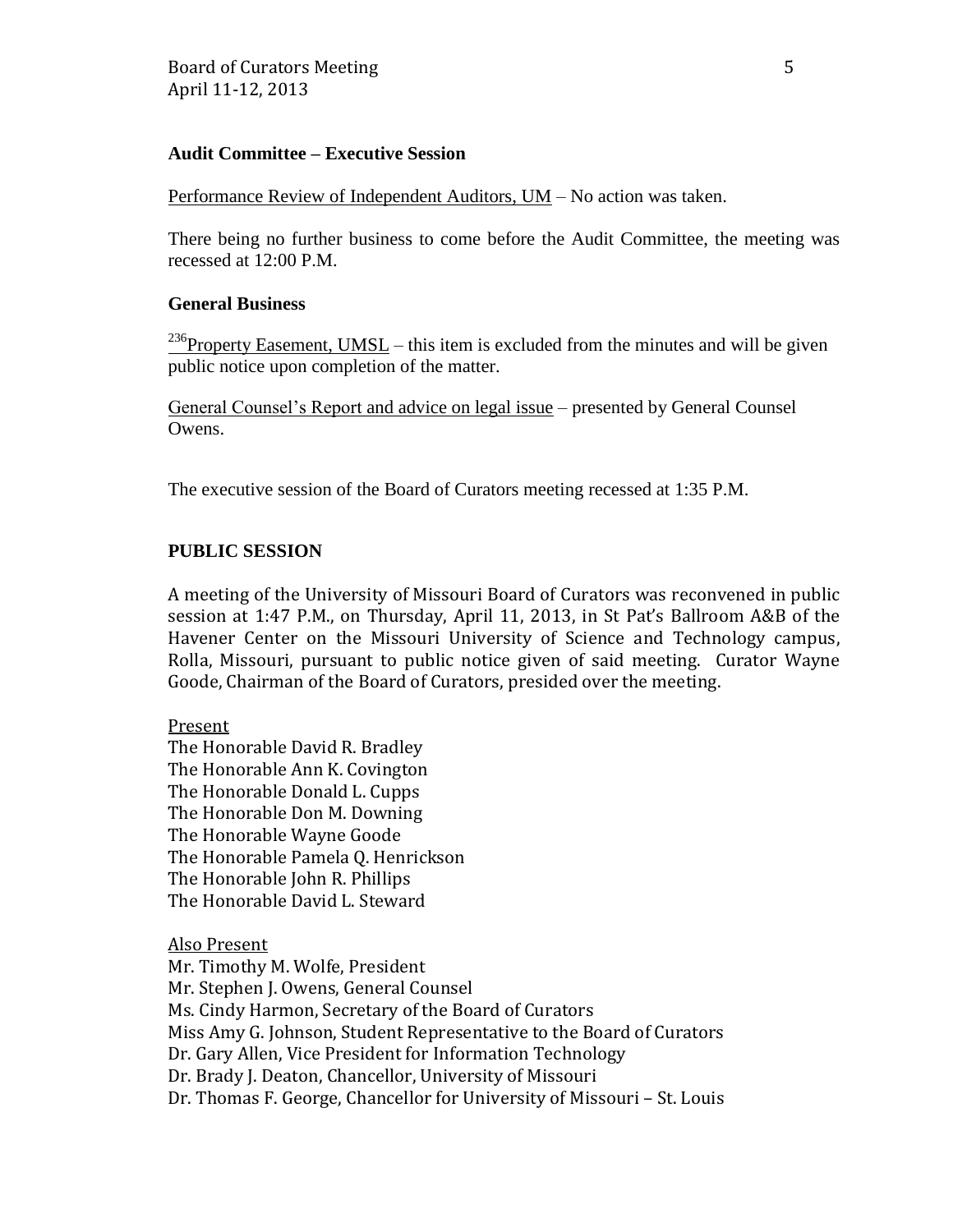Board of Curators Meeting 6 April 11-12, 2013

Dr. Steven Graham, Senior Associate Vice President for Academic Affairs Mr. Stephen C. Knorr, Vice President for University Relations Ms. Natalie "Nikki" Krawitz, Vice President for Finance and Administration Mr. Leo E. Morton, Chancellor of University of Missouri – Kansas City Dr. Michael F. Nichols, Vice President for Research and Economic Development Dr. Betsy Rodriguez, Vice President for Human Resources Dr. Cheryl B. Schrader, Chancellor for Missouri University of Science and Technology Dr. Robert W. Schwartz, Chief of Staff Ms. Jennifer Hollingshead, Chief Communications Officer, UM System Media representatives

#### **General Business**

Review of Consent Agenda – no discussion

#### Approval of 2014 Board of Curators Meeting Calendar

It was recommended by Chairman Goode, endorsed by President Wolfe, moved

by Curator Steward and seconded by Curator Henrickson, that the proposed 2014

Board of Curators meeting calendar be approved as follows:

## PROPOSED 2014 BOARD OF CURATORS MEETING CALENDAR

| <b>DAYS</b>     | <b>DATES</b>   | <b>LOCATION</b>       |
|-----------------|----------------|-----------------------|
| Thursday-Friday | January 30-31  | UM - Columbia         |
| Thursday-Friday | April 10-11    | Missouri S&T          |
| Thursday-Friday | June 19-20     | Columbia, Missouri    |
| Friday          | July 25        | 1-2 hour TelePresence |
| Thursday-Friday | October 2-3    | $UM - Kansas City$    |
| Thursday-Friday | December 11-12 | $UM - St. Louis$      |

Roll call vote:

Curator Bradley voted yes. Curator Covington voted yes. Curator Cupps voted yes. Curator Downing voted yes. Curator Goode voted yes.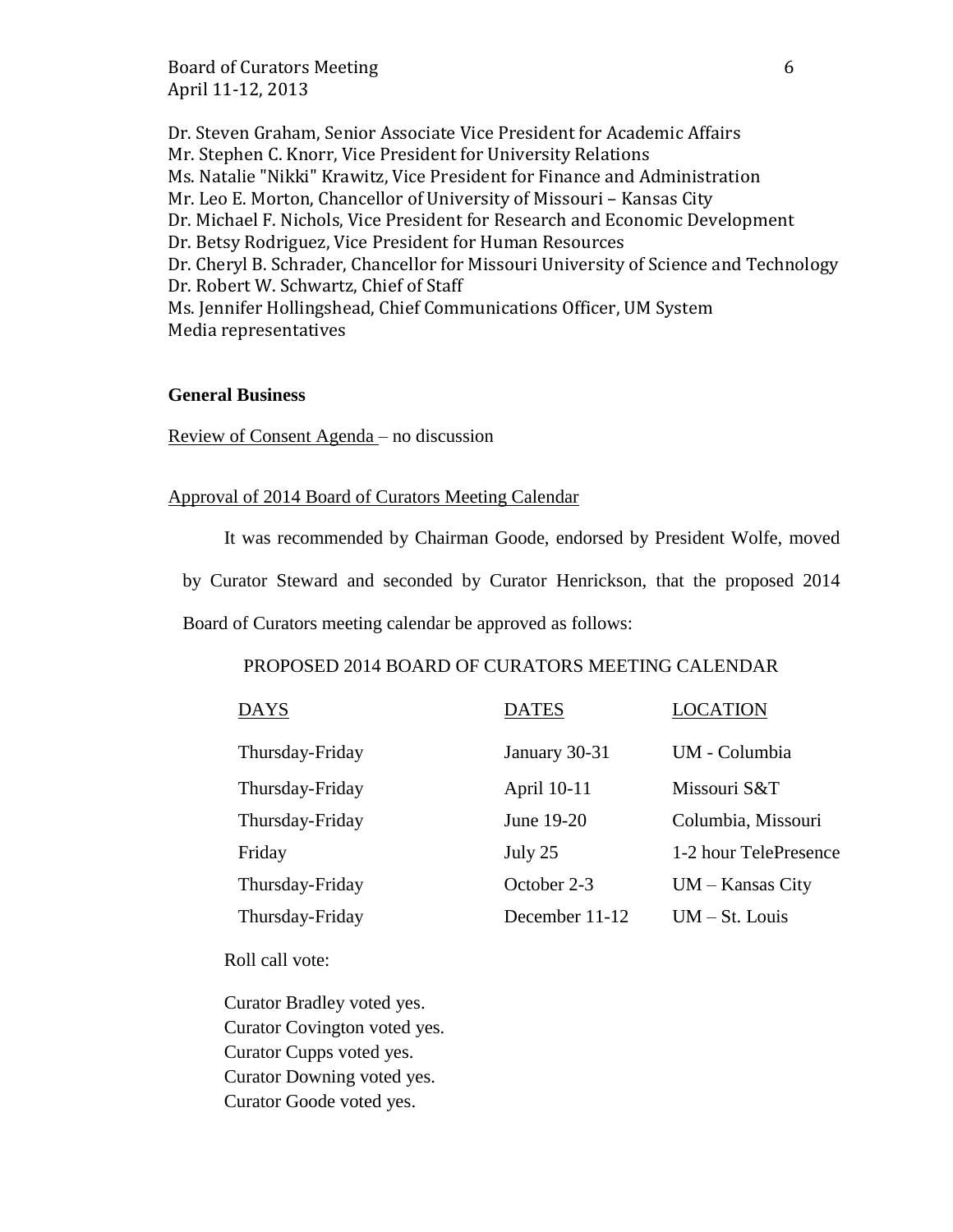Curator Henrickson voted yes. Curator Phillips voted yes. Curator Steward voted yes.

The motion carried.

Board of Curators standing committee meetings were convened at 1:52 P.M. and concluded at 4:40 P.M. on Thursday, April 11, 2013. Committee actions were presented to the full Board for action following each Committee vote.

## **Finance Committee**

Chairman Downing provided time for discussion of committee business.

Information

- 1. Preliminary Fiscal Year 2014 Budget, UM (information and slides on file)
- 2. Debt Capacity Study, UM (information and slides on file)
- 3. Project Design, Benton Stadler Science Complex Addition and Renovation, UMSL (information on file)
- 4. Physical Facilities Quarterly Report, UM (information on file)

#### **Audit Committee**

Chairwoman Henrickson provided time for discussion of committee business.

Information

- 1. Fiscal Year 2012 A-133 Audit Report and NCAA Agreed Upon Procedures Reports, UM (information and slides on file)
- 2. Fiscal Year 2013 External Audit Scope, UM (information and slides on file)
- 3. Internal Audit Quarterly and Follow-up Reports, UM (information and slides on file)

#### **Compensation and Human Resources Committee**

Curator Cupps provided time for discussion of committee business.

Action

1. Approval, Employee Assistance Program (EAP) Expansion, UM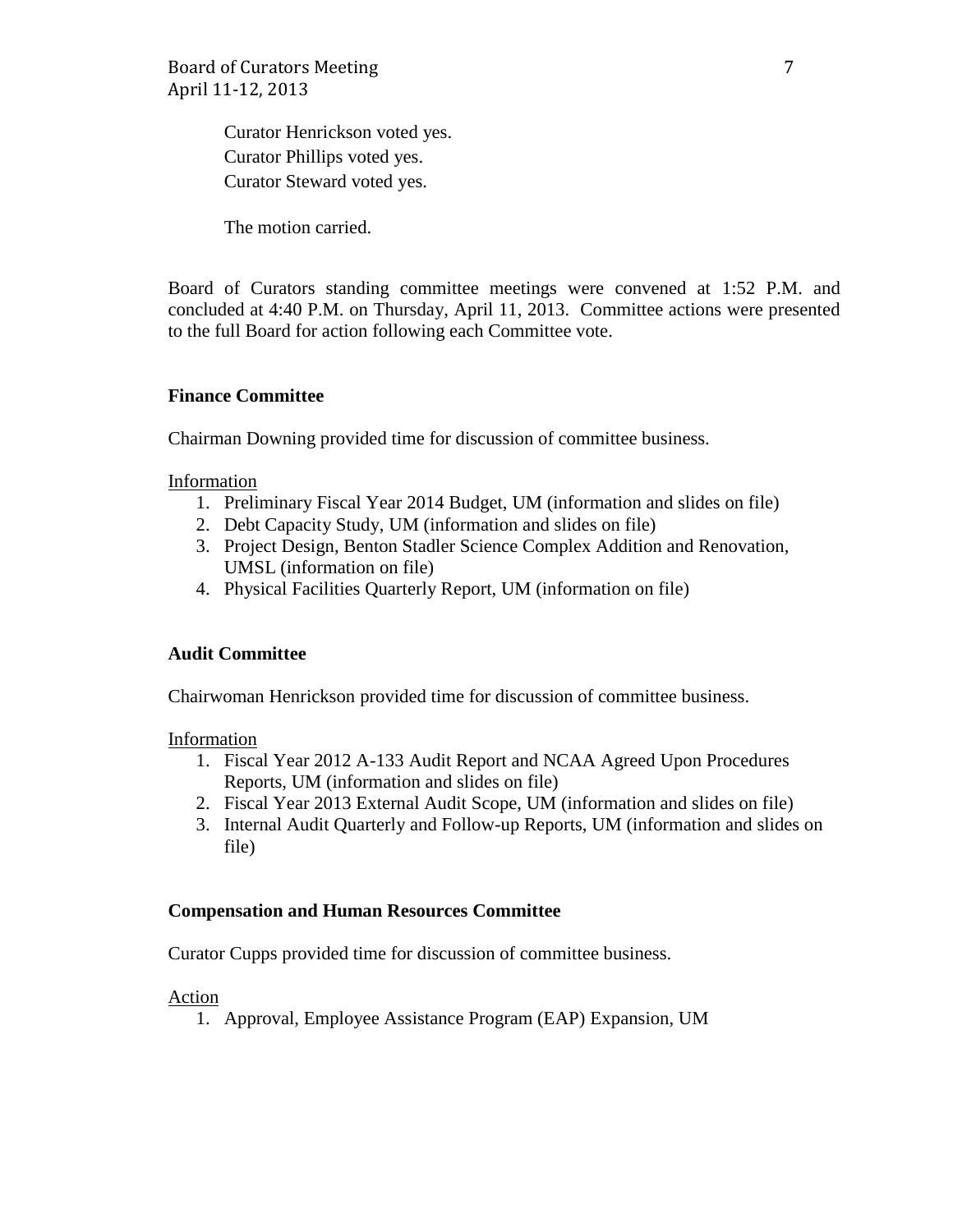It was recommended by Vice President Rodriguez, endorsed by President Wolfe,

recommended by the Compensation and Human Resources Committee, moved by

Curator Cupps and seconded by Curator Phillips,

that the Employee Assistance Program currently being utilized by MU, MU Health Care and UM System employees be expanded to provide services to Missouri S&T, UMSL, and UMKC employees as described in the action summary; and that the program be funded by the Health and Welfare budget.

Roll call vote of Board of Curators:

Curator Bradley voted yes. Curator Covington voted yes. Curator Cupps voted yes. Curator Downing voted yes. Curator Goode voted yes. Curator Henrickson voted yes. Curator Phillips voted yes. Curator Steward voted yes.

The motion carried.

## **Academic, Student and External Affairs Committee**

Curator Steward provided time for discussion of committee business.

#### **Information**

1. University Relations Report (information on file)

An eLearning update was also presented by Vice President Graham (information on file).

The public session of the Board of Curators meeting recessed at 4:40 P.M.

# **BOARD OF CURATORS MEETING – EXECUTIVE SESSION**

A meeting of the University of Missouri Board of Curators was reconvened in executive session at 4:50 P.M., on Thursday, April 13, 2013, in the Silver and Gold Room of the Havener Center on the Missouri University of Science and Technology campus, Rolla, Missouri, pursuant to public notice given of said meeting. Curator Wayne Goode, Chairman of the Board of Curators, presided over the meeting.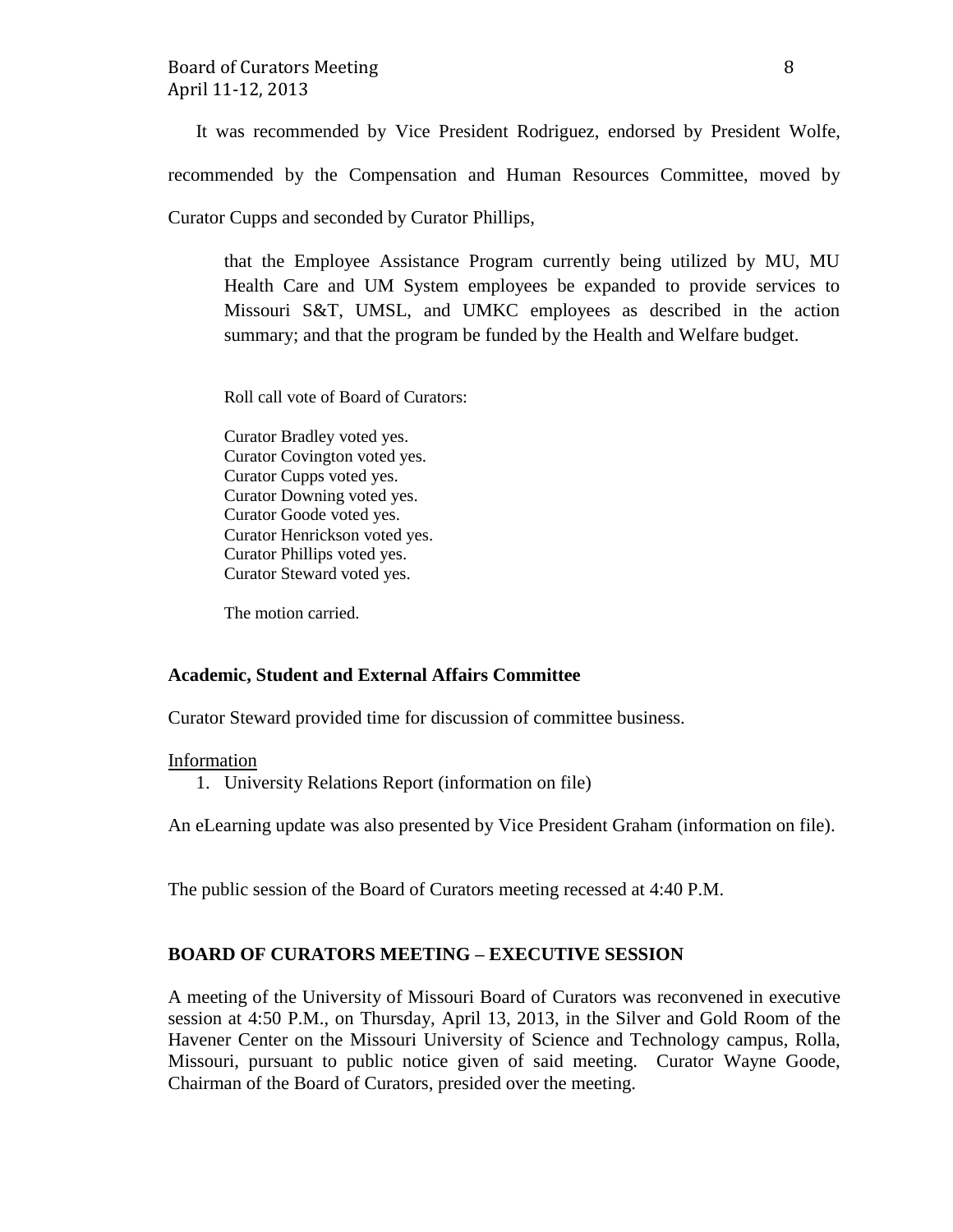Board of Curators Meeting 9 April 11-12, 2013

#### Present

The Honorable David R. Bradley The Honorable Ann K. Covington The Honorable Donald L. Cupps The Honorable Don M. Downing The Honorable Wayne Goode The Honorable Pamela Q. Henrickson The Honorable John R. Phillips The Honorable David L. Steward

Also Present Mr. Timothy M. Wolfe, President Mr. Stephen J. Owens, General Counsel Ms. Cindy Harmon, Secretary of the Board of Curators Miss Amy G. Johnson, Student Representative to the Board of Curators Dr. Betsy Rodriguez, Vice President for Human Resources

#### **General Business – Executive Session**

Vice President Graham joined the meeting.

Curators' Teaching Professor Emeritus: William B. Bondeson, MU

It was recommended by Chancellor Brady Deaton, endorsed by President

Timothy M. Wolfe, recommended by the Academic, Student and External Affairs

Committee, moved by Curator Downing, and seconded by Curator Covington, that the

following action be approved:

that upon the recommendation of Chancellor Brady Deaton it is recommended that Professor William B. Bondeson be named to the position University of Missouri Curators' Teaching Professor Emeritus, effective and backdated to September 1, 2011.

Campus recommendation materials are on file in the office of Academic and Student Affairs, UM System.

Roll call vote of Board:

Curator Bradley voted yes. Curator Covington voted yes. Curator Cupps voted yes.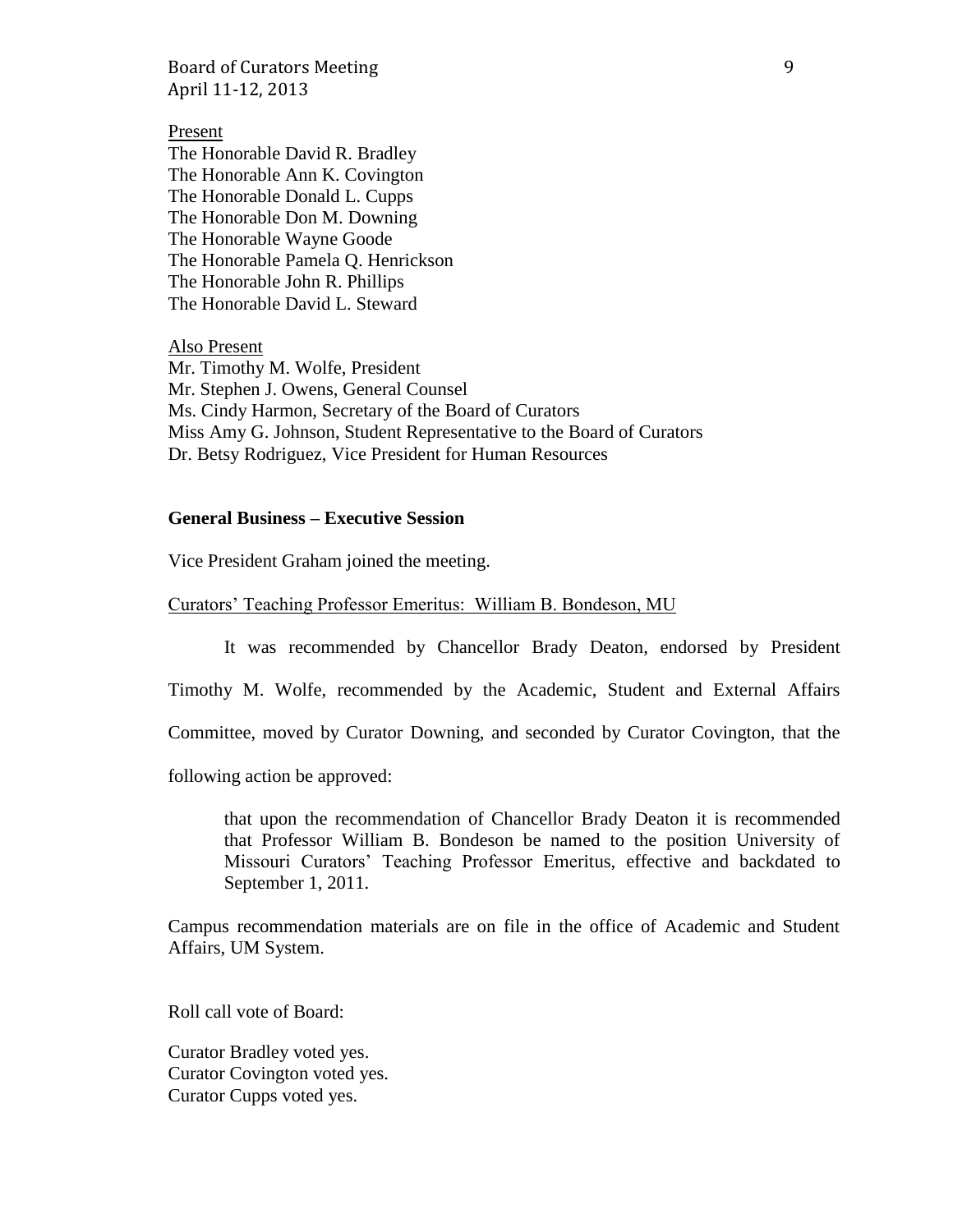Board of Curators Meeting 10 April 11-12, 2013

Curator Downing voted yes. Curator Goode voted yes. Curator Henrickson voted yes. Curator Phillips voted yes. Curator Steward was absent.

The motion carried.

Vice President Graham excused himself from the meeting.

University President's Report to the Board of Curators on contracts and personnel – presented by President Wolfe.

#### Emeritus Title for Chancellor Brady J. Deaton

It was recommended by President Timothy M. Wolfe, moved by Curator

Downing, and seconded by Curator Covington, that the following action be approved:

that the title of Chancellor Emeritus be bestowed to Brady J. Deaton upon retirement in recognition of his service as Chancellor of the University of Missouri.

Roll call vote of the Board:

Curator Bradley voted yes. Curator Covington voted yes. Curator Cupps voted yes. Curator Downing voted yes. Curator Goode voted yes. Curator Henrickson voted yes. Curator Phillips voted yes. Curator Steward was absent.

The motion carried.

Litigation Report – presented by General Counsel Owens.

The Board of Curators meeting recessed at 5:40 P.M. on Thursday, April 11, 2013.

#### **Reception and Dinner for Board of Curators, President and General Officers (by Invitation)**  $6:30 - 8:30$  P.M.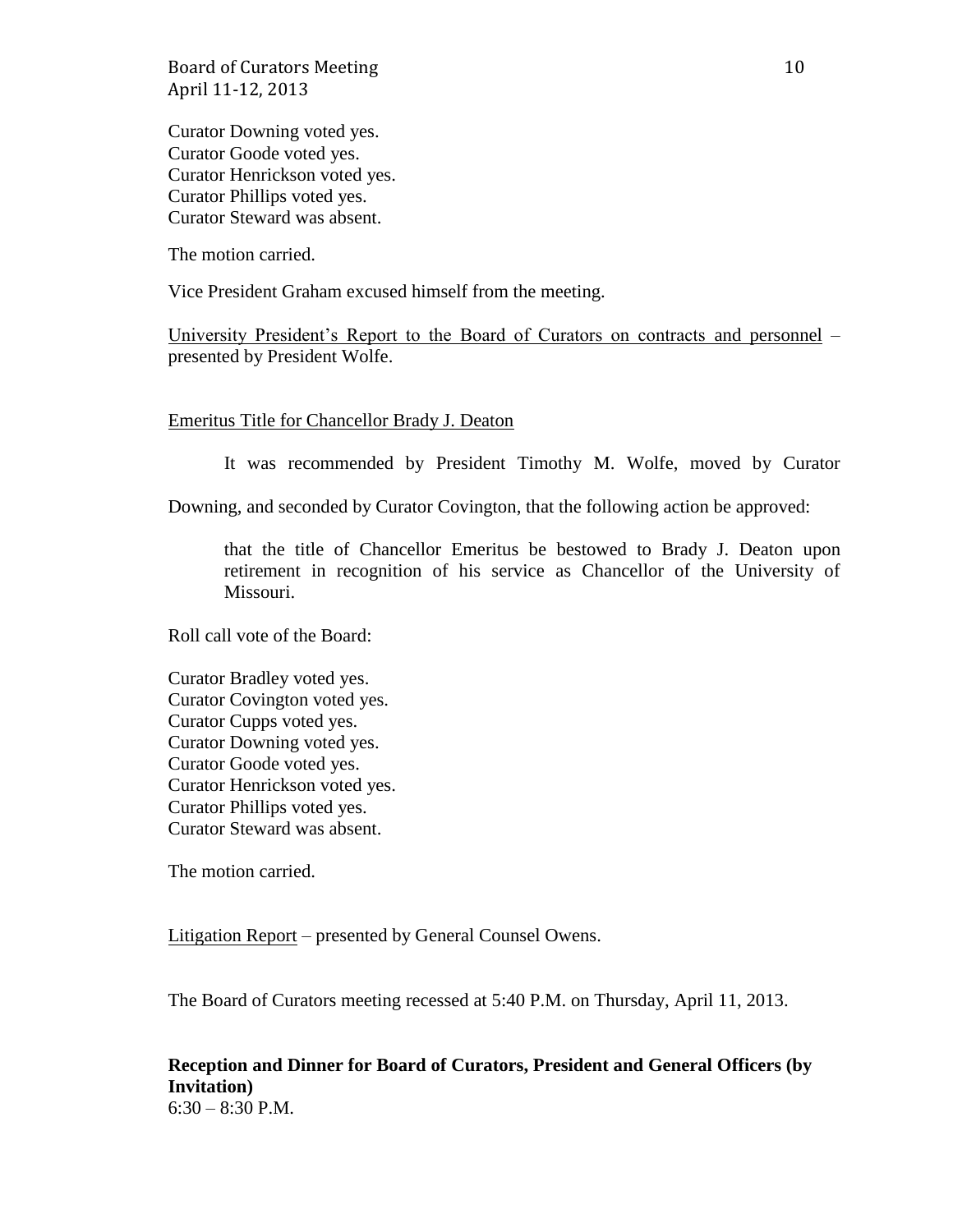Board of Curators Meeting 11 April 11-12, 2013

Thursday, April 11, 2013 Hosted by Chancellor Cheryl B. Schrader Location: McNutt Hall Commons, Missouri University of Science and Technology campus, Rolla, Missouri

## **BOARD OF CURATORS MEETING – PUBLIC SESSION**

#### **Missouri S&T Faculty Senate Breakfast and Presentation**

 $8:00 - 8:45$  A.M. Friday, April 12, 2013 Topic: Innovation, Discovery, Scholarship at Missouri S&T Location: St. Pat's Ballroom C, Havener Center, Missouri University of Science and Technology campus

A meeting of the University of Missouri Board of Curators reconvened in public session at 9:10 A.M., on Friday, April 12, 2013, in St. Pat's Ballroom A&B of the Havener Center on the Missouri University of Science and Technology campus, Rolla, Missouri, pursuant to public notice given of said meeting. Curator Wayne Goode, Chairman of the Board of Curators, presided over the meeting.

Present

The Honorable David R. Bradley The Honorable Ann K. Covington The Honorable Donald L. Cupps The Honorable Don M. Downing The Honorable Wayne Goode The Honorable Pamela Q. Henrickson The Honorable John R. Phillips The Honorable David L. Steward

#### Also Present

Mr. Timothy M. Wolfe, President Mr. Stephen J. Owens, General Counsel Ms. Cindy Harmon, Secretary of the Board of Curators Miss Amy G. Johnson, Student Representative to the Board of Curators Dr. Gary Allen, Vice President for Information Technology Dr. Brady J. Deaton, Chancellor, University of Missouri Dr. Thomas F. George, Chancellor for University of Missouri – St. Louis Dr. Steven Graham, Senior Associate Vice President for Academic Affairs Mr. Stephen C. Knorr, Vice President for University Relations Ms. Natalie "Nikki" Krawitz, Vice President for Finance and Administration Mr. Leo E. Morton, Chancellor of University of Missouri – Kansas City Dr. Michael F. Nichols, Vice President for Research and Economic Development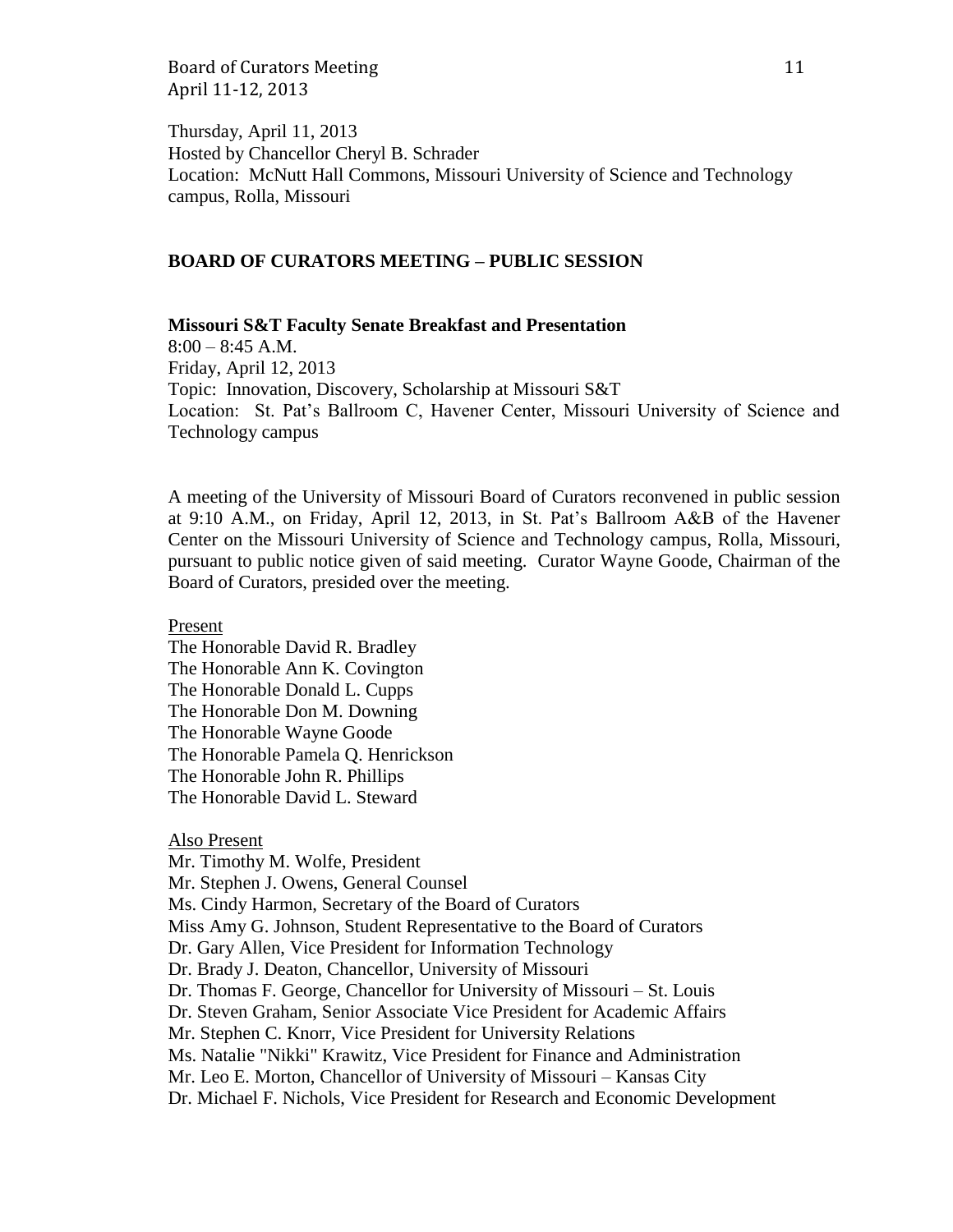Board of Curators Meeting 12 April 11-12, 2013

Dr. Betsy Rodriguez, Vice President for Human Resources Dr. Cheryl B. Schrader, Chancellor for Missouri University of Science and Technology Dr. Robert W. Schwartz, Chief of Staff Ms. Jennifer Hollingshead, Chief Communications Officer, UM System Media representatives

## **General Business**

Board Chairman's Report – Hybrid Energy Systems presented by Joseph D. Smith, Ph.D., Wayne and Gayle Laufer Chair of Energy at Missouri S&T.

UM System President's State of the University Address – presented by President Wolfe (slides on file)

President Wolfe gave remarks regarding improvements made system-wide in improving graduation rates, affordability and quality and education funding.

Campus Strategy Statements, Themes and Levers – presenters included Chancellor Brady Deaton, University of Missouri; Chancellor Thomas George, University of Missouri – St. Louis; Chancellor Leo Morton, University of Missouri – Kansas City; and Chancellor Cheryl Schrader, Missouri University of Science and Technology.

The Chancellors presented final strategy statements and discussed emerging trends, innovative tactics, new approaches and the meaning of best in class for their respective campuses. Vice President Krawitz presented the strategy statement for the University of Missouri System.

#### **Consent Agenda**

It was endorsed by President Wolfe, moved by Curator Bradley and seconded by

Curator Downing, that the following items be approved by consent agenda:

- 1. Minutes, January 31-February 1, 2013 Board of Curators Meeting
- 2. Minutes, January 31-February 1, 2013 Board of Curators Committee Meetings
- 3. Degrees, Spring Semester 2013 for all campuses
- 4. Collected Rules & Regulations revision, 100.030, Copyright Regulations, UM
- 5. Transition Assistance Program Extension, UM
- 6. Sole Source, License Renewal, Academic Analytics, UM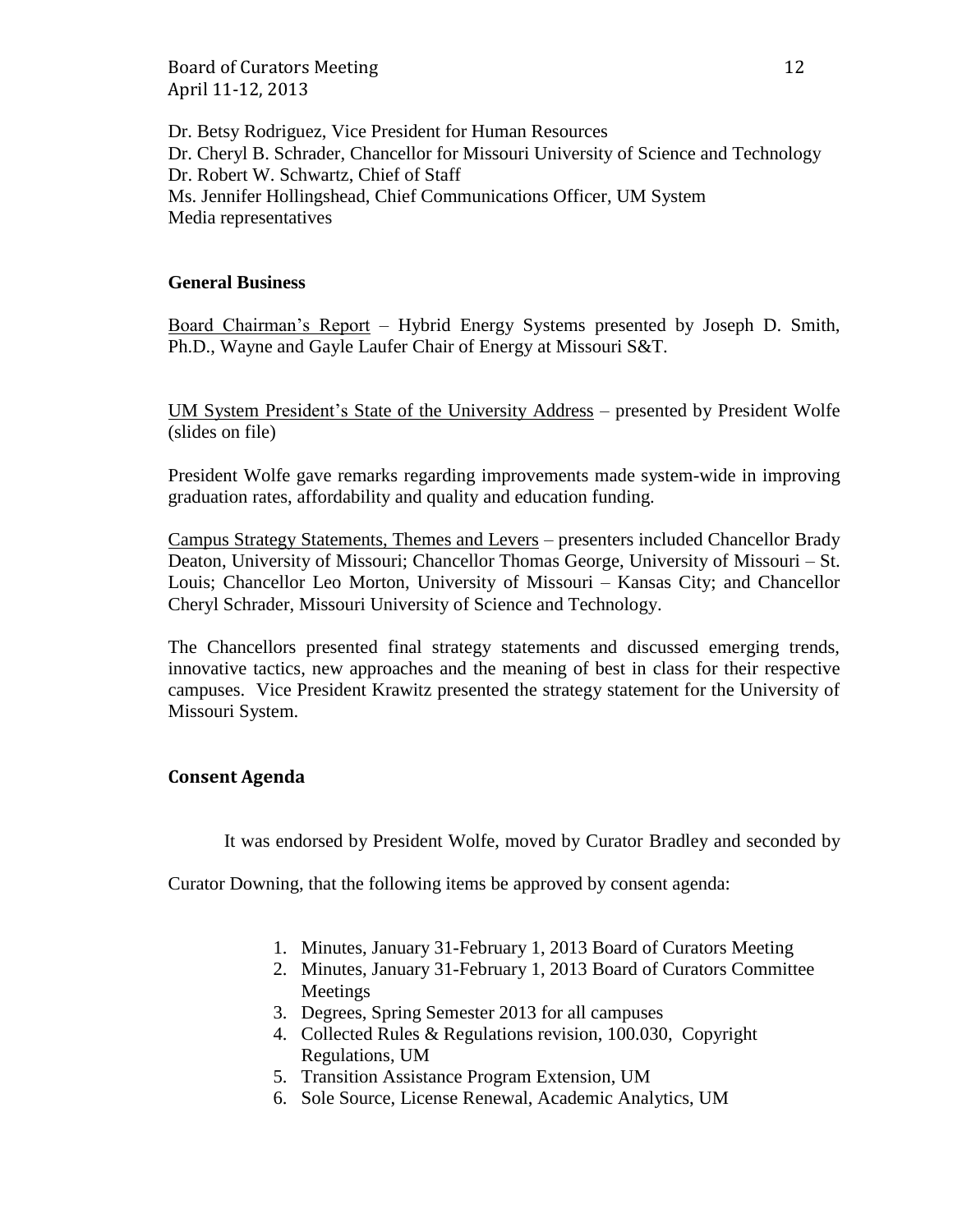- 7. Approval of Spinal Cord Injuries and Congenital or Acquired Disease Processes Research Program Proposal
- 8. Collected Rules & Regulations revisions, section 310.015 Procedures for Review of Faculty Performance
- 9. Collected Rules & Regulations revisions, 320.035 Policy and Procedures for Promotion and Tenure
- 10. Collected Rules & Regulations revisions, 320.090 Emeritus Designation
- 11. New Collected Rule & Regulation 145.030, Non-Debt Derivatives Policy, UM
- 12. Collected Rules and Regulations revision, 300.010, Faculty Bylaws of the University of Missouri-Columbia
- 1. Minutes, January 31 February 1, 2013 Board of Curators meeting as provided to the curators for review and approval.
- 2. Minutes, January 31 February 1, 2013 Board of Curators Committee meetings as provided to the curators for review and approval.
- 3. Degrees, Spring Semester 2013 for all campuses –

That the action of the President of the University of Missouri System in awarding degrees and certificates to candidates recommended by the various faculties and committees of the four University of Missouri System campuses who fulfill the requirements for such degrees and certificates at the end of the Spring Semester 2013, are approved, and that the lists of said students who have been awarded degrees and certificates be included in the records of the meeting.

4. Collected Rules and Regulations revision, 100.030, Copyright Regulations, UM –

# **100.030 Copyright Regulations Chapter 100: Patent and Copyright Law**

Bd. Min. 2-19-71, p. 35,527; Revised Bd. Min. 5-4-84; Revised Bd. Min. 9-27-02, Amended 11-29-07; Amended 6-11-10; Amended 7-23-10; Amended 4-12-13.

The following policy is intended to foster the traditional mission of a University to encourage the creation, preservation, and dissemination of knowledge. This policy is intended to clarify and protect the respective rights of the University, its students, faculty, staff, and other employees, by establishing policies governing the ownership, use, and rights to income of copyrightable materials.

A. Coverage of Policy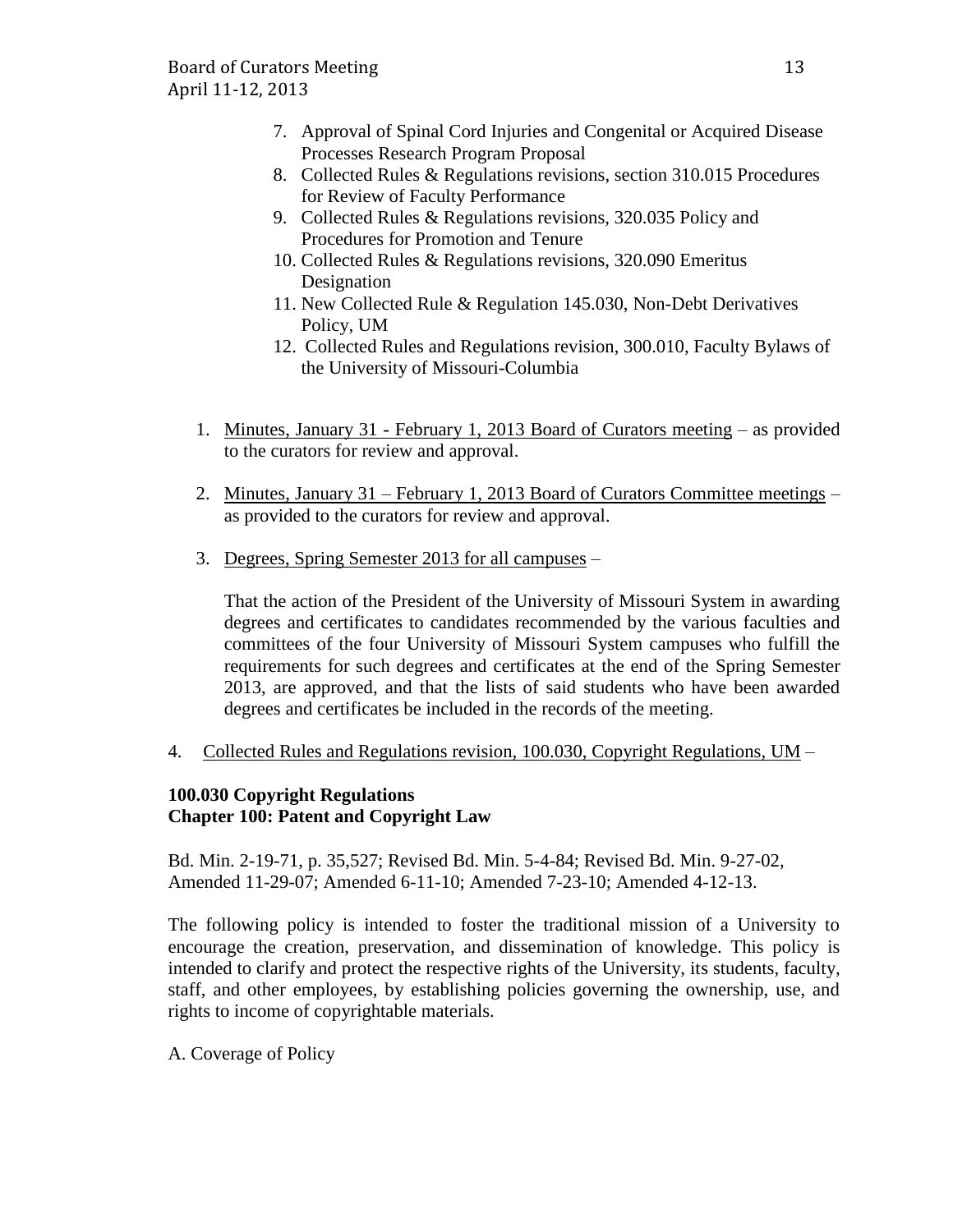- 1. In conjunction with the University Conflict of Interest Regulations 330.015 and the University Patent Regulations 100.020 as they may be amended from time to time, this policy governs the rights and responsibilities of University employees, students, and of any other persons using University facilities or resources in the creation of original works of authorship subject to protection by copyright law. The faculty will continue to hold copyright for traditionally accepted intellectual property that is developed in their roles as teachers and scholars subject to the provisions of section 2 herein. These include, but are not limited to such materials as books, workbooks, study guides, monographs, articles, and other works including music and performances, whether embodied in print, electronic format, or in other media.
- 2. The University will own the copyright in materials that are:
	- a. commissioned for its use by the University; or
	- b. created by employees if the production of the materials is a specific responsibility of the position for which the employee is hired; or
	- c. sponsored works, which are works resulting from internal grants (work created as a result of an agreement between the University and the creator(s) of the work) and external grants (work created as a result of an agreement between an external sponsor and the University). This provision does not apply to grants to perform research where the production of copyrightable materials is ancillary to the purpose of the grant. Employees continue to own the copyright to scholarly and other publications that present the findings of research, subject to the provisions of subsection 2 herein; or
	- d. created with the use of substantial University resources which are specifically provided to support the production of copyrightable materials.
		- (1) If substantial University resources will be used in the development of educational materials, a written agreement between the author and University setting forth the terms of
			- (a) copyright ownership and
			- (b) division of net income from external sale, and
			- (c) use, revision and maintenance shall precede the use of said resources. Limited secretarial support, uses of the library for which special charges are not normally made, and the staff member's own time except as covered by subsections 2.a. and 2.b. herein shall not be considered substantial University resources.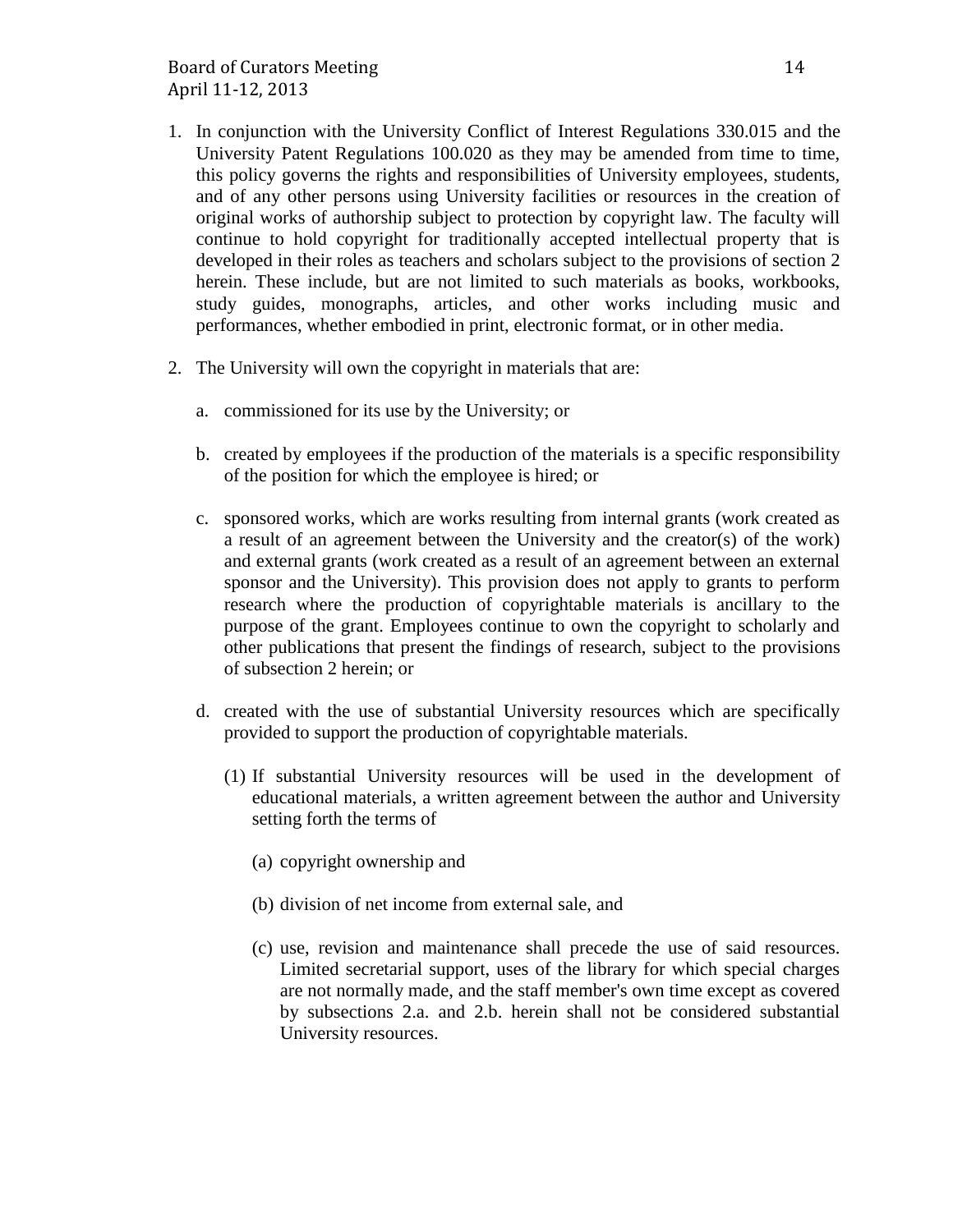- (2) In the unusual circumstance in which the said materials were developed with substantial University resources without an agreement the University may, in its discretion, claim copyright ownership and/or a share of royalties.
- 3. Faculty, staff, and other employees must notify the University prior to entering into a contractual agreement in which royalties or other forms of remuneration are involved related to materials as defined in section A.2. The Chancellor on each campus shall designate an individual or unit who is responsible for receipt of said notifications.
- 4. Copyrightable software, except software included in mediated courseware, owned by the University pursuant to section A.2. herein, shall be submitted to the Office of Technology and Special Projects (OTSP) for review and evaluation. The OTSP shall have the sole discretion to decide whether to proceed with the copyright registration and/or the commercialization of the work. Should the department subsequently require the assistance of OTSP, the parties shall negotiate an agreement as provided in section E.4.b.
- 5. In general, students of the University of Missouri will be entitled to own any copyrightable works made during their enrollment as a student of the University and will generally not be required to assign his or her ownership to the University; provided, however, the foregoing general rule does not apply and the student will be required to assign his or her ownership interest to the

University in any circumstance in which the student is a University employee, provided such copyrightable work was created in the course of the student-employee's service to the University.

Without limiting the language of the foregoing general rule or the language of the foregoing exceptions to the general rule, the following are examples of fact situations in which the University will not claim ownership of copyrightable work made by a student of the University:

- a. The copyrightable work was created by a student as part of a University class project using no greater University resources than those generally available to all other students within the class or than those available to the student as part of his/her enrollment with the University.
- b. The copyrightable work was created by a student as part of a University approved student competition using no greater University resources than those generally available to all other students within the competition or than those available to the student as part of his/her enrollment with the University. The student shall be entitled to receive any monetary or other prize awarded to the student for his/her performance under such competition in accordance with the rules of the competition and such prize shall not be considered compensation whereby such student would be considered an employee solely based upon receipt of such prize.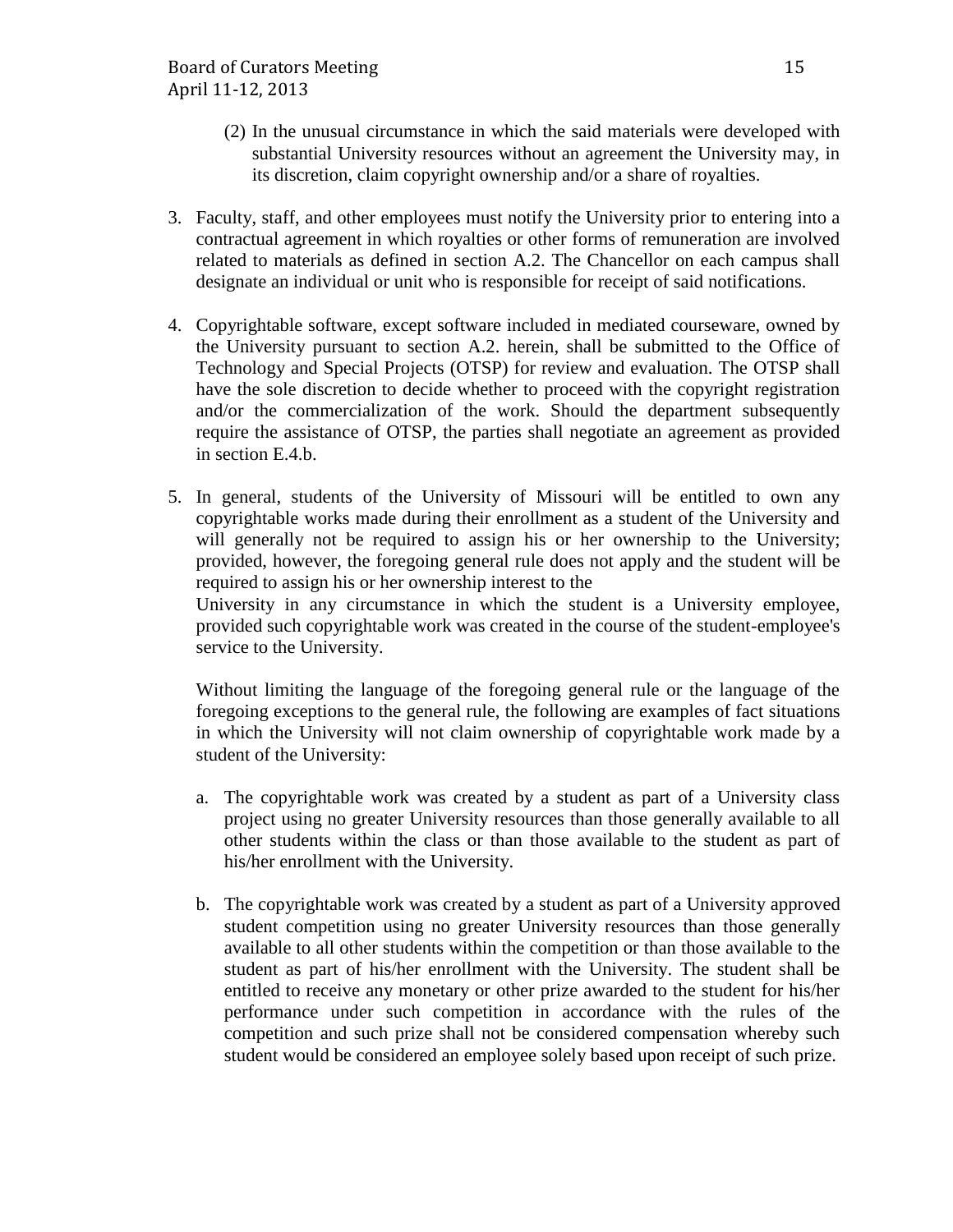- c. The copyrightable work was created by a student as part of a University approved extracurricular activity, using no greater University resources than those generally available to all other students participating in the activity or than those available to the student as part of his/her enrollment with the University.
- d. The copyrightable work was created by a student on his/her own free time, outside of any University class or sponsored activity, and using no greater University resources than those generally available to all other students as part of their enrollment with the University.
- e. The student is a full-time student receiving compensation for services rendered to the University which services are unrelated to research or investigation and are unrelated to the creation of computer software.
- 6. The Chancellor on each campus shall designate an individual or unit who is responsible for implementing reasonable procedures designed to make students aware of Section 100.030A.5 and to provide one or more avenues for students to receive information regarding the University's interpretation of the student's rights and obligations with respect to the creation of copyrightable works.
- 7. Notwithstanding anything herein to the contrary, to the extent any University employee whose primary appointment is non-academic creates or contributes to any copyrightable software, including any source or object code, documentation, or other copyrightable work that is part of or associated with such software, and such employee's work is within the scope of his or her employment with the University or otherwise constitutes "work made for hire" of the University in accordance with applicable law, all ownership and other rights of such employee associated with such copyrightable software shall belong to the University, without restriction, and such employee shall not be deemed the author of or have any further ownership or rights in or with respect to such copyrightable software pursuant to any other provision in this policy or otherwise. This paragraph shall not apply to any rights of any employee whose primary appointment is academic (as generally defined in University Regulation 310.020.A) or any student (unless such student is a University employee and such copyrightable software was created in the course of the student-employee's service to the University, as described above), which shall be governed by the remainder of this policy, in accordance with its terms, and applicable law.
- B. Interpretation and Administration of Policy
	- 1. The Patent and Copyright Committee as described in section 100.020 E. will be advisory in interpretation and future revisions of this policy. The final decision on interpretation and application of this policy shall be made by the Chancellor's designee.
	- 2. No interpretation or application of this policy shall serve as a precedent in later cases.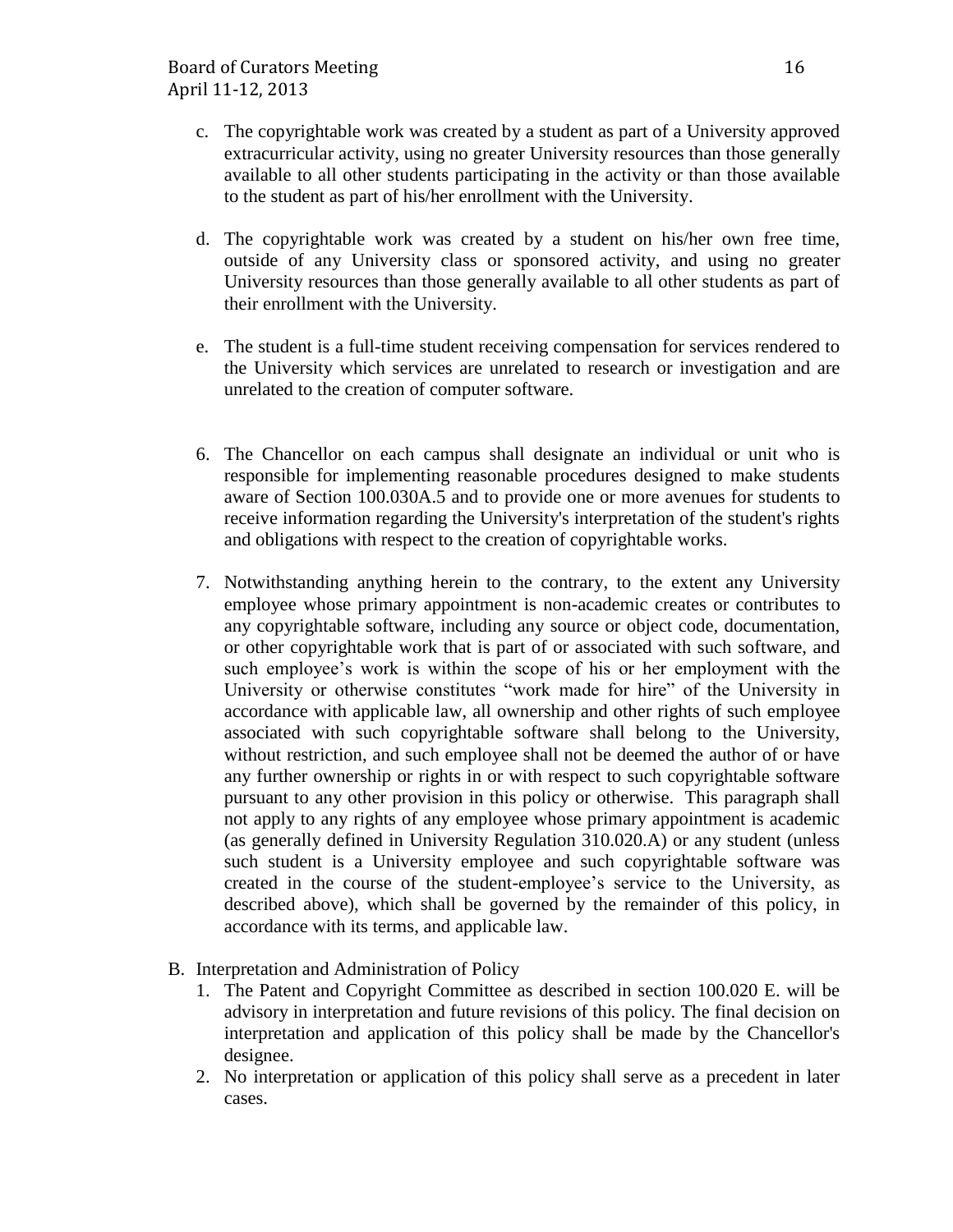- 3. Written agreements developed pursuant to section A.2.d. for holders of academic appointments shall first be approved by the chair, then the dean, and finally the Chancellor's designee.
- 4. Written agreements developed pursuant to section A.2.d. for holders of nonacademic appointments shall first be approved by the director of the unit, then the appropriate vice-chancellor, and finally the Chancellor's designee.
- C. Ownership and Use of University Name
	- 1. This policy should strengthen and protect the reputation and academic standing of the University and its faculty, staff, and students. Unless otherwise agreed pursuant to Section A, when the name of the University is associated with any intellectual property, other than the identification of the creator as a faculty, staff, or student of the University, the ownership shall be vested in The Curators of the University of Missouri, a public corporation, and shall display the following symbol and notice: © Copyright (year) by The Curators of the University of Missouri, a public corporation.

If the registration of the copyright is deemed appropriate by the author(s) and department/area(s), the application for registration with the United States Copyright Office shall be processed through the Office of the Vice President for Academic Affairs.

- 2. Faculty, staff, other employees, students, department/areas, and schools of the University may not use the name of the University to imply University sponsorship of creative materials when there is no University sponsorship or approval and may not license or otherwise commercially exploit a course, course content or courseware whose copyright is held by the University without the approval of the appropriate dean, or on campuses with no schools or colleges, the Provost and chief academic officer as well as other signatories as indicated by the Board of Curators.
- D. Policy on Use of Materials
	- 1. If any of the conditions described in section A.2. are applicable and conditions of A.4. are not applicable, then subject to the following exceptions delineated in subsections D.2. - D.4., the use of materials by any unit of the University of Missouri requires approval only of the unit primarily responsible for the said materials.
	- 2. As long as the author or producer of copyright materials remains a member of the staff of the University:
		- a. The author's approval shall be required for each instance of use of the materials internal to the University other than the uses for which the materials were developed, except as allowed in the agreement between the author and the University reached pursuant to Section A.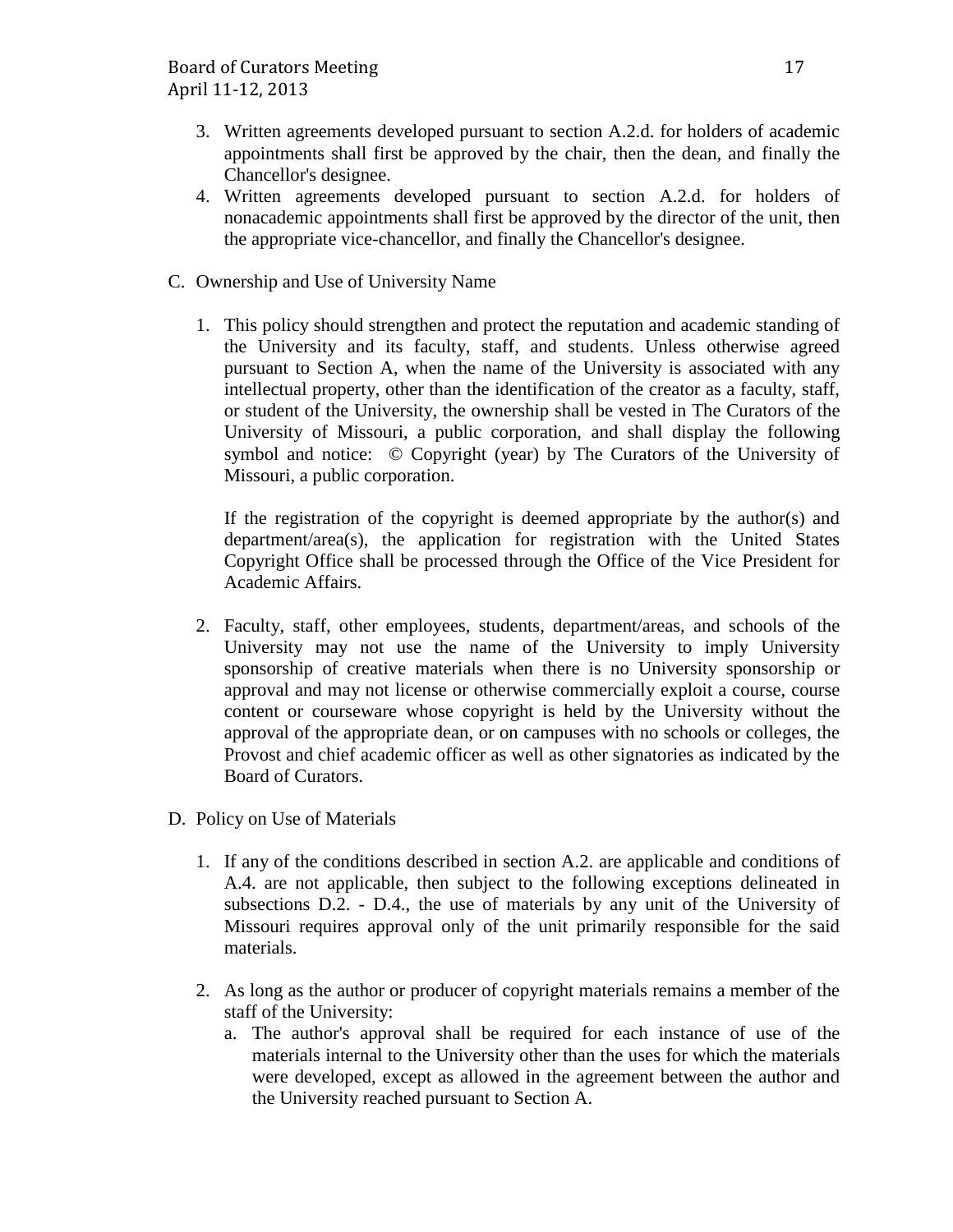- b. The author may require revision of the materials prior to any instance of internal University use other than the use for which the materials were developed. If the University does not accept the required revision, the author may ask that the materials be withdrawn from use. The University may assign its respective rights in such copyright to the author, subject to a written agreement between the University and the author relating to further internal or external use of materials and division of income from any subsequent use of the materials.
- 3. In the event that the author should cease employment with the University, the University shall retain the right to make internal use of the copyrighted materials without the author or producer's consent. In such event, the author shall retain a non-exclusive license to use the work for her/his own non-commercial, educational purposes only, but shall not have the right to distribute, sell, or sublicense the work to a third party.
- 4. Licensing or sale of copyrighted materials for external use shall be preceded by a written agreement between the University and author or producer specifying the conditions of use, and including provisions protecting the right of the author or producer to revise the materials periodically, or to withdraw them from use in the event revision is not made.
- E. Payments to the Author or Producer for Production and Use of Materials Described in A.2. Herein
	- 1. The University acknowledges that the ownership of intellectual property and the sharing of economic returns on such property are related. Therefore, when the University solely holds the intellectual property rights pursuant to section A.2., the revenues will be shared among the creators and used for the common good to support the mission of the University.
	- 2. Payment by the University to the author or producer of intellectual property for its production normally will take place through the reduction of the author's or producer's normal work load. However, staff members on nine-month academic appointments may receive summer grants and salaries for the production.
	- 3. Payment by the University to the author or producer of intellectual property for its internal use and revision:
		- a. The author or producer of University-sponsored intellectual property materials shall not receive compensation, other than regular compensation from the University, for the normal internal use of these materials, except when such compensation is negotiated at the time of initial commission.
		- b. If the use of materials by units of the University other than the unit to which the author or producer belongs involves an extension of the normal duties of the author or producer in supervising use or managing revisions, and if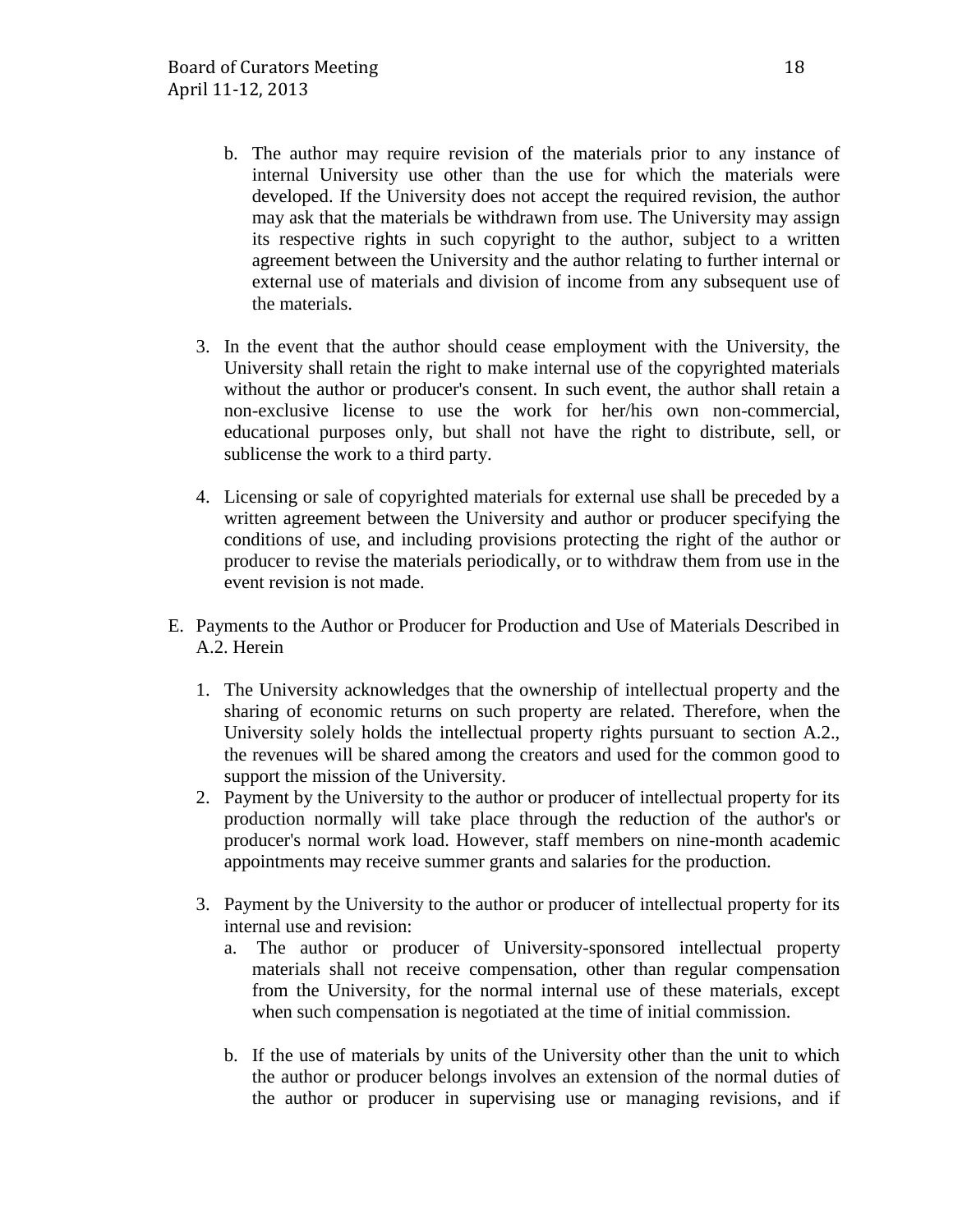appropriate release time cannot be budgeted as part of the regular assigned instructional duties of the author or producer, the appropriate instruction unit of the University may recommend payment to the author or producer for revisions according to University policy on extra compensation.

- 4. The University with the assistance of those designated by the Chancellor in sections A.3. and B.3. will provide appropriate services to license works covered by this policy. The University and the author will develop a written agreement, which will be approved by the President (or her/his designate), specifying the division of net income (net after sales and distribution costs) between the author or producer and the University. The following general principles shall be reflected in the agreement:
	- a. Fifty (50) percent of the net income derived from the external use of University-owned educational materials shall go to the departments, areas, or units responsible for their production, and fifty (50) percent to the authors or producers.
	- b. The University may enter into agreements for dividing the net income on some other basis, if special circumstances attend the production, use, or licensing of these materials.
- 5. The University may administer funds provided by non-University agencies (such as the Federal Government) under contract or grant to pay for staff time, services, or materials intended to produce copyrightable intellectual property. In such cases, the University may enter into agreements with such agencies recognizing their rights, in whole or part, to the ownership of the materials produced and to the net income from their use. In negotiating agreements with non-University agencies for the production, it shall be the policy of the University that the author or producer of the materials is entitled to a reasonable share of the income from use, if any, and to reasonable participation in determining the conditions of use. The University shall inform staff members applying for support from non-University agencies for the production of intellectual property materials as to the rights reserved to such agencies under the agreements required between these agencies and the University.
- F. Protection and Liability
- 1. Protection -- In the event of unauthorized use of University-owned materials described in section A.2., if the University decides not to act, the author or producer may initiate action and the University shall assign to her/him such rights as are necessary for her/him to pursue redress. If such action is started by the University, acting alone or in concert with the author or producer, all costs of such action (including attorney's fees) shall be borne by the University. All proceeds in excess of such costs shall be shared equally by the University and the author or producer, or if there is an agreement as provided in accordance with that agreement.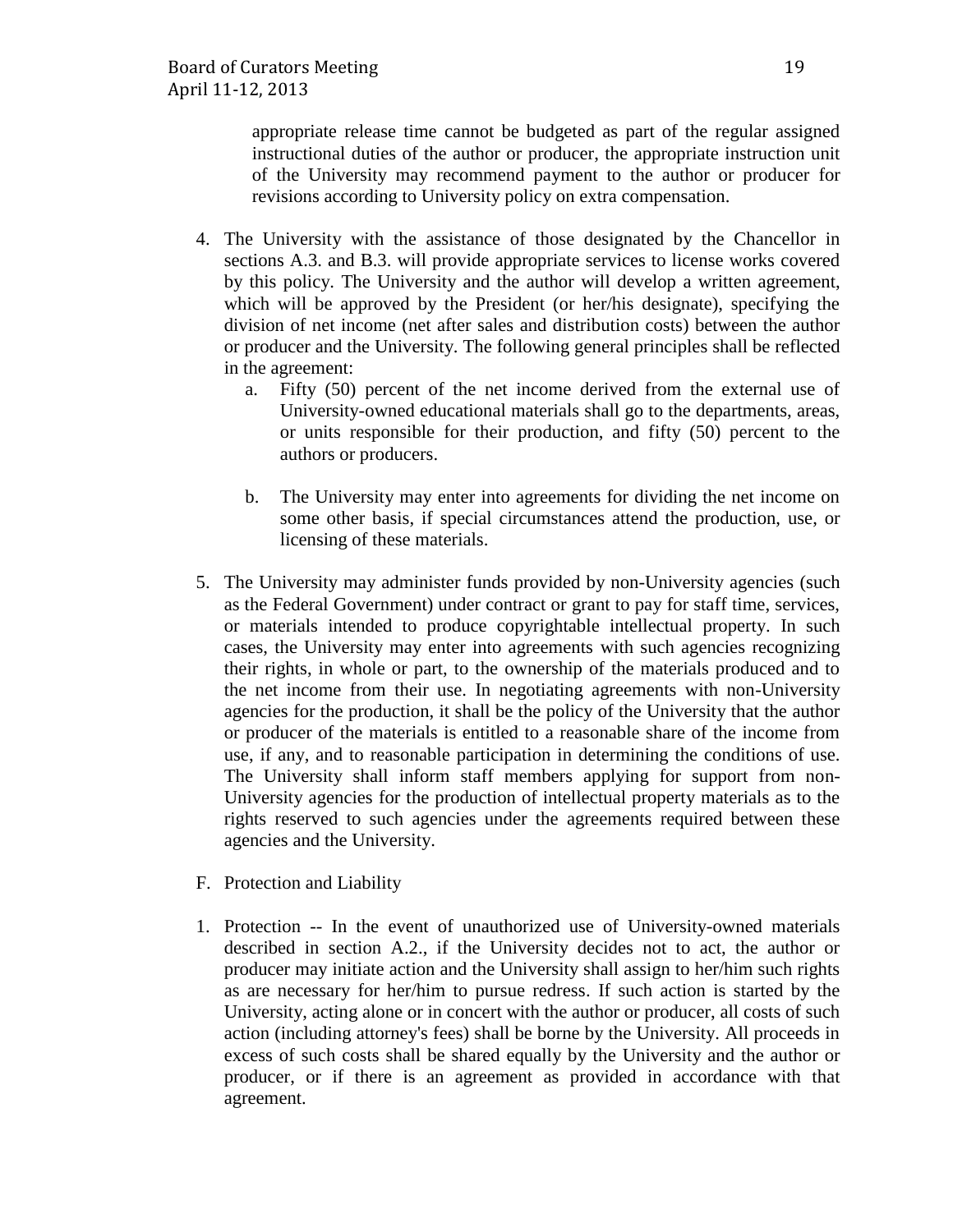2. Liability -- Before any use is made of University-owned materials described in section A.2., all authors, producers, and contributors shall warrant that they are the sole owners of their respective contributions and that the work does not infringe any copyright, violate any property rights, or contain any libelous unlawful material.

## 5. Transition Assistance Program Extension, UM –

That the Transition Assistance Program for Administrative, Service & Support Employees be extended through June 30, 2014. This program, originally approved by the Board of Curators in February 2009, was effective March 1, 2009 and was to remain in place until June 30, 2010. Due to the continued budget situation, the Board granted an extension of the program through June 30, 2011, through June 30, 2012, and again through June 30, 2013. With continued fiscal constraints, it is proposed that the following program be extended through June 30, 2014.

## **University Of Missouri**

## **Transition Assistance Program For Administrative, Service & Support Employees March 1, 2009**

## **Introduction**

The Transition Assistance Program provides short term temporary income and benefits to employees subject to involuntary layoff. Transition assistance applies to all Administrative, Service and Support employees. Individuals not covered by HR 117 Layoff do not have seniority and preferential hiring rights. Other layoff provisions remain in effect. The following transition assistance program will apply to layoffs occurring between March 1, 2009 and June 30, 2014.

## **Eligibility**

All regular Administrative, Service and Support employees (as defined in HR 101 Employee Status) who have successfully completed their probationary period are eligible for transition assistance. Employees whose positions are discontinued because of a reduction in the workforce are eligible for transition assistance, regardless of funding source. Non-regular (as defined in HR 101 Employee Status) and probationary employees are not eligible.

In some cases, it may be several weeks between the time the employee is notified of layoff and the actual date of layoff. To qualify for transition assistance, the employee must continue to perform his or her duties in a satisfactory manner after notice of layoff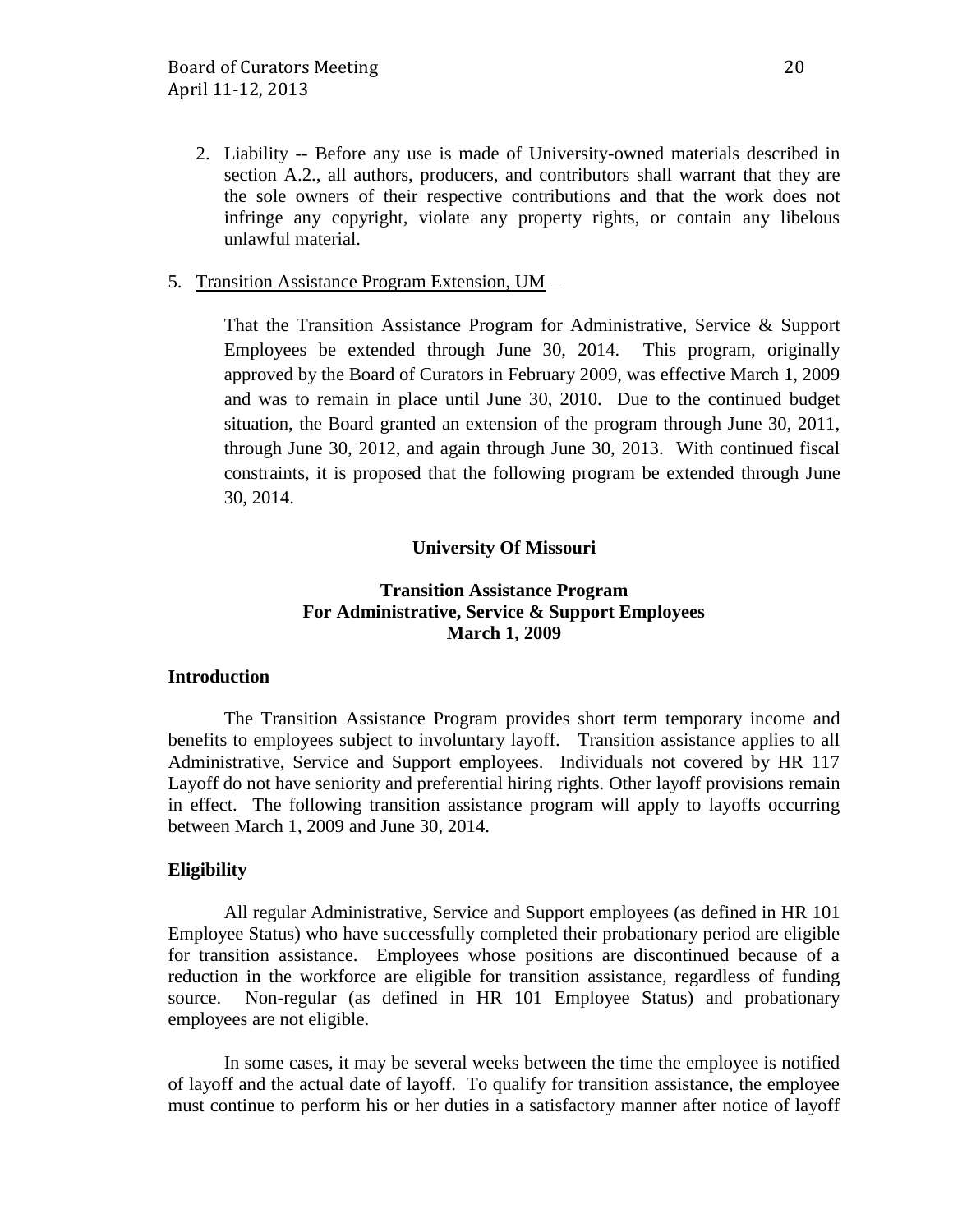and prior to the effective date of the layoff. If the employee refuses to accept transfer or assignment to a comparable regular University position, the employee loses his or her right to transition assistance. In addition, the employee is not eligible for transition assistance if any of the following events occur prior to the effective date of layoff or, once commenced, is not eligible for the continuation of transition assistance if any of these events occur prior to the end of transition assistance: 1) death 2) retirement 3) termination, 4) receipt of Long-Term Disability (LTD) benefits or 5) acceptance of another regular benefit eligible position within the University. In order for an employee to be eligible to receive transition assistance payment, the employee is required to sign the University of Missouri Transition Assistance Payment Agreement and Release.

#### **Notice**

Employees will be given a minimum of two weeks written notice of layoff because of a workforce reduction. At the University's option, such employees may receive two weeks' pay (prior to transition assistance payments) in lieu of notice. Issuance of layoff notice must be coordinated through campus Human Resource Services.

#### **Transition Pay**

An eligible employee will receive one week of pay (minimum of 4 weeks; maximum of 26 weeks) for every year of continuous regular employment, immediately prior to layoff. For regular employees who have a contract with a specified end date, transition pay shall not exceed the amount the employee would have earned through the contract end date. Transition payments will be made in accordance with the employee's regular pay schedule. Such payment and the employee's repayment obligations shall be in accordance with the University of Missouri Transition Assistance Payment Agreement and Release and shall not begin until the effective date of the agreement.

## **Transition Benefits**

All eligible Administrative, Service and Support employees with a minimum of five years of continuous regular employment with the University (including those not covered under HR 117 Layoff), immediately prior to layoff, will be placed on a layoff leave of absence for one year from the effective date of layoff. All eligible Administrative, Service and Support employees with less than five years of continuous regular employment with the University (including those not covered under HR 117 Layoff), immediately prior to layoff, will be placed on a layoff leave of absence for three months from the effective date of layoff, provided, however, the layoff leave of absence may not exceed a contract end date, if any. During the layoff leave of absence, the employee will be eligible to participate in the University's benefit programs (medical, dental, life, accidental death and long-term disability). The University will continue to pay its portion of the benefit premiums during the layoff leave of absence.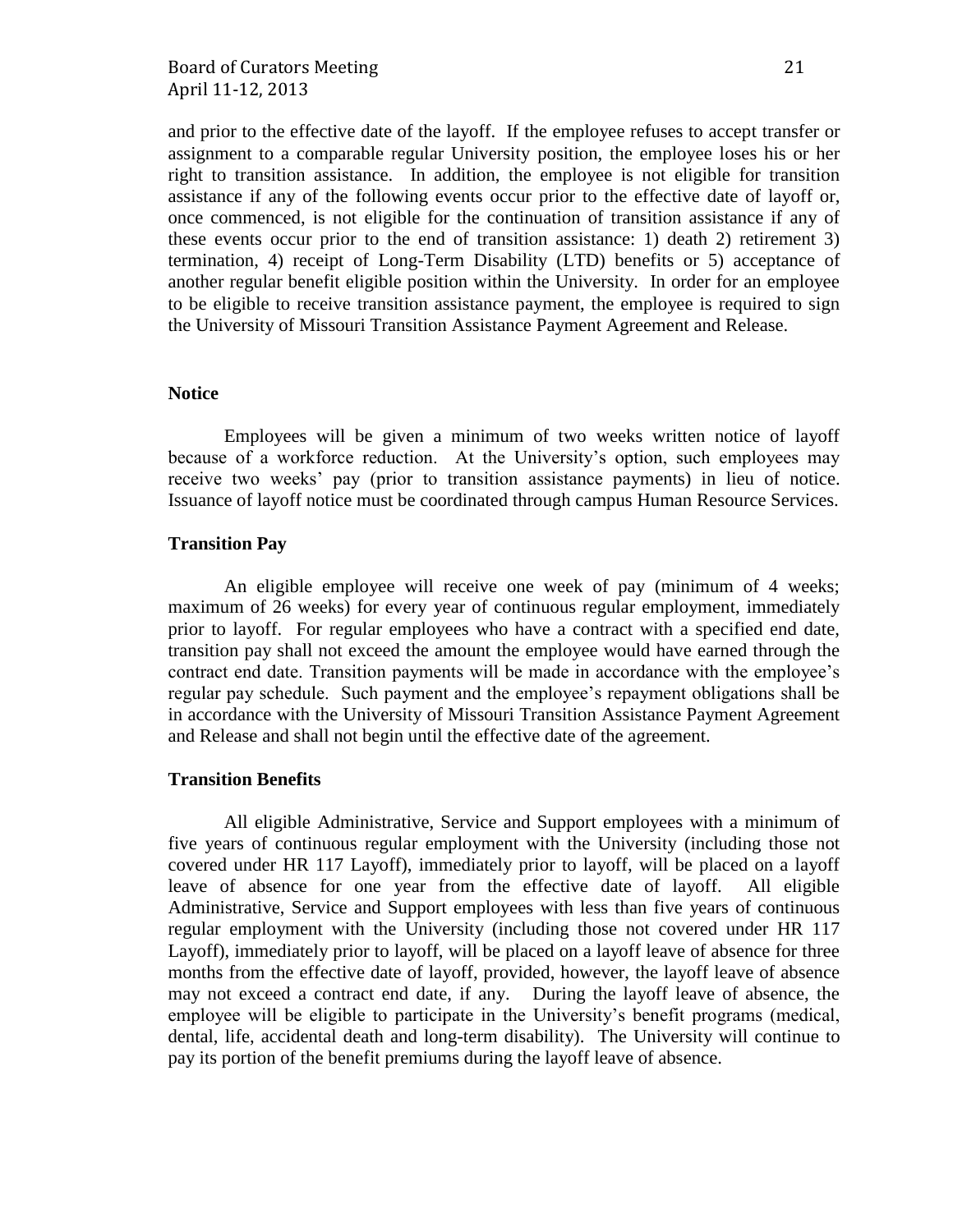## Board of Curators Meeting 22 April 11-12, 2013

Employees placed on layoff leave of absence are required to notify campus Human Resource Services if they obtain employment outside the University and/or if they become eligible for coverage under other benefit programs as a result of such employment. Participation in the University's benefit programs will not be continued if the employee becomes eligible for coverage under other benefit programs as a result of employment outside the University.

The qualifying event date for COBRA eligibility is the first of the month following the effective date of the layoff leave of absence. The COBRA benefit period will run concurrently with the layoff leave of absence. Once the layoff leave of absence has expired, COBRA benefits can continue, with full costs paid by the individual, for the remainder of the COBRA eligibility period allowed (not to exceed 18 months in total). The Faculty and Staff Benefits Office will mail information on COBRA benefits, including the timeframe for COBRA election.

#### **Outplacement Services**

Outplacement services, such as resume preparation, help in developing job search strategies and interviewing skills will be made available to an employee through campus Human Resource Services, which will also provide contact information for the appropriate Division of Employment Security.

6. Sole Source, License Renewal, Academic Analytics, UM –

That the University of Missouri System renew a four-year licensing agreement with Academic Analytics in the amount of \$1,026,608.

7. Approval of Spinal Cord Injuries and Congenital or Acquired Disease Processes Research Program Proposal -

## **Spinal Cord Injuries And Congenital Or Acquired Disease Processes Research Program**

Proposal Recommended For Funding 2013

Enhancing Histone Acetylation to Promote Axon Regeneration in the Injured Spinal Cord

> Valeria Cavalli Department of Anatomy and Neurobiology Washington University School of Medicine

> > Total funding recommended: \$250,000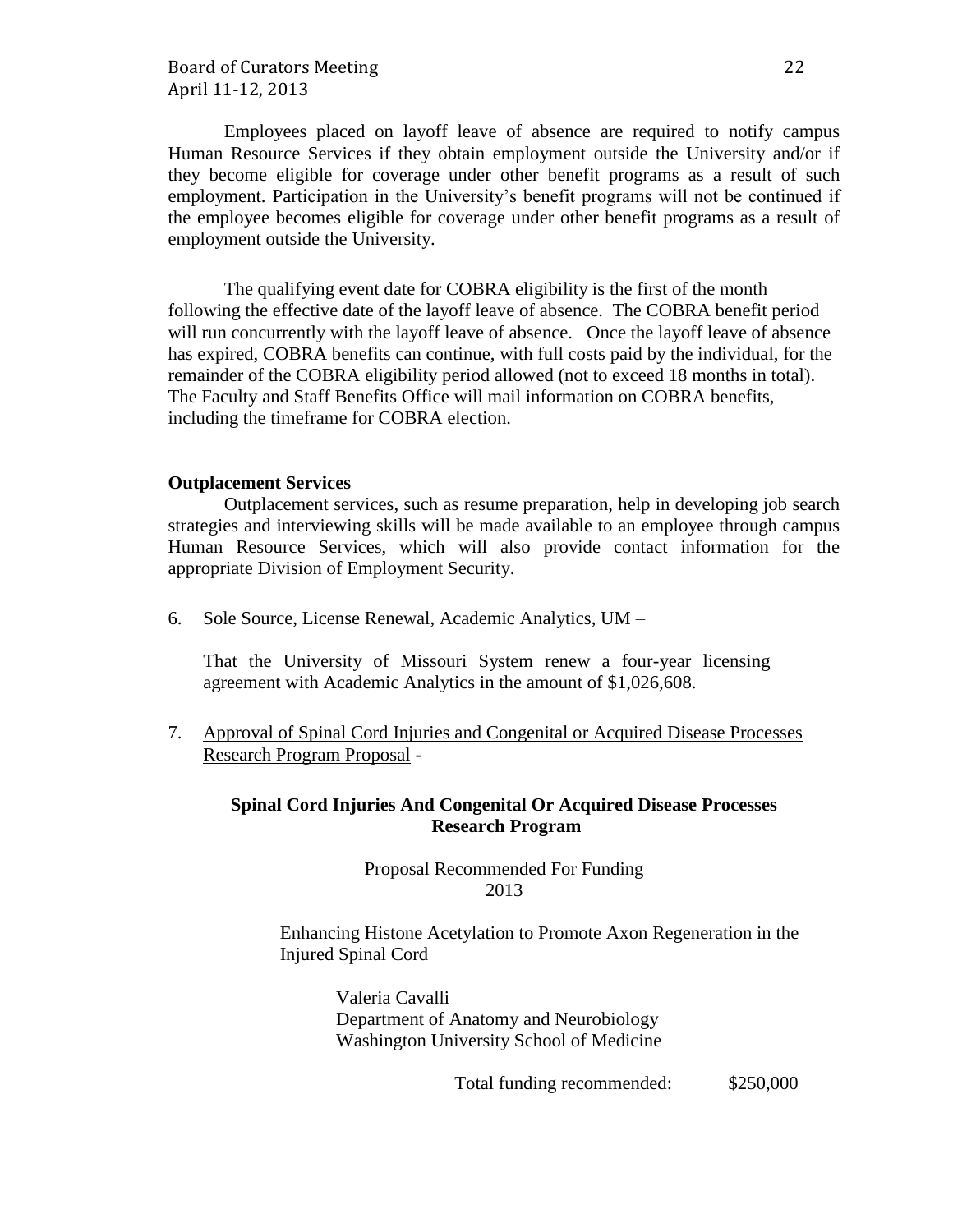8. Collected Rules and Regulations revisions, section 310.015 Procedures for Review of Faculty Performance –

## **Collected Rules and Regulations 310.015 Procedures for Review of Faculty Performance**

#### **Chapter 310: Academic Tenure Regulations**

Bd. Min. 1-19-01; Amended 11-29-07; Amended 4-12-13.

## A. **Non-Regular and Untenured, Regular Faculty.** The performance of all non-

regular and untenured regular faculty is to be reviewed annually by the appropriate unit supervisor (e.g., department chair, dean, director, etc.) The review should cover the performance for the past year and plans for the coming year. Written evaluations are expected and must be provided to non-regular faculty members where there are concerns about substantial shortcomings in performance. Annual evaluations of untenured faculty members during the probationary period must follow the faculty bylaws governing tenure for each campus (300.010 Faculty Bylaws of the University of Missouri-Columbia; 300.020 Faculty Bylaws of the University of Missouri-Kansas City; 300.030 Faculty Bylaws of the University of Missouri-Rolla; and 300.040 Faculty Bylaws of the University of Missouri-St. Louis.)

- B. **Tenured Faculty Members.** Tenured faculty have proven their ability to contribute significantly in their discipline and to work independently and productively in their field. In this document we affirm and strongly defend the importance of tenure at the University of Missouri. By fostering creativity and protecting academic freedom, tenure safeguards faculty from unfair dismissal based on arbitrary or discriminatory practices, thus encouraging the constant search for truth that is the hallmark of the University. Under this policy or any other university policy, academic tenure should be revoked only with just cause, and may only be done in accordance with the Collected Rules and Regulations of the University, section 310.020.C.1. However, tenure does not protect faculty from the consequences of not performing satisfactorily their duties to the University. It is in the best interest of the faculty as a whole to ensure that each faculty member contributes fully to the institution throughout that individual's career.
	- 1. *Performance Review of Tenured Faculty Not Holding Full-Time Administrative Positions*
		- a. The tenured faculty of each department or unit will develop and publish minimum standards for overall satisfactory performance.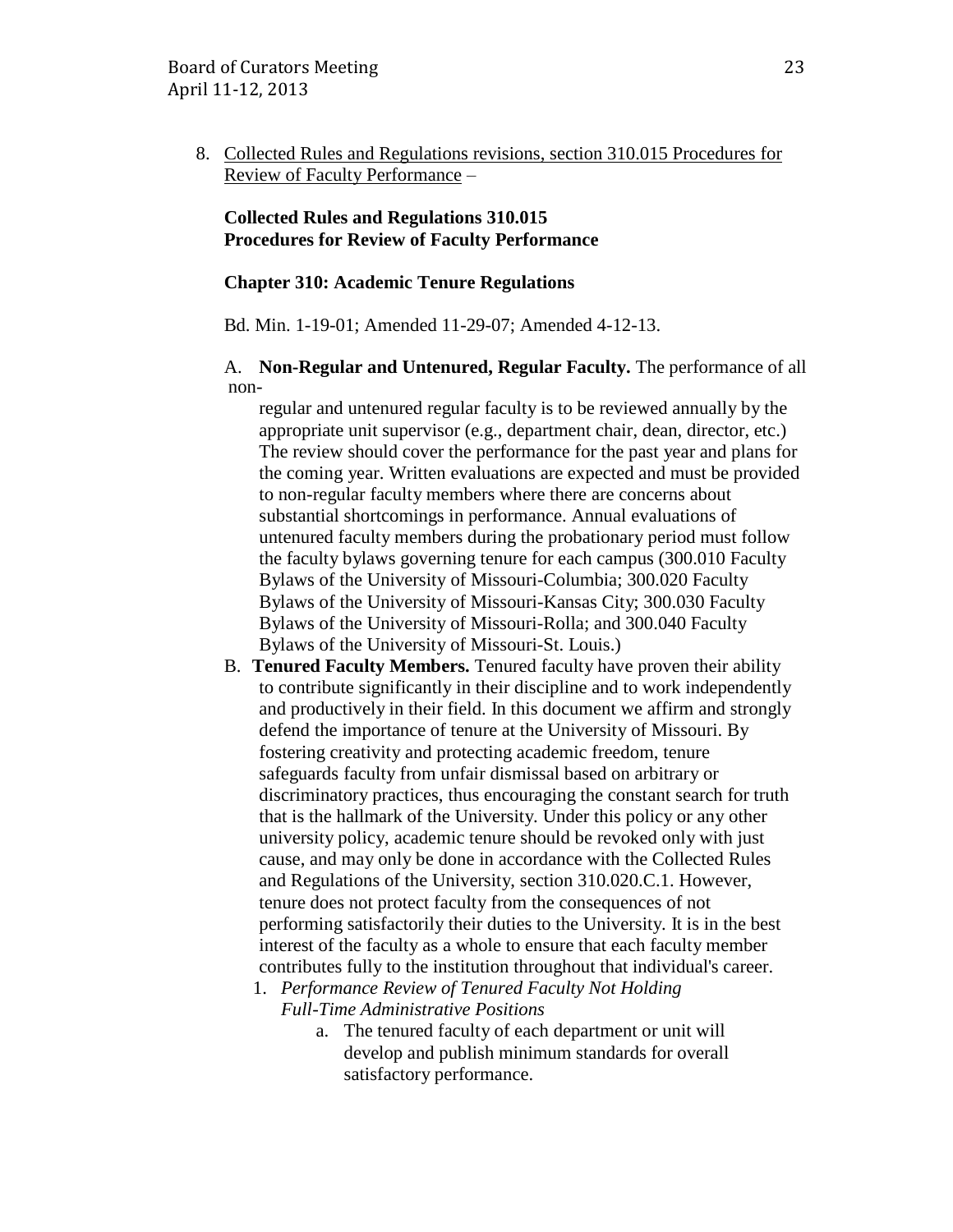- b. Every tenured faculty member, including those with parttime administrative positions, will submit a signed annual report describing her/his activities in research, teaching and service. The annual report will be reviewed by the chair. In this document the term chair will be used to mean the appropriate unit director (e.g., chair, unit administrator, area coordinator, etc.) or evaluation committee of the unit following normal unit practices. Chairs will be reviewed annually by the dean, or on campuses with no schools or colleges, the Provost according to the standards described in B.1.a. Using the standards described in B.1.a, the activities of the faculty member will be rated as satisfactory or unsatisfactory in research, teaching and service, and an overall evaluation of satisfactory or unsatisfactory will be provided. The faculty member will receive this information in a written evaluation. If the overall evaluation is unsatisfactory, there must be a face-to-face discussion of the evaluation between the faculty member and the chair. The faculty member will sign the written evaluation to acknowledge its receipt and may provide a written response to the evaluation. A copy of this signed evaluation will be provided to the faculty member by the chair within a month after the faculty member has signed the evaluation.
- c. At five-year intervals a tenured faculty member will resubmit the annual reports and evaluation statements for the past five years, with a concise summary statement of research, teaching, and service activities for the five-year period, and a current curriculum vita to the chair or evaluation committee of the unit. The first five- year review will be done five years after the tenure decision or the last formal review of the faculty member for promotion to associate professor/full professor. Faculty hired with tenure will be reviewed five years after they are hired.
- d. Based on the five-year report, the chair will evaluate the faculty member's performance as satisfactory or unsatisfactory. The five- year evaluation process will be complete with a satisfactory evaluation. If the evaluation is unsatisfactory, then the five-year report will be sent to the appropriate established committee of the department/unit, typically the one that reviews faculty for tenure and promotion. The departmental committee of faculty peers will perform its own full review of the performance of the faculty member over the five-year period and provide an independent assessment of the performance of the faculty member. The five- year evaluation process will be complete if the departmental committee judges the performance of the faculty member to be satisfactory.

(1) *Committee Membership*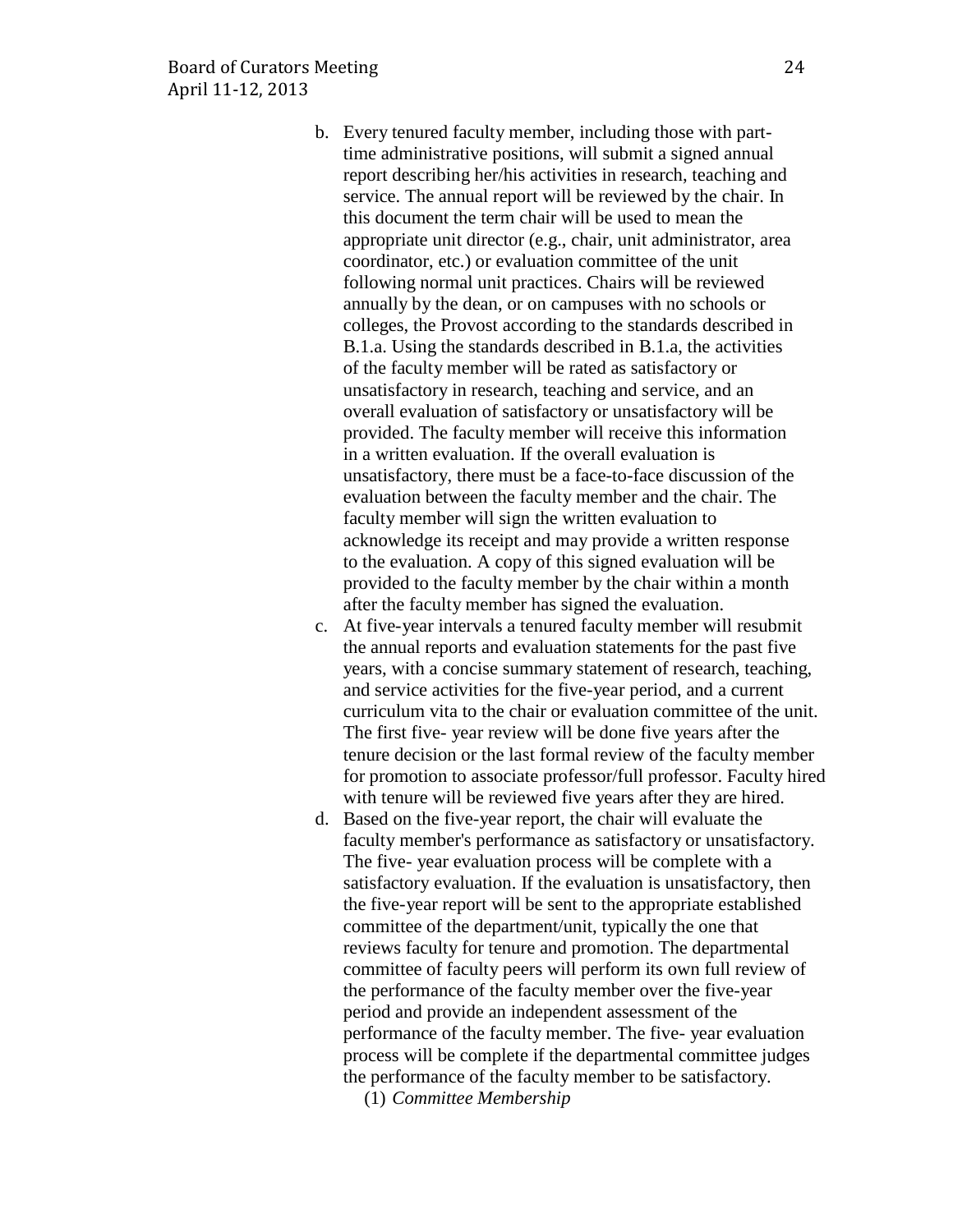- (a) The evaluation committee may be appointed, elected, or otherwise designated in accordance with the established department, school, or college procedures as long as the procedures are in compliance with the Curators' rules and regulations. If other than tenured faculty members are included on the committee, only those who are tenured faculty members in the department may participate in the evaluation, except in circumstances described in Section 310.015.B.1.d(1)(b) below which permits others described therein to participate. Committee members may only evaluate faculty members who are at their current rank or below.
- (b) If there are not enough tenured faculty members within the primary department to comprise a committee of three, a special committee shall be formed by the dean, or on campuses with no schools or colleges, the provost/vice chancellor for academic affairs. The special committee should be formed by the addition of tenured faculty member(s) from a closely related department or field and/or tenured faculty member(s) from a closely related department or field on other UM campuses, or faculty members(s) emeriti from the primary department in accordance with established procedures and/or retired faculty from the primary department who are part of an established recognition program according to Collected Rules and Regulations of the University, Section 310.075.B. The retired or emeriti faculty serving on the committee shall not be greater than 50% of the committee membership. The committee shall serve as the department-level committee.
- e. In the event that both the chair and the departmental committee determine the performance of a faculty member to be unsatisfactory for the five-year period, the report will be forwarded to the appropriate dean, or on campuses with no schools or colleges, to the Vice Provost for Academic Affairs. The dean or Vice Provost for Academic Affairs will review the report and provide an assessment of the performance of the faculty member. The five-year evaluation process will be complete if the dean, or on campuses with no schools or colleges, the Vice Provost for Academic Affairs judges the performance of the faculty member to be satisfactory.
- f. At every level of review, the faculty member will be provided with a copy of any written report that is part of these proceedings and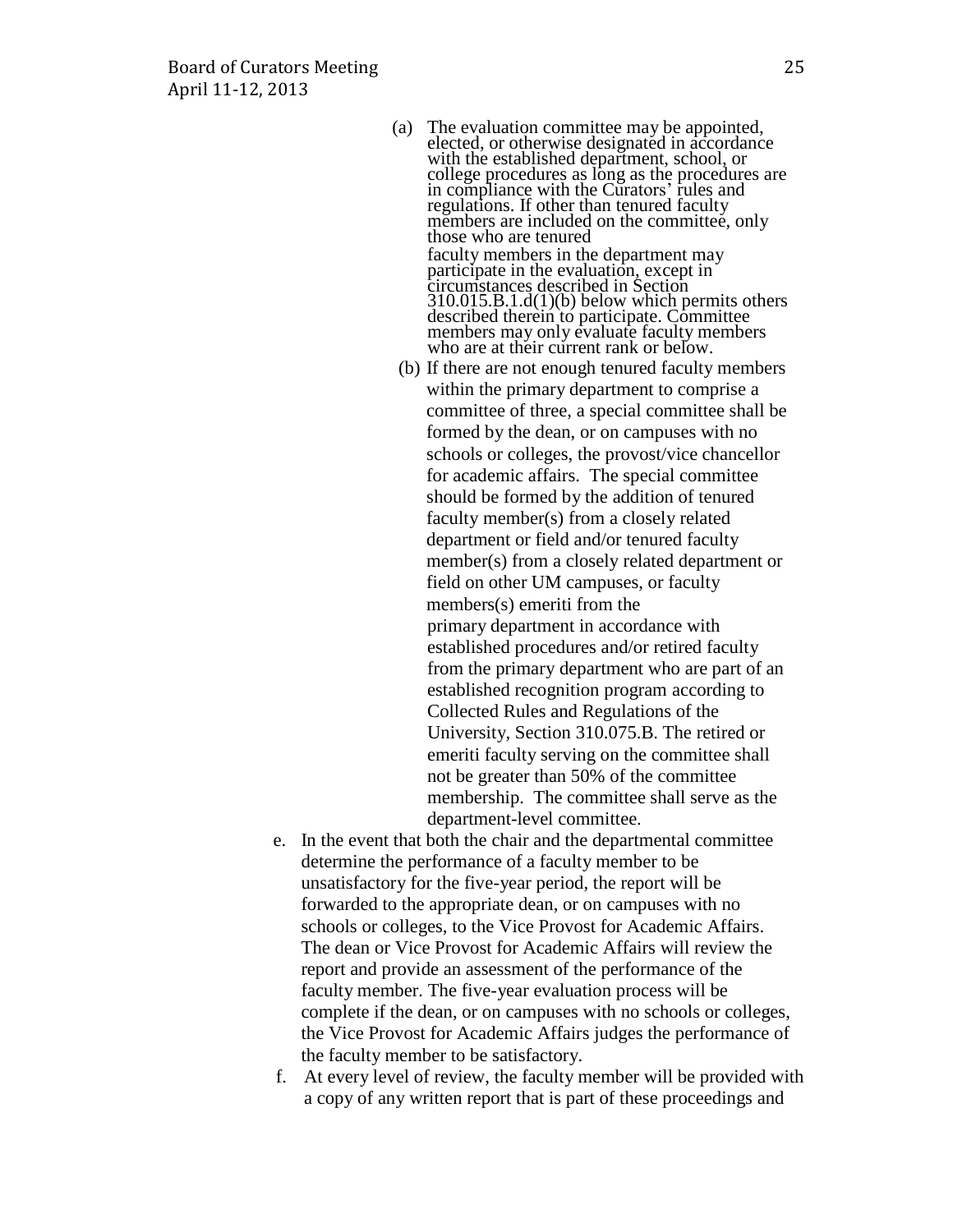will have the right of appeal of any evaluations, decisions, or recommendations to the next level of the process.

- 2. *Formulation of Development Plan and Assessment of Progress*
	- a. If a two-thirds majority of the members of the committee of the department/unit and the dean, or on campuses with no schools or colleges, the Vice Provost for Academic Affairs, consider the performance of the faculty member to be unsatisfactory, a plan for professional development will be written. This plan will be developed by the faculty member, the department/unit committee or a designated subcommittee, a mutually agreed upon mediator from outside the department, and the chair of the department/unit. This development plan will have clear and attainable objectives for the faculty member and may include a reallocation of the faculty member's effort and a commitment of institutional resources to the plan. This plan will be signed by the faculty member, the chair or unit administrator, the mediator, and the dean, or on campuses with no schools or colleges, the Vice Provost for Academic Affairs. The development phase will begin when the necessary resources as described in the development plan are provided.
	- b. A faculty member who has received an overall unsatisfactory fiveyear evaluation by the chair, the departmental committee, and the dean, or on campuses with no schools or colleges, the Vice Provost for Academic Affairs may not appeal the process of developing a professional plan. If the faculty member is not satisfied with the plan that has been developed, he/she may appeal to the next administrative level for help in the formulation of an acceptable development plan.
	- c. A faculty member with a plan for professional development will submit an annual progress report to the chair for three successive years after the plan has been initiated. The chair will review the report and provide a written annual evaluation on the progress of the faculty member toward the objectives stated in the development plan. If the chair finds satisfactory progress for any two of the three years, then the process will cease and the faculty member will begin a new five-year cycle.
	- d. If the chair does not find satisfactory progress in two of the three years of the development plan, the chair will provide the annual reports and evaluations to the department/unit committee and the mediator. If the department/unit committee that includes the mediator finds satisfactory progress in two of the three years of the development plan, the process ceases and the faculty member will begin a new five-year cycle.
	- e. If both the chair and the department/unit committee that includes the mediator do not find satisfactory progress in two of the three years of the development plan, the chair will provide annual reports and evaluations to the dean or on campuses with no schools or colleges, the Vice Provost for Academic Affairs. If the dean or Vice Provost for Academic Affairs finds satisfactory progress in two of the three years of the development plan, the process ceases and the faculty member will begin a new five-year cycle.
	- f. If the chair, the department/unit committee that includes the mediator, and the dean, or on campuses with no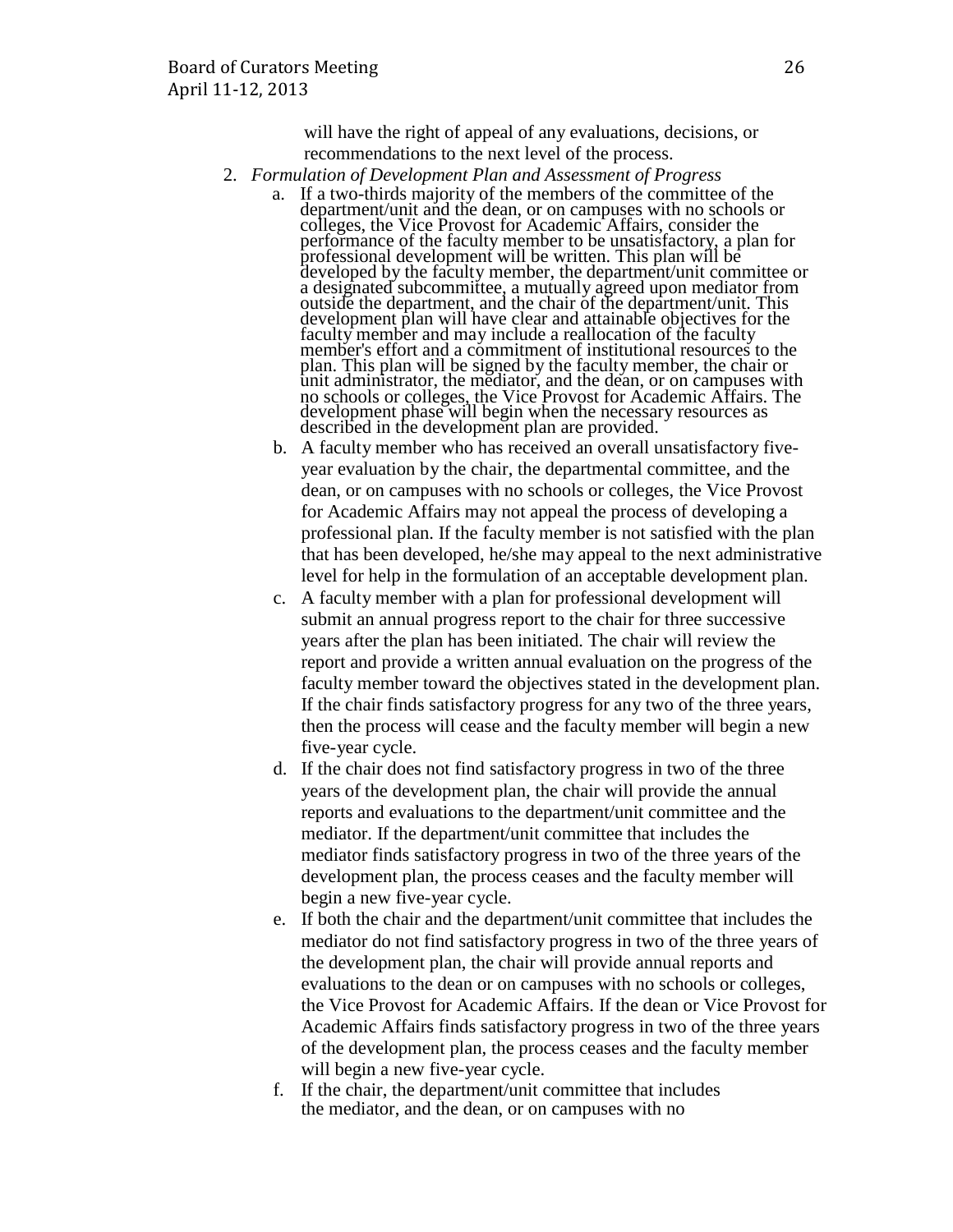schools or colleges, the Vice Provost for Academic Affairs do not find satisfactory progress in two of the three years, then the five-year evaluations plus the three years of progress reports and evaluations by the chair on the development plan will be forwarded to the campus committee on Tenure and Promotion and to the Provost or Vice Chancellor for Academic Affairs. Each will review the reports and will recommend separately to the Chancellor that: 1) an additional two-year development plan be written and implemented in consultation with the faculty member and the originating departmental committee, or 2) the faculty member be considered for dismissal of cause proceedings (see section 3.)

- g. Any faculty member may request participation in a formal development plan (as described in 2a) after two or more consecutive unsatisfactory annual evaluations. In addition, chairs will strongly encourage faculty who have had three consecutive unsatisfactory annual evaluations to participate in a development plan.
- 3. *Dismissal for Cause*

a. If it is deemed by the Chancellor that the performance of the faculty member during the periods covered in section 2 constitutes sufficient grounds for termination for cause, dismissal for cause may be initiated and if initiated will proceed in accordance with the procedures for dismissal for cause described in section 310.060.

b. This procedure for review and development of faculty performance does not substitute for the dismissal for cause procedures stated in section 310.060.

c. Notwithstanding the provisions of section 310.015 B.2.f above, this procedure does not impose additional requirements upon the University prior to initiating dismissal for cause procedures as stated in section 310.060.

- C. **Full-Time Tenured Administrators** -- In the event that a full-time administrator leaves her/his administrative position to become a full-time active tenured faculty member of a department, the normal annual departmental review process would be used to establish any discrepancy between the current abilities of the administrator and expectations concerning performance based on minimum departmental standards. If there is a discrepancy between current ability and departmental standards, a development plan funded by the administration should be considered for the administrator prior to her/his returning to the department.
- 9. Collected Rules and Regulations revisions, 320.035 Policy and Procedures for Promotion and Tenure

#### **Collected Rules and Regulations 320.035**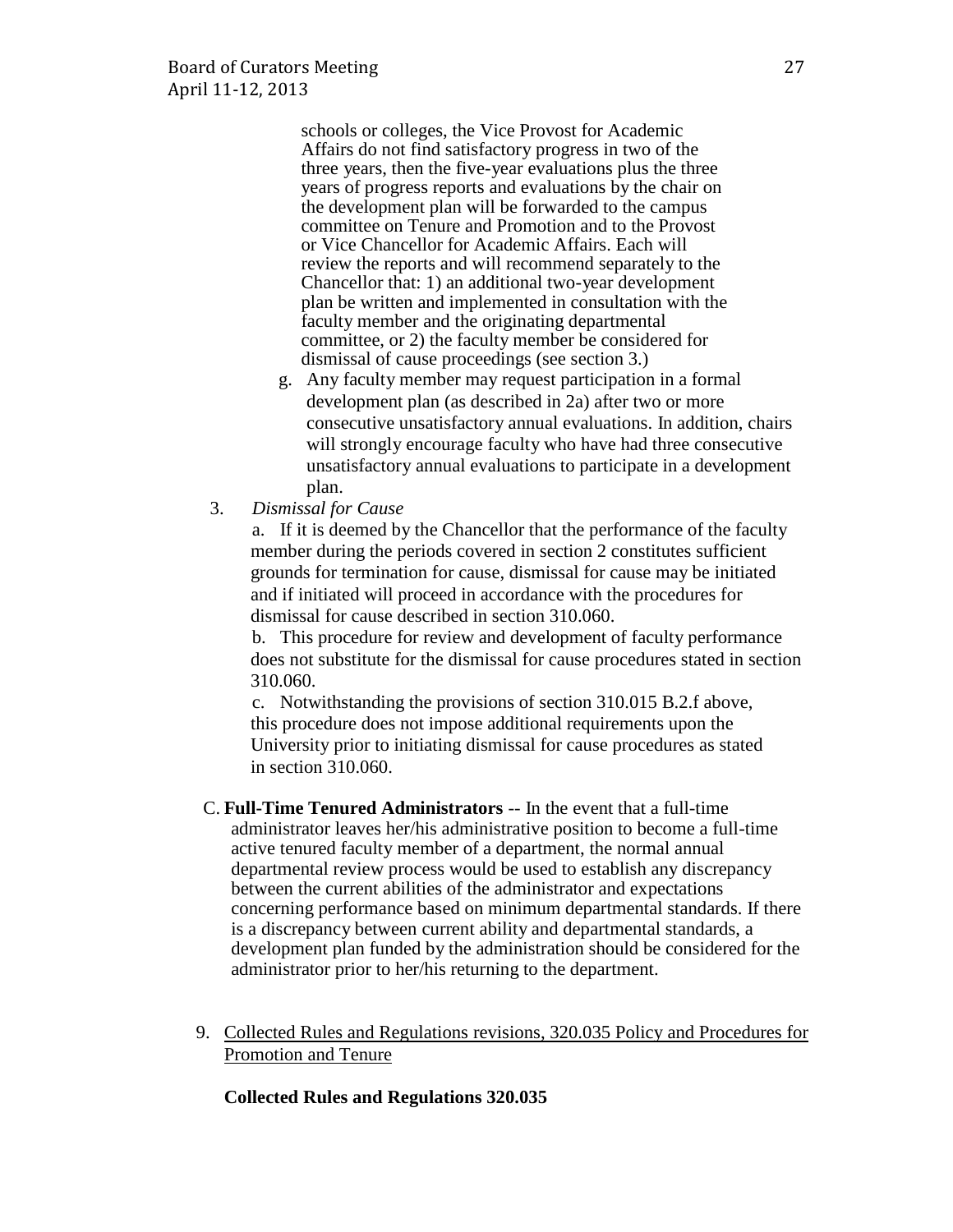#### **Policy and Procedures for Promotion and Tenure**

## **Chapter 320: Employment and Termination**

Executive Order No. 6A, 6-9-92, Amended 9-2-92. Revised 7-31-97, 08-10-05, 09-27-05, 07-14-08, 4-21-11, 4-12-13.

#### A. Procedures

- 1. Initiation of Recommendations
	- a. A recommendation to consider a faculty member for promotion in academic rank or award of continuous appointment shall be initiated by the department chairperson or the appropriate departmental or school promotion and tenure committee. In units having departments, the first review of recommendation shall be by the departmental promotion and tenure committee. In divisions without departments, first review is by the divisional promotion and tenure committee, which shall transmit its recommendations to the dean of the school or college, or on campuses with no schools or colleges the provost/vice chancellor for academic affairs. If the candidate holds a joint appointment between two departments or schools or colleges, the primary department, school or college (University of Missouri, Collected Rules and Regulations 320.080) bears the responsibility for recommendation for promotion in academic rank or award of continuous appointment. However, the non-primary department, school or college may prepare a recommendation which shall be included as part of one file pertaining to promotion or continuous appointment under the direction of the primary department. All recommendations shall be forwarded with supportive documentation including teaching evaluations, evidence of research, scholarly activity, and service.
	- b. Consideration for award of continuous appointment and promotion to the rank of associate professor normally occurs after a probationary period not to exceed six years, as described in the Academic Tenure Regulations (University of Missouri Collected Rules and Regulations, 310.020). Candidates who are not recommended for promotion to associate professor should not be recommended for continuous appointment. Conversely, while there may be some cases in which an exceptional record warrants promotion to associate professor prior to the awarding of tenure, it should be kept in mind that to make such a promotion seems almost certainly to hold out the promise of tenure. Normally, recommendations for promotion to associate professor and for tenure are made simultaneously.
	- c. The promotion and tenure committees may be appointed, elected, or otherwise designated in accordance with the established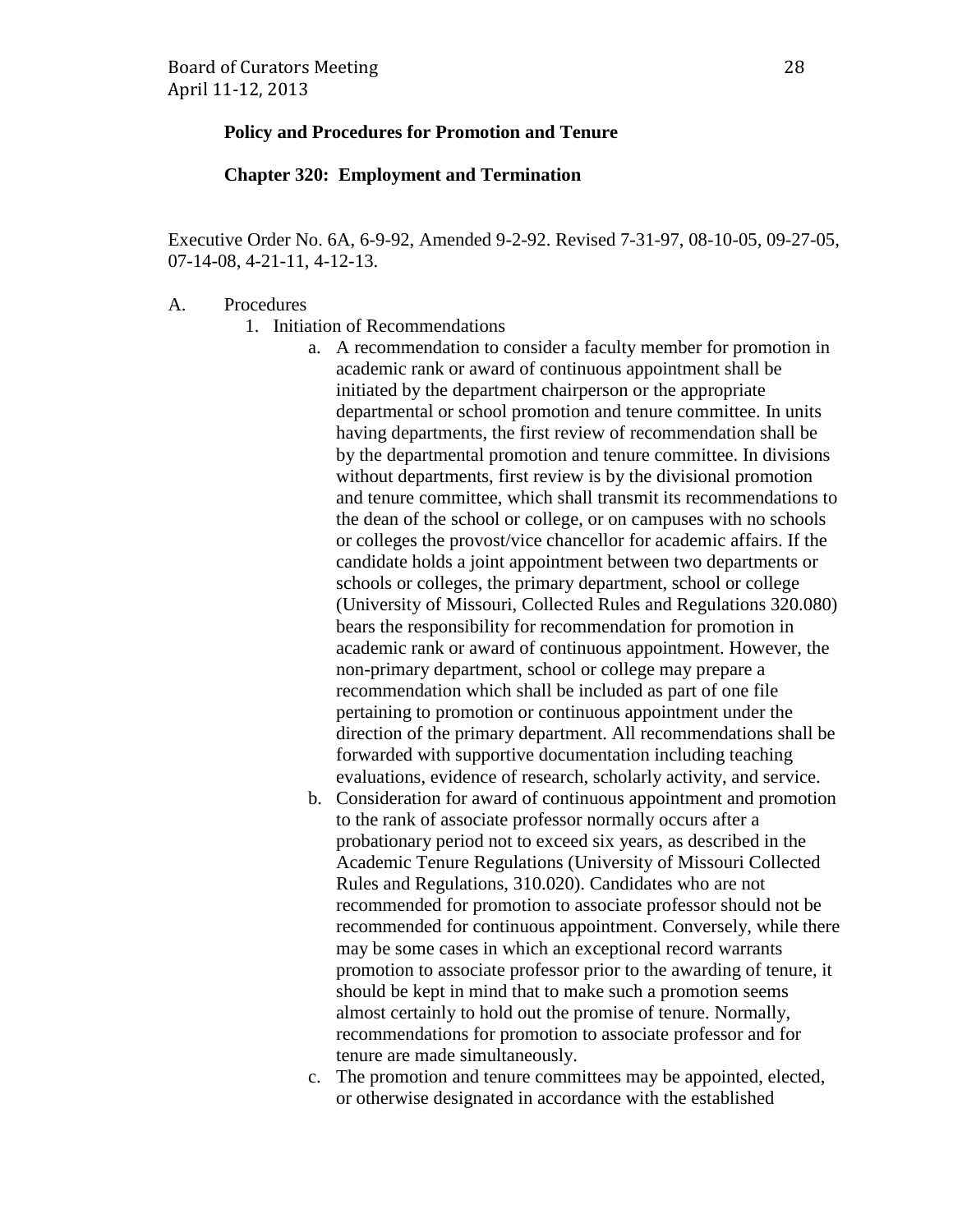department, school, or college procedures as long as the procedures are in compliance with the Curators' rules and regulations. If other than tenured faculty members are included on the committee, only those who are tenured may participate in making a recommendation for a candidate seeking tenure, except in the case of faculty members emeriti serving on the committee as allowed in section 320.035.A.1.d.

- d. If other than tenured professors are on the committee to consider a candidate for promotion to professor, only the tenured professors and professors emeriti, as allowed below, may participate in making a recommendation for a candidate seeking promotion to professor. If, in the discretion of the dean, or on campuses with no schools or colleges, the provost/vice chancellor for academic affairs, there is not an adequate number of tenured professors within the primary department, a special promotion and tenure committee shall be formed by the addition of tenured professor(s) from a closely related department, and/or tenured professor(s) from a closely related department on the other UM campuses, and/or professor(s) emeriti from the primary department in accordance with established procedures. The emeriti faculty serving on the committee shall have attained the rank of professor with tenure, and the number shall not be greater than 50% of the committee membership. This committee shall serve as the department-level committee and shall then make a recommendation for candidate(s) seeking promotion to professor.
- e. Prior to the deliberations of the promotion and tenure committee, all tenured members of that department or school holding the same rank as or higher rank than that of the candidate (or, in larger departments or schools, all tenured members of the particular academic field holding the same rank as or higher rank than that of the candidate) shall be given the opportunity to provide written and signed comments to the promotion and tenure committee regarding the candidate being considered.
- f. The promotion and tenure committee may solicit whatever additional information its members deem appropriate, from within and outside the University, to evaluate the candidate under consideration in the areas of teaching, research, and service.
- g. An annual report of promotion and tenure actions approved by the chancellor shall be submitted by the chancellor to the president.
- 2. Review by the School or College Dean or on campuses with no schools or colleges, the Provost/Vice Chancellor for Academic Affairs
	- a. Upon receipt of the recommendations from the promotion and tenure committee or the department chairpersons, the dean, or director, or on campuses with no schools or colleges, the provost/vice chancellor for academic affairs, here and after when appropriate, shall review all such recommendations. The dean may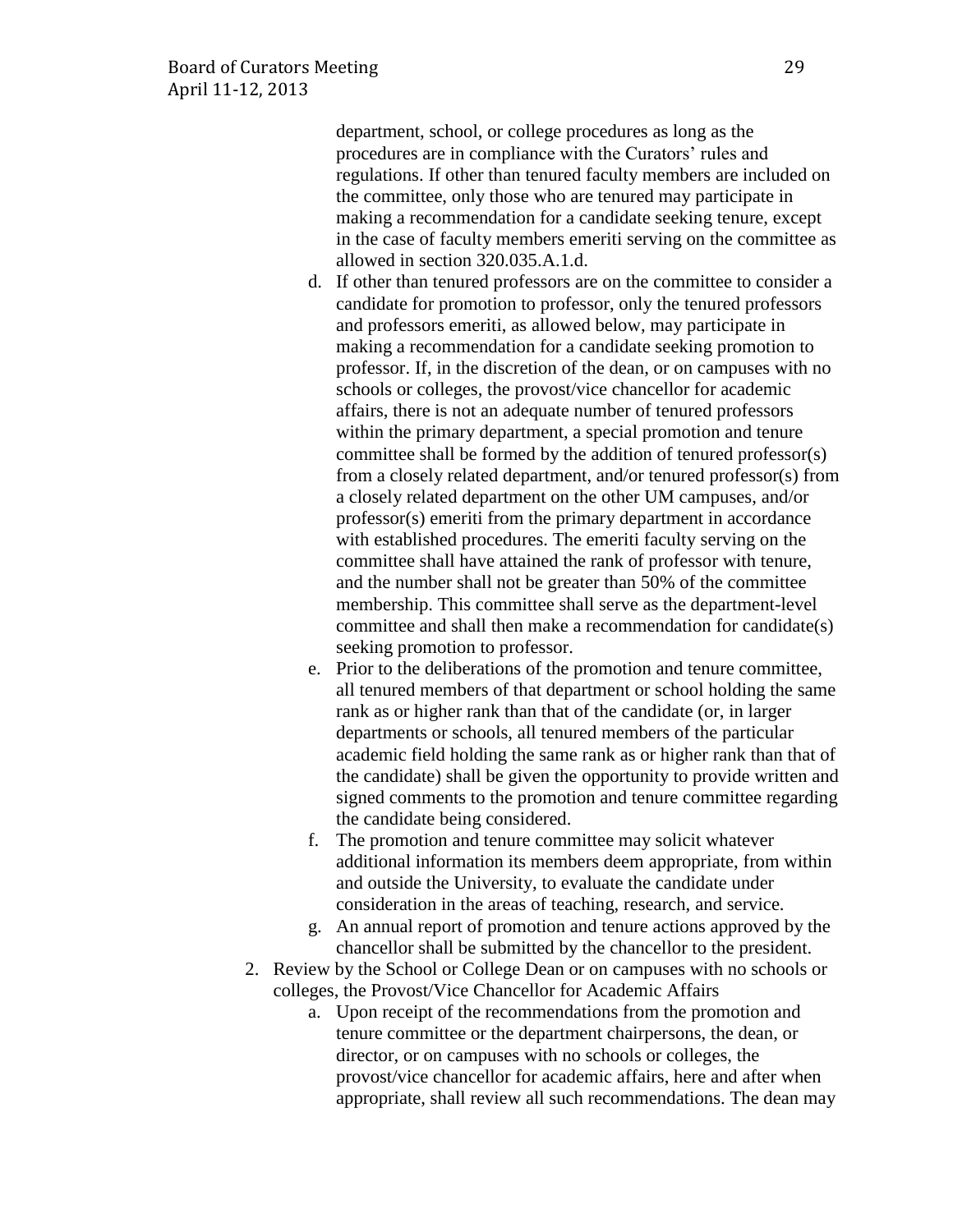consult with members of the faculty individually or in a group and may confer with others.

- b. The critical questions that should be addressed during review by the dean or director, or on campuses with no schools or colleges, the provost/vice chancellor for academic affairs, are as follows:
	- (1) Is the candidate qualified to be promoted or to be placed on continuous appointment?
	- (2) If more than one person is being considered for a single position, is the candidate the best qualified among those being considered to fill this tenured position?
- c. The dean, or on campuses with no schools or colleges, the provost/vice chancellor for academic affairs, should solicit whatever additional information is deemed appropriate for making an independent evaluation and recommendation.
- d. In making recommendations at the department and the school or college or campus levels, each committee, chairperson and dean, or on campuses with no schools or colleges, the provost/vice chancellor for academic affairs, should keep the above two questions clearly in mind.
- e. The dean/director, or on campuses with no schools or colleges, the provost/vice chancellor for academic affairs, shall then forward all recommendations to the chancellor, including a written statement of evaluation and recommendation for each candidate.
- 3. Review by the Chancellor
	- a. The chancellor is assisted in the review of recommendations for promotion and tenure by a campus-wide promotion and tenure advisory committee. The committee may be appointed, elected, or otherwise designated in accordance with the established campus procedures. This committee reviews all recommendations for promotion and continuous appointment and advises the chancellor on the following matters:

(1) The adequacy of the criteria used at the department, school, and college level;

(2) The qualifications of the individuals recommended; and In making a final recommendation to the chancellor, the committee will answer the two critical questions in A.2.b.

- 4. Evaluation and Notification Process
	- a. In the promotion and continuous appointment process, the final decisions are made by the chancellor. Recommendations by committees, chairpersons, deans, or on campuses with no schools or colleges, the provost/vice chancellor for academic affairs, are not binding on the chancellor.
	- b. When a recommendation for continuous appointment cannot be substantially supported, a negative recommendation should be made at the earliest possible time by the first level of review. To insure fair and timely review of all actions, committees,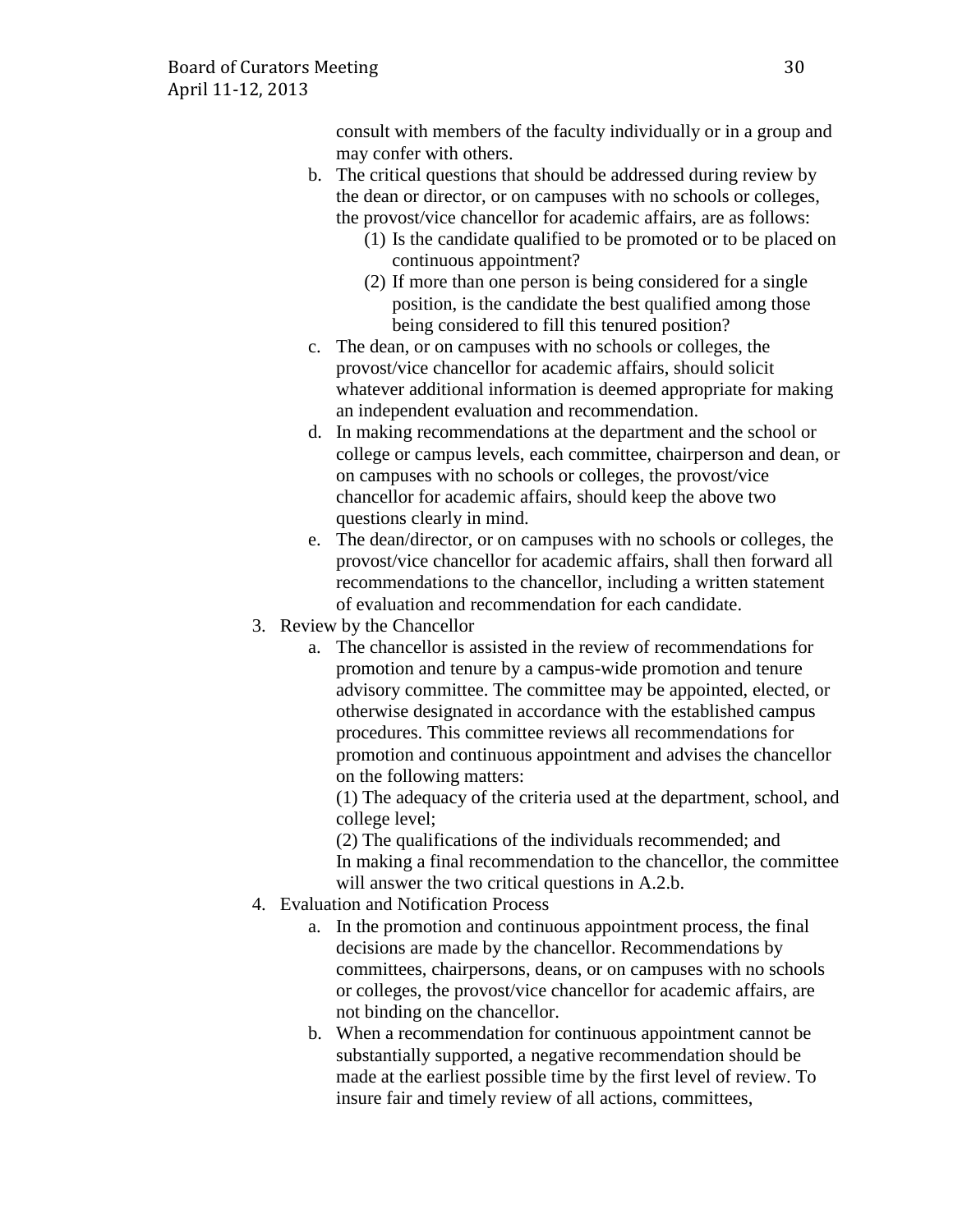chairpersons, deans, or on campuses with no schools or colleges, the provost/vice chancellor for academic affairs, shall communicate their recommendations to candidates under consideration and give each candidate a reasonable time to submit written rebuttal to the recommendation so that both recommendation and rebuttal may be forwarded to the next level of review.

B. Policies

1. General Philosophy—As one of the nation's leading teaching and research institutions, the University of Missouri maintains high standards in recruiting, promoting, and awarding tenure to faculty members. While specific criteria for judging the merits of individual faculty may vary among units, there must be no variation in standards. The University will continue to strengthen its standards in all disciplines. Satisfaction of minimum criteria at the college, school, or department levels is not sufficient to insure promotion or continuous appointment.

The University seeks faculty members who are genuinely creative scholars and inspired teachers and who are dedicated to the pursuit of knowledge and its transmission to others. These high standards are to be observed in the recruitment, promotion, and tenuring of faculty members. All persons and committees making recommendations regarding promotion and tenure will consider the candidate's demonstrated ability to meet these standards. Outstanding intellectual qualities as reflected in teaching and scholarship are the primary criteria for recommendation for promotion and tenure. Additional criteria include professionally-oriented, service contributions and service to a faculty member's department, school, college, and the University. Because the faculty has a special role in the decisions of the University, service to the University and its numerous units is expected of every faculty member; but such service shall not substitute for teaching and scholarship in matters of promotion and tenure.

- 2. Special Policy Considerations
	- a. Sustained Contributions Essential—The essential factors in consideration of candidates for promotion and tenure will be documented merit in the traditional areas of teaching, research, and service and the degree to which contributions are comprehensively substantiated and represent sustained efforts. Candidates for promotion and tenure should demonstrate sustained merit and contributions over an extended period of time. Recommendations for promotion and/or tenure before the sixth year should be rare and restricted to truly exceptional cases. Early recommendations for promotion and/or tenure should not be made primarily on the basis of market conditions which make it appear that a faculty member might accept an offer elsewhere.
	- b. The Role of Research and Other Scholarly Contributions— Productivity in research and other scholarly activities is the most distinguishing characteristic of the faculty of the University,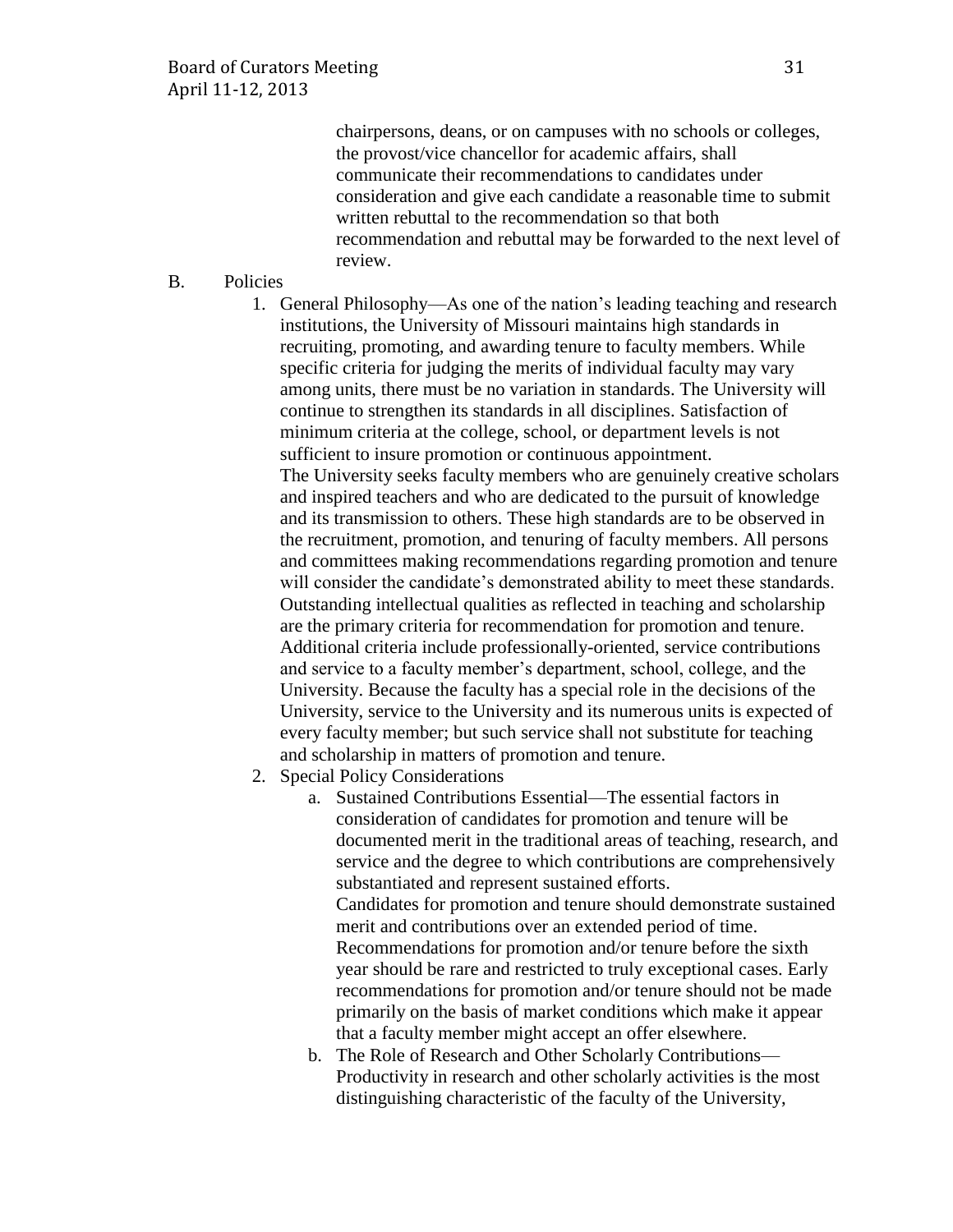setting it apart from all other public institutions in the state. Research by University faculty not only generates new knowledge but also results in teaching which is up-to-date and intellectually stimulating. The University expects faculty members to be engaged in scholarly or creative activities appropriate to their disciplines. Recommendations for promotion or tenure involving cases in which such activities are not at the highest level will be approved only in very rare cases where the documented evidence for teaching (including extension) and/or service contributions is exceptionally compelling.

A recommendation for promotion and/or tenure must include supporting evidence that the individual's contributions have had an impact on the discipline; that is, the research should have made a significant contribution to knowledge that is recognized by professional colleagues. One common method of documenting such impact is through outside evaluations by authorities in the field. The most relevant letters of evaluation usually are written by disinterested experts recognized nationally and internationally for their own achievements. Because they may be biased, letters from former students, departmental colleagues, research collaborators, or former mentors should be used sparingly; when such letters are submitted, an explanation of the personal relationship should be included. Evidence of effective and sustained research and creativity must be presented. Quantity can be a consideration but quality must be the primary one.

Evidence of favorable judgment by colleagues includes publication in journals where expert evaluation is required for acceptance; favorable review of books, appointments or awards that require evaluation of professional competence; election to office in learned societies; and receipt of fellowships. Frequent citation by other scholars also provides evidence of good research. Good researchers often are invited to serve as editors of journals, members of site visit teams or in other evaluative functions of the scholarly work of their peers. Any evidence of such contributions should be emphasized in promotion and tenure recommendations. Research grants awarded, programs initiated, and other research in progress or research findings submitted for publication all represent activities that are expected of faculty members recommended for promotion and/or tenure.

Although faculty committees on promotion and tenure have the first responsibility for evaluating the quality of the work of a candidate for tenure or promotion, it is within the scope of the department chairpersons', deans', vice chancellors'/provost's, and chancellor's responsibilities to gather confirming evidence of scholarly competence by seeking the comments of other scholars within and outside the University.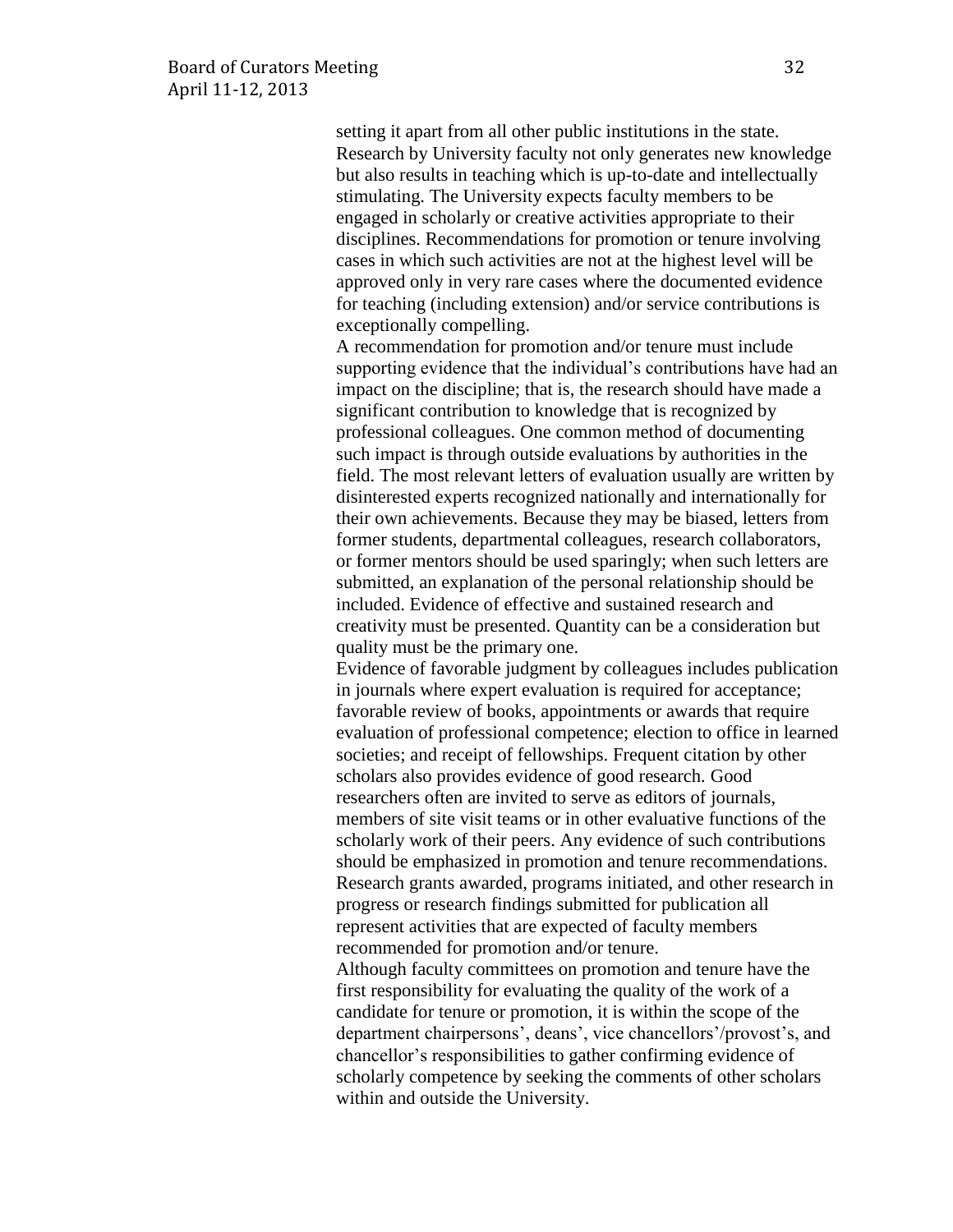c. The Role of Teaching, including Extension—Teaching includes, besides classroom and laboratory instruction, many activities that require professional knowledge and that directly contribute to the academic advancement of students; for example: academic advising, supervision of junior staff, creative redesign of courses, including courses offered through telecommunications and the Internet; liaison with teachers outside the University, off-campus teaching, and preparation of teaching materials, including textbooks.

Teaching of all faculty members shall be evaluated annually. Among the most useful kinds of evaluative evidence are testimony of chairpersons and deans, especially when based on student interviews covering several semesters, comments of colleagues who are well acquainted with the teaching performance of the candidate, achievement of students, and the quality of teaching materials prepared by the staff member. Evaluations based on classroom visitations by departmental peers can help to document the teacher's efforts to reach or maintain a given level of quality. A significant element in the evaluation of teaching is the overall judgment of students, and each unit, department, school, and college is responsible for obtaining such information on all staff members, particularly those recommended for promotion. Questionnaires developed at the college or school level in cooperation with the faculty committees on promotion and tenure may be used for this purpose, or a similar procedure can be followed which is designed to reflect comprehensive student judgment concerning teaching qualities. Data from questionnaires should be buttressed by interpretation and comparative data. Simple numerical summaries of evaluations are not sufficient to judge teaching ability. Faculty members whose records consistently reflect poor teaching will normally not be recommended for promotion.

Other indicators may be used to point out good teaching. Good teachers receive public recognition in a variety of ways. Students, both individually and through organizations, seek them out more often. Such teachers make more innovative contributions in courses, sometimes whole curricula. Their students demonstrate achievement in learning. They often serve on more student activity committees and carry heavier advising loads. They are known for their enthusiasm and involvement in the education of students. Evidence which documents such contributions is strongly encouraged.

Extension and continuing education activities represent an extension of the teaching and research functions of the institution. Faculty engaged in this mission will be evaluated by the same criteria applied to other faculty. Outstanding performance in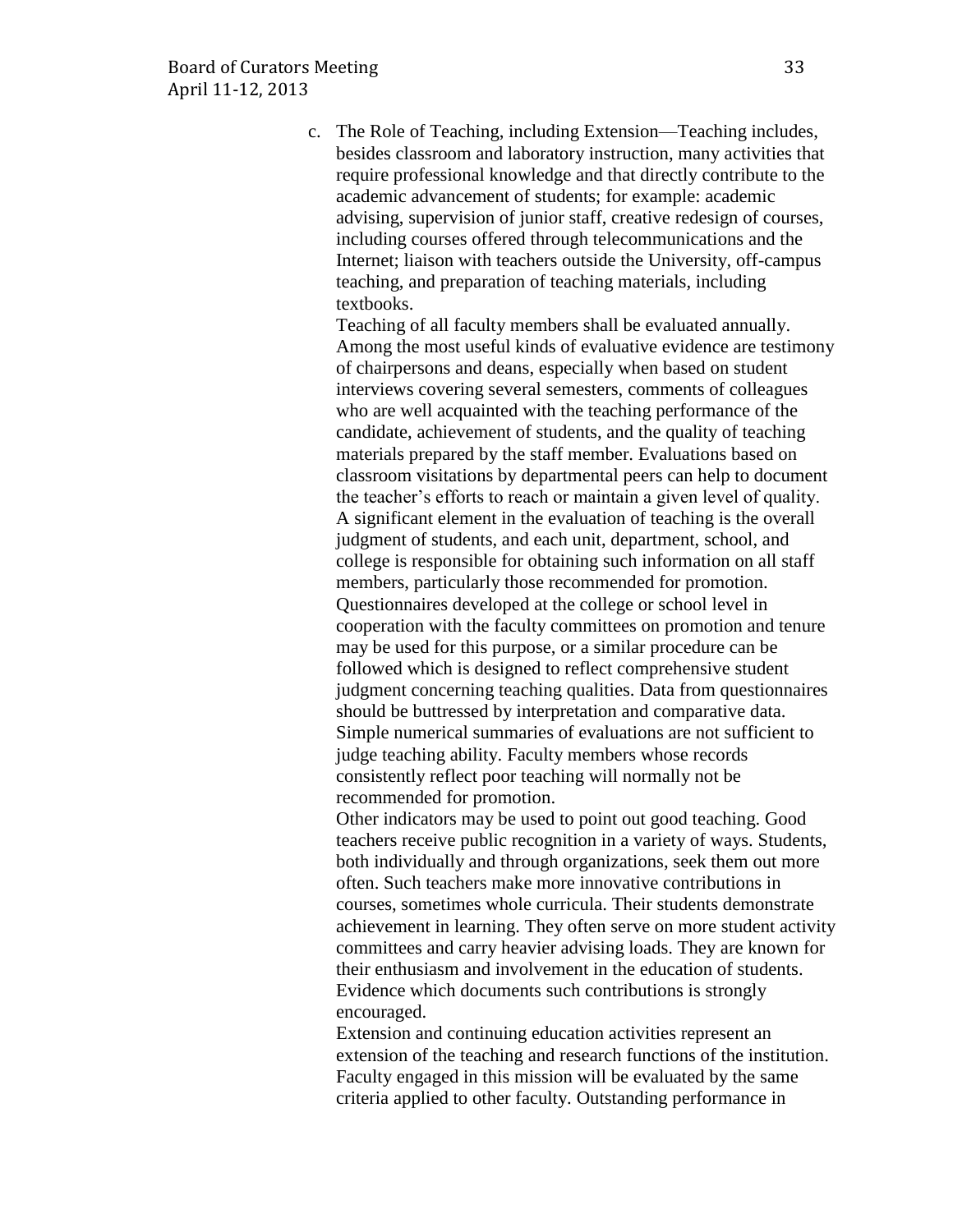extension leads to special recognition of faculty by groups, individuals, and organizations. These faculty members develop innovative curricula, adapt research findings to everyday needs of citizens, serve on committees and boards, and use innovative ways of enhancing learning by part-time students. They are sought out by others for advice and counsel and are known for their enthusiasm, competence and interest in helping individuals solve problems and learn.

In unusual circumstances, tenure may be recommended for demonstrated excellence in teaching, even in the absence of significant published research. Qualifications for teaching and scholarship are, however, very closely related. The faculty member who does not keep current with developing knowledge in the field or who is not constantly searching for new insights cannot be an effective classroom teacher. Graduate as well as undergraduate instruction is a responsibility of the faculty of the University; a continuing interest in, and a capacity for, creative scholarship by a faculty member is essential to effective instruction for undergraduate as well as graduate students. A faculty member who lacks the qualifications to teach advanced students ordinarily will not be recommended for promotion to senior ranks.

- d. The Role of Service—Opportunities for service contributions abound and can take many forms. Service may occur within a discipline, through national, regional, and state organizations, or in the community at large; it may also occur in an administrative unit, such as the home department, school, or college, or on the campus. However, an uncritical list of such activities provides little support for the recommendations. A case should be made for the impact and quality of the individual's contributions. There should be evidence that the individual's efforts and judgment are held in high regard. Evidence of unusual service contributions, however, cannot by itself be sufficient grounds for a recommendation for promotion and/or tenure. It must be supported by significant additional evidence of contributions in teaching and research.
- e. Importance of New Talent—Recruitment and subsequent development of new faculty members are important ways in which an educational institution renews itself. Fresh ideas and new perspectives provide the stimulation on which a university thrives, and every effort should be made to secure them through the recruitment, development, and evaluation processes. Departments which recruit their own graduates for regular faculty positions risk making a commitment which is inimical to the long-range interests of the department and, hence, the University. Such appointments should be discouraged; and in those cases where such appointments have been made, the tenure and promotion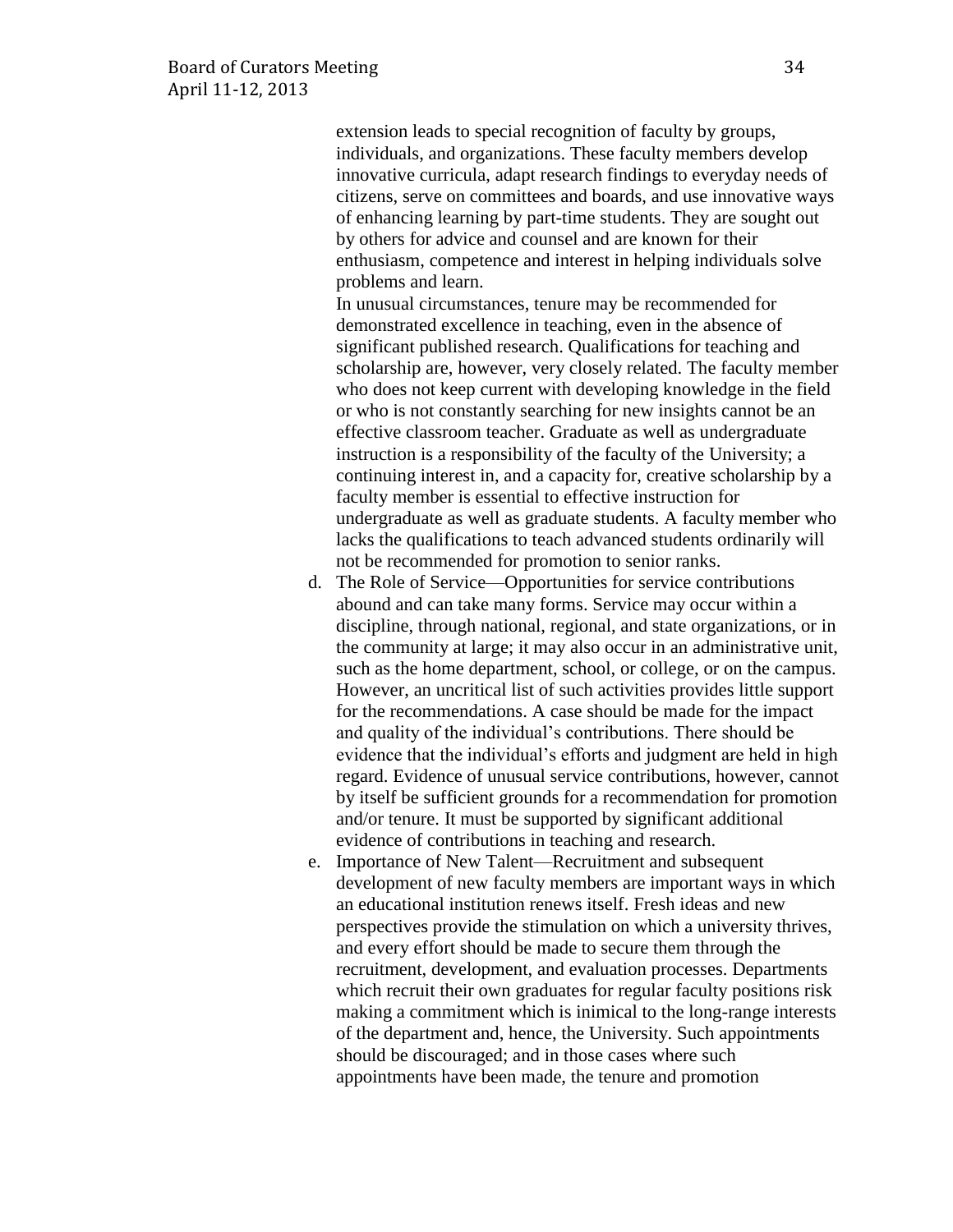documentation should demonstrate clearly that the individual meets the University's standard criteria.

- f. Promotion to Professor—A person recommended for promotion to the rank of professor should have significant accomplishments, especially in the area of research and scholarly activity, beyond those justifying the rank of associate professor. Years of service alone do not justify advancement. Rather, sustained contributions during a career to research, scholarship, and teaching are necessary. A person to be considered for promotion to professor should be a scholar who has achieved national distinction.
- g. Persons with Special Duties—In some cases, individuals on regular academic appointments have responsibilities substantially different from the usual mix of teaching and research duties (including extension). Campuses should examine such cases and seek where appropriate to change the appointment to nonregular or to administrative, service, and support. Such persons should not normally be considered for continuous academic appointment.
- 10. Collected Rules and Regulations revisions, 320.090 Emeritus Designation, UM

# **Collected Rules and Regulations 320.090 Emeritus Designation**

## **Chapter 320: Employment and Termination**

Bd. Min. 12-6-68, p. 34,190; Amended Bd. Min. 3-17-87; Amended 12-16-94, Amended 11-29-07, Amended 6-17-11, 4-12-13.

- A. **Rule** -- The procedure for granting the title of "Professor Emeritus/Emerita" or "Associate Professor Emeritus/Emerita" shall originate with the retiring faculty member's department. The appropriate title shall be granted to any member of the Faculty on regular appointment in good standing at the time of his or her retirement, who
	- 1. Holds the rank of professor or associate professor and has been a member of the Faculty for at least fifteen years; or has held the rank of professor in the Faculty for at least five years;
	- 2. Has indicated the desire to receive emeritus status; and
	- 3. Whose contributions to the department and the University are recognized as meritorious as determined by majority vote of the tenured members of the department, such determination then being transmitted by letter to the Chancellor.

## B. **Exceptions**

1. A retiring member of the Faculty who is not covered by the above rule who has been recommended by majority vote of the tenured members of the faculty of the department and by the Dean of the faculty member's school or college, or on campuses with no schools or colleges, by the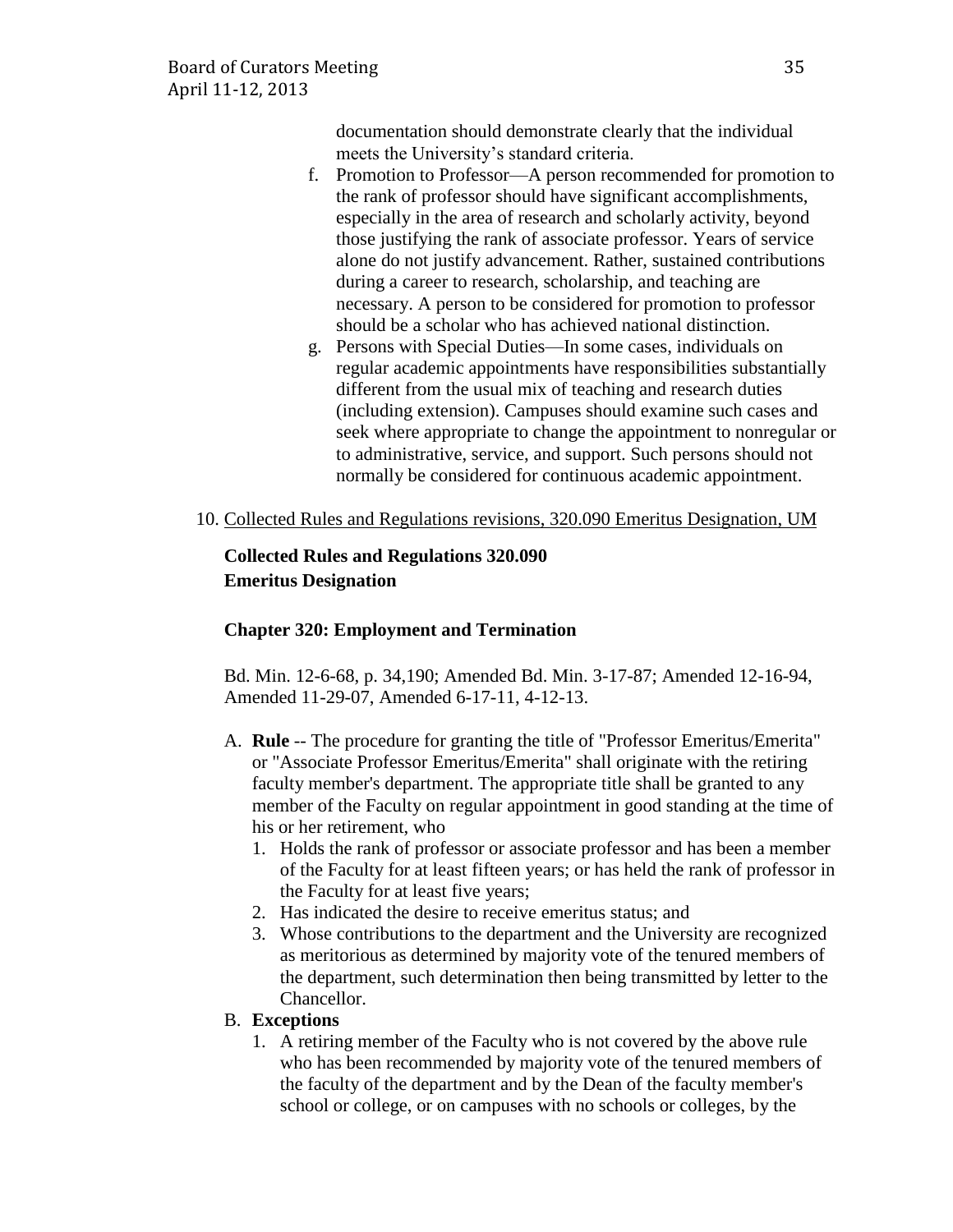Provost may be awarded an emeritus designation by the Chancellor when the faculty member

- a. has retired in good standing;
- b. has indicated the desire to receive emeritus status; and
- c. his or her contributions to the department and the University are recognized as meritorious.
- 2. For purposes of this section, full-time members of the Medical Faculty may be considered to be on regular appointment and hence eligible under the above rules and exceptions for appointment to the emeritus designation.
- C. Members of the Faculty who have received the title of emeritus shall continue as members (non-voting, except with regard to votes on promotion and tenure recommendations by qualified professors emeriti who are serving on a special promotion and tenure committee or committees related to procedures for review of faculty performance under circumstances described in section 320.035A.1.c. and section 320.035A.1.d. or section 310.015B.1.d.(1)(a) and section 310.015B.1.d.(1)(b) respectively of the Collected Rules and Regulations) of the campus Faculty; and their names shall appear in the list of Officers of Instruction and Administration in the University catalog. Persons retiring from the University who do not receive the title of emeritus shall receive no title designation.
- 11. New Collected Rule and Regulation 145.030, Non-Debt Derivatives Policy, UM

# **Collected Rules and Regulations 145.030 Non-Debt Derivatives Policy**

# **Chapter 145: Debt and Derivatives**

Adopted 4-12-13.

- A. **Introduction** This policy is designed to provide a framework for the management of risk associated with non-debt derivative instruments and similar hedging activities utilized by the University and its component units in connection with:
- 1. the purchase of fuel, electricity, natural gas, animal feed, livestock, agricultural products or other commodities ("commodities") used in the ordinary course of the University's lawful operations; and/or,
- 2. transactions in commodities for educational or research purposes or programs and/or service activities of the University provided in the ordinary course of its lawful operations.

This policy shall be applicable to option contracts, hedges, forward purchase agreements and similar derivative agreements (individually a "Contract",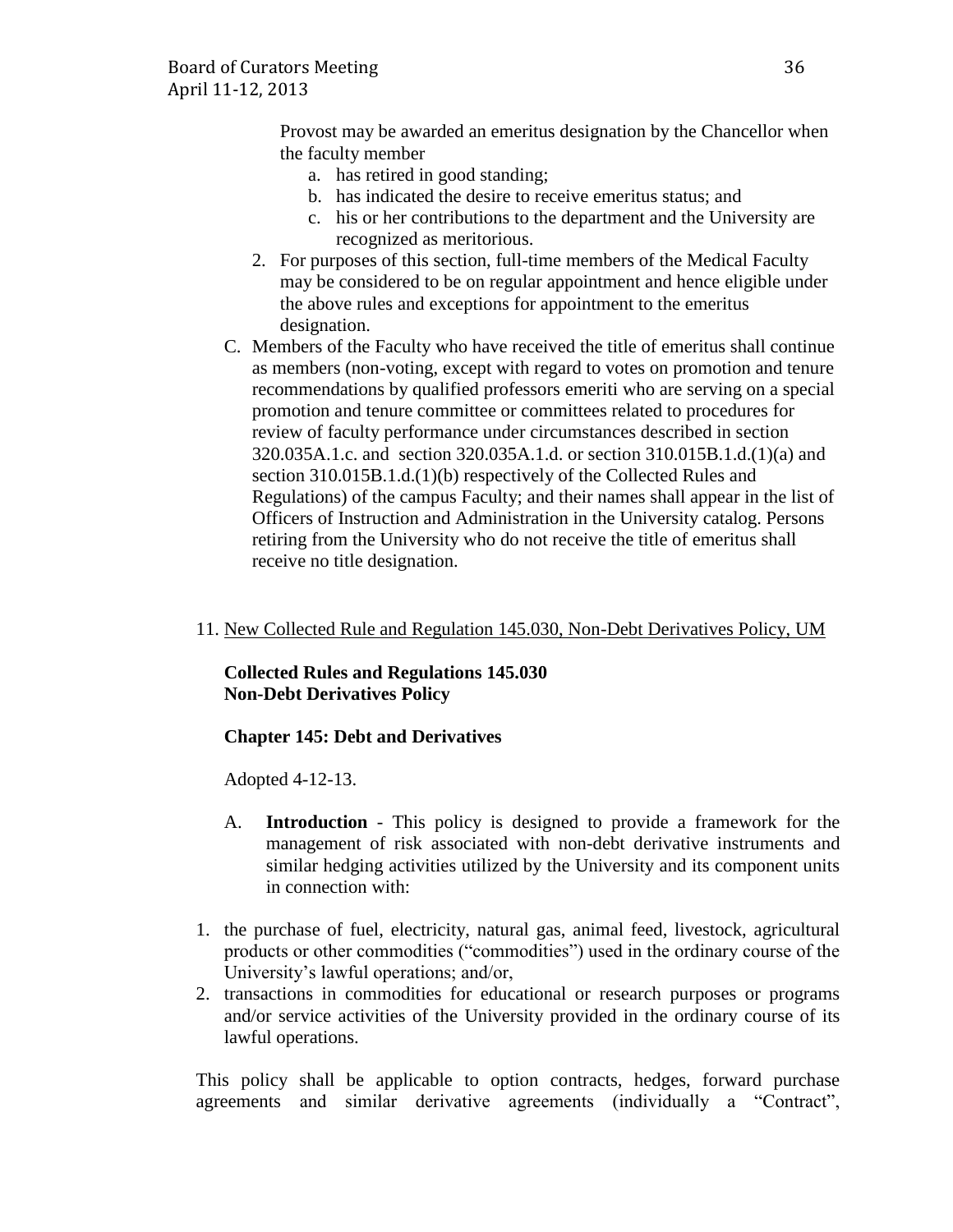"Agreement" or "Derivative Transaction", and collectively "Contracts", "Agreements" or "Derivative Transactions"). This policy is intended to be compliant with Section 108.170(7)(3) of the Revised Statutes of Missouri, as amended from time to time, to the extent, if any, that such section is applicable to the University.

B. **Authorities** – The Board of Curators of the University of Missouri has the ultimate authority to determine the proper means for the management and oversight of the University's non-debt derivatives. Through this policy, the Board delegates certain specific authorities and responsibilities with respect to the management and oversight of non-debt derivatives, which it has determined to be appropriate as described herein.

Subject to the Guidelines contained in Section D of this policy, the authority to approve the usage of Derivative Transactions as defined in this policy is hereby delegated by the Board to the Vice President for Finance and Administration or her/his designee.

- C. **Responsibilities** The Vice President for Finance and Administration or her/his designees are responsible for the following:
	- 1. Implement and monitor the Non-Debt Derivative Policy.
	- 2. Review the Non-Debt Derivative Policy on an annual basis, with policy amendments submitted to the Board of Curators as necessary.
	- 3. Maintain accurate records and monitor compliance with any requirements for non-debt derivatives.
	- 4. Establish procedures to monitor the financial exposure and other risks associated with Derivative Transactions subject to this policy.
- D. **Guidelines** The following non-exclusive list provides certain guidelines that the University will follow in the evaluation and approval of Derivative Transactions as defined in this policy:
	- 1. *Legality* Any proposed Contract must comply within the legal constraints imposed by state laws, University resolutions, and existing covenants, board resolutions, indentures and other contracts.
		- 2. *Permitted Purposes and Corresponding Limitations*
			- a. Derivative Transactions may be used to manage the cost to the University and its component units of purchasing commodities used in the ordinary course of the University's operations. Options, futures contracts and similar Agreements entered into pursuant hereto shall be limited in the financial risk to the University to the amount paid or invested by the University.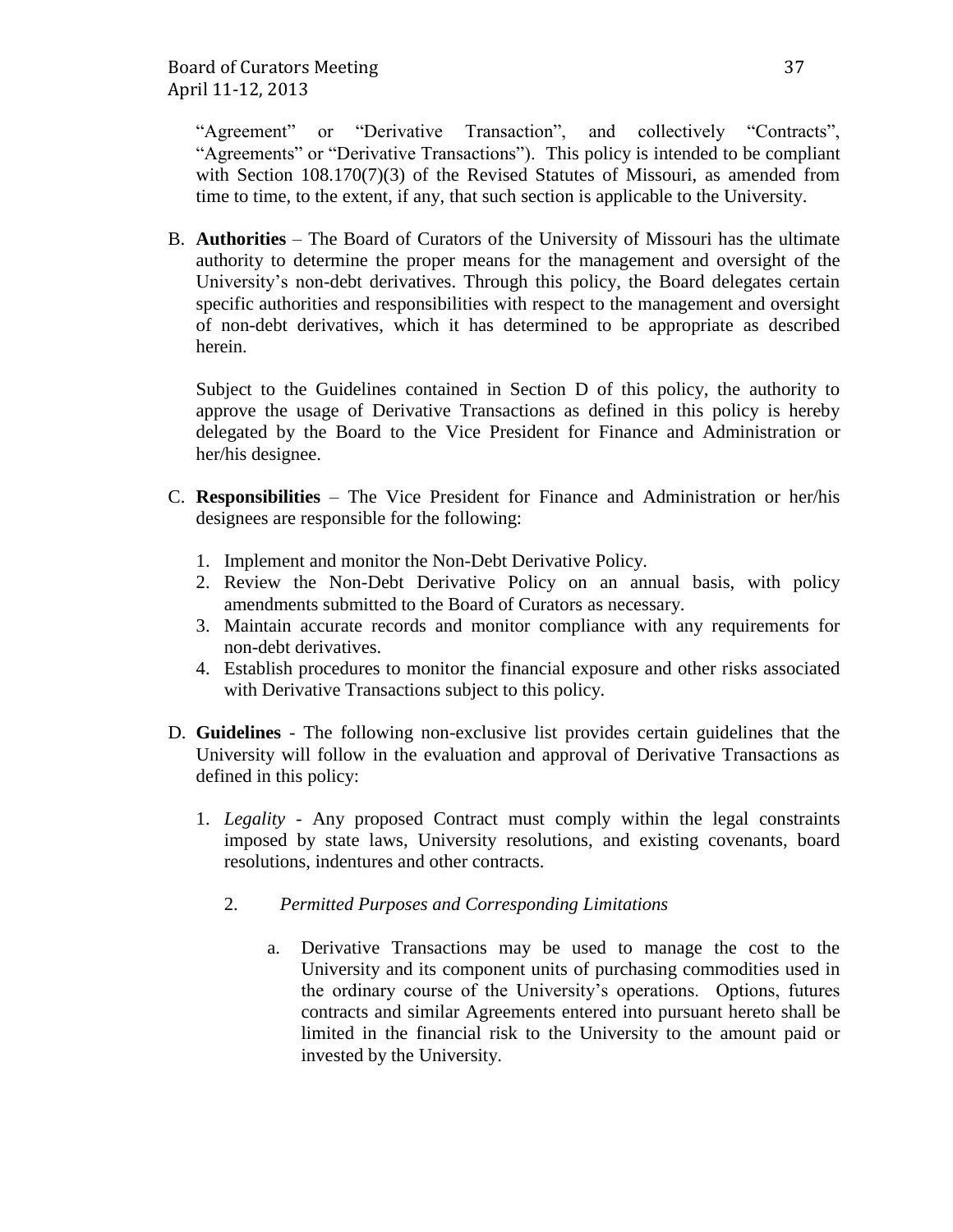The maximum aggregate notional amount (i.e., amount at risk) of any outstanding Agreements entered into pursuant to this purpose shall not exceed \$500,000 at any point in time, without Board approval.

b. Derivative Transactions may also be used as an educational tool in connection with University course offerings, research and/or University Extension programs. Such Transactions shall be utilized for the purpose of instructing students and program participants in the use of such Transactions, and the management and minimization of risk.

The maximum aggregate notional amount (i.e., amount at risk) of Agreements entered into pursuant to this authority shall not exceed: (i) as to Agreements which the University has established a funded reserve account related thereto funded from participant fees or contributions, the amount of such reserves, or (ii) as to Agreements without a funded reserve as set forth in clause (i), the aggregate amount of any outstanding Agreements entered into pursuant to this purpose shall not exceed \$100,000 at any point in time, without Board approval.

- 3. *Mitigation of Risk Factors* The University recognizes that certain risks will be assumed if it enters into a Derivative Transaction. Potential risks could include counterparty risk, termination risk, collateralization risk, basis risk and bankruptcy risk. In its consideration of whether or not to enter into a Derivative Transaction, and in the actual entrance into such a Derivative Transaction if so determined, the University shall consider recommended practices with respect to the use of derivative products similar to the relevant recommended practices published by the Government Finance Officers Association, if any.
- E. **Exclusions -** Nothing in this policy shall be applied or interpreted to diminish or alter the special or general power the University may otherwise have under any other provisions of law to use derivative instruments and engage in hedging activities other than Derivative Transactions covered by this Policy as defined in Section A. Furthermore, this policy shall not be interpreted to govern or limit transactions and agreements governed by the University's Debt and Derivatives policies and/or Investment policies or, in the case of transactions not derivative in nature between the University and supplier or purchaser of commodities, the University's general regulations applicable to the procurement or sale of goods and services.
- 12. Collected Rules and Regulations revision, 300.010, Faculty Bylaws of the University of Missouri-Columbia, MU

**Collected Rules and Regulations 300.010 Faculty Bylaws of the University of Missouri-Columbia**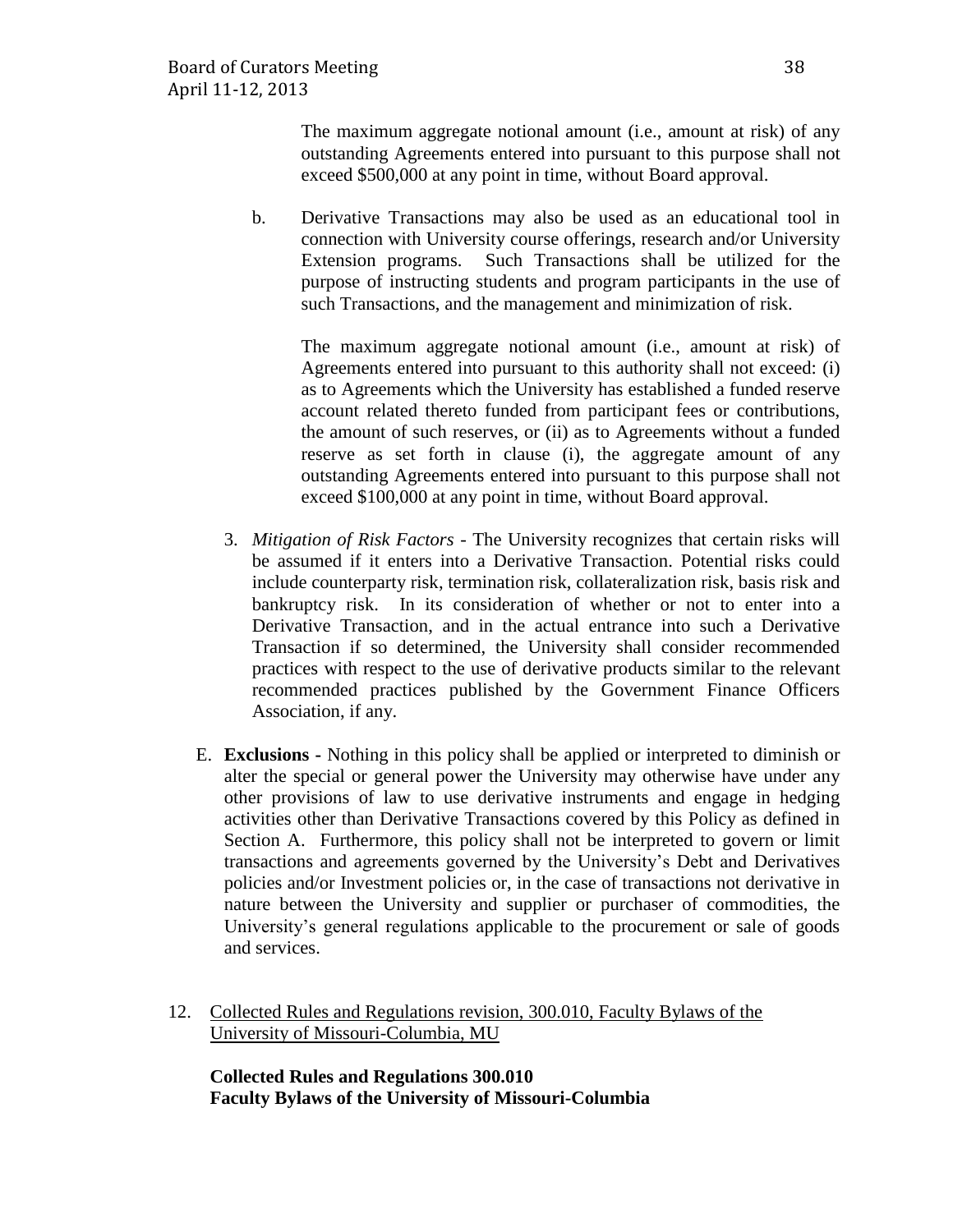## **Chapter 300: Faculty Bylaws**

Bd. Min. 11-22-74; Amended Bd. Min. 2-15-80 and 4-25-80; Amended Bd. Min. 1-31-91; 6-6-08; Amended 6-17-11; Amended 4-12-13.

- A. **The Faculty Bylaws** for the University of Missouri-Columbia as approved by the Faculty on November 14, 1974, (a copy of which is on file with the Secretary), be approved, subject to the following:
	- 1. That the Bylaws are subject to all rules and regulations of the Board of Curators.
	- 2. That any amendment of the Bylaws shall be submitted to the Board of Curators for approval before becoming effective.
	- 3. This action be printed as part of the printed Bylaws.
- B. **Membership** -- The University of Missouri-Columbia\* Faculty shall consist of the President, Chancellor, all persons with regular academic appointments, and all fulltime, ranked non-tenure track (NTT) faculty with professorial designation. Campuswide faculty votes on issues specific to tenure or tenured/tenure track (T/TT) faculty will be restricted to T/TT faculty.

 \*(Hereafter referred to as UMC. Also, when "Faculty" is used alone, it is meant to refer to the UMC Faculty, unless otherwise specified.)

#### C. **Faculty Rights, Ethics, Responsibilities and Authority**

#### 1. **Rights**

- a. **Academic Rights** -- Faculty members have the right to freedom of inquiry, discourse, research, publication and teaching. These rights are accompanied by their correlative responsibilities as noted in 300.010 C.1 and C.2 in this section (Also Ref: Sections 310.010[-310.070\)](http://www.umsystem.edu/ums/rules/collected_rules/faculty/ch310).
- b. **Civil Rights** -- Faculty members do not relinquish any of their constitutional rights by virtue of employment with the University of Missouri. (Ref: Sections [330.020,](http://www.umsystem.edu/ums/rules/collected_rules/personnel/ch330/330.020_civic_responsibility) [330.030](http://www.umsystem.edu/ums/rules/collected_rules/personnel/ch330/330.030_disruption) and [90.050\)](http://www.umsystem.edu/ums/rules/collected_rules/business/ch90/90.050_civil_rights_act_of_1964).
- c. **Employment Rights** -- Faculty members have rights consistent with their continuous appointment or term appointment. These include the right to be notified as early as possible of their appointments and conditions of contract renewal. (Ref: Sections [310.010](http://www.umsystem.edu/ums/rules/collected_rules/faculty/ch300)[-310.070\)](http://www.umsystem.edu/ums/rules/collected_rules/faculty/ch310). **\***(Hereafter referred to as UMC. Also, when "Faculty" is used alone, it is meant to refer to the UMC Faculty, unless otherwise specified.)
- d. **Right to be Kept Informed** -- The Faculty has the right to be informed of actions and activities of committees and executive officers of the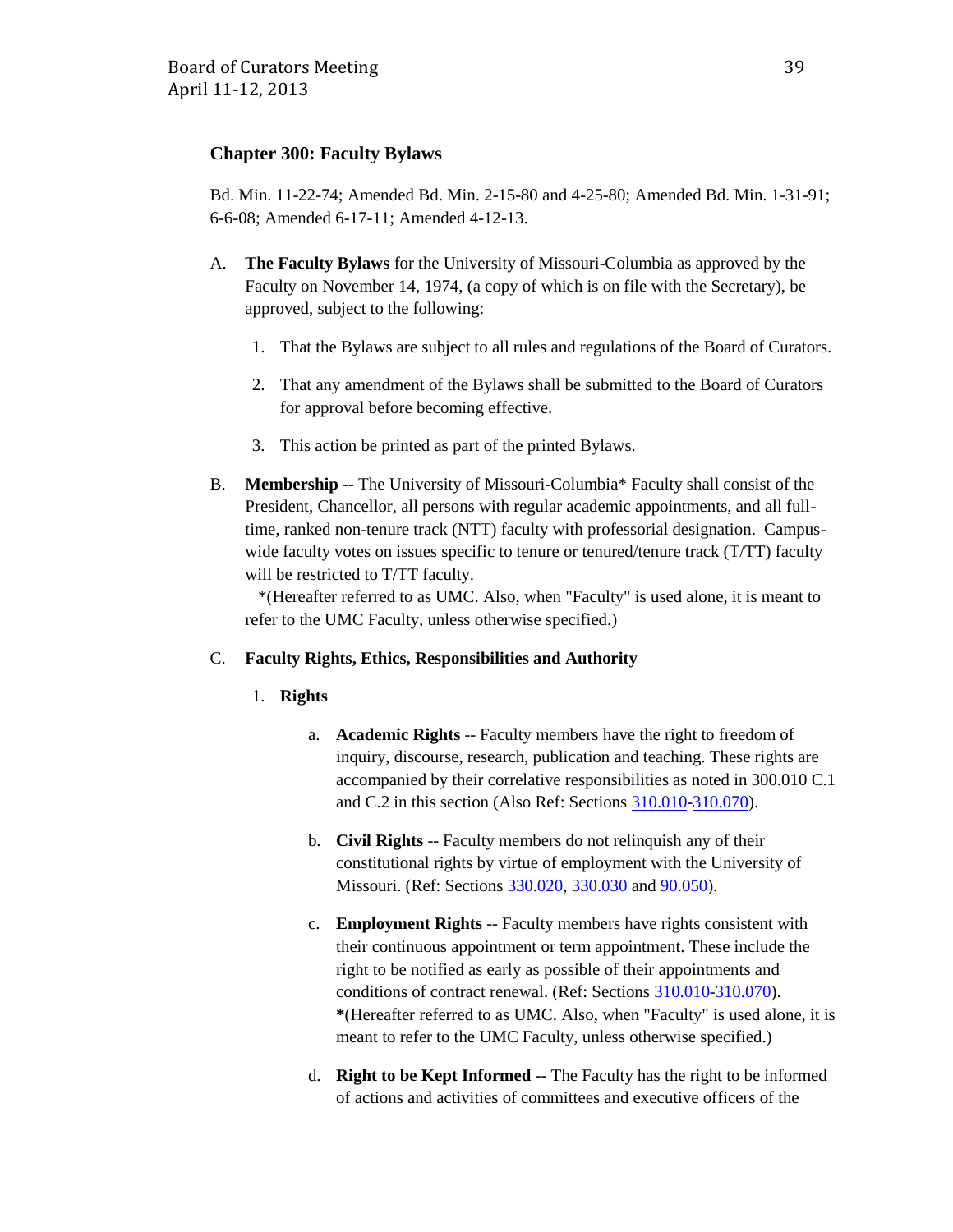campus and of the University-wide system, including those related to budget matters, as well as decisions of other bodies which affect UMC. Where possible, this information shall be made available to the Faculty before being made available to the general public.

- 2. **Professional Ethics and Academic Responsibilities** -- The Professor, guided by a deep conviction of the worth and dignity of the advancement of knowledge, recognizes the special responsibilities placed upon him/her. His/her primary responsibility to his/her subject is to seek and to state the truth as he/she sees it. To this end he/she devotes his/her energies to developing and improving his/her scholarly competence. He/she accepts the obligation to exercise critical selfdiscipline and judgment in using, extending and transmitting knowledge. He/she practices intellectual honesty. Although he/she may follow subsidiary interests, these interests must never seriously hamper or compromise his/her freedom of inquiry.
	- a. **As a teacher**, the Professor encourages the free pursuit of learning in his/her students. He/she holds before them the best scholarly standards of his/her discipline. He/she demonstrates respect for the student as an individual, and adheres to his/her proper role as intellectual guide and counselor. He/she makes every reasonable effort to foster honest academic conduct and to assure that his/her evaluation of students reflects their true merit. He/she respects the confidential nature of the relationship between professor and student. He/she avoids any exploitation of students for his/her private advantage and acknowledges significant assistance from them. He/she protects their academic freedom.
	- b. **As a colleague**, the Professor has obligations that derive from common membership in the community for scholars. He/she respects and defends the free inquiry of his/her associates. In the exchange of criticism and ideas he/she shows due respect for the opinions of others. He/she acknowledges his/her academic debts and strives to be objective in his/her professional judgment of colleagues. He/she accepts his/her share of Faculty responsibilities for the governance of his/her institution.
	- c. **As a member of his/her institution**, the Professor seeks above all to be an effective teacher and scholar. Although he/she observes the stated regulations of the institution, provided they do not contravene academic freedom, he/she maintains his/her right to criticize and seek revision. He/she determines the amount and character of the work he/she does outside his/her institution with due regard to his/her paramount responsibilities within it. When considering the interruption or termination of his/her service he/she recognizes the effect of his/her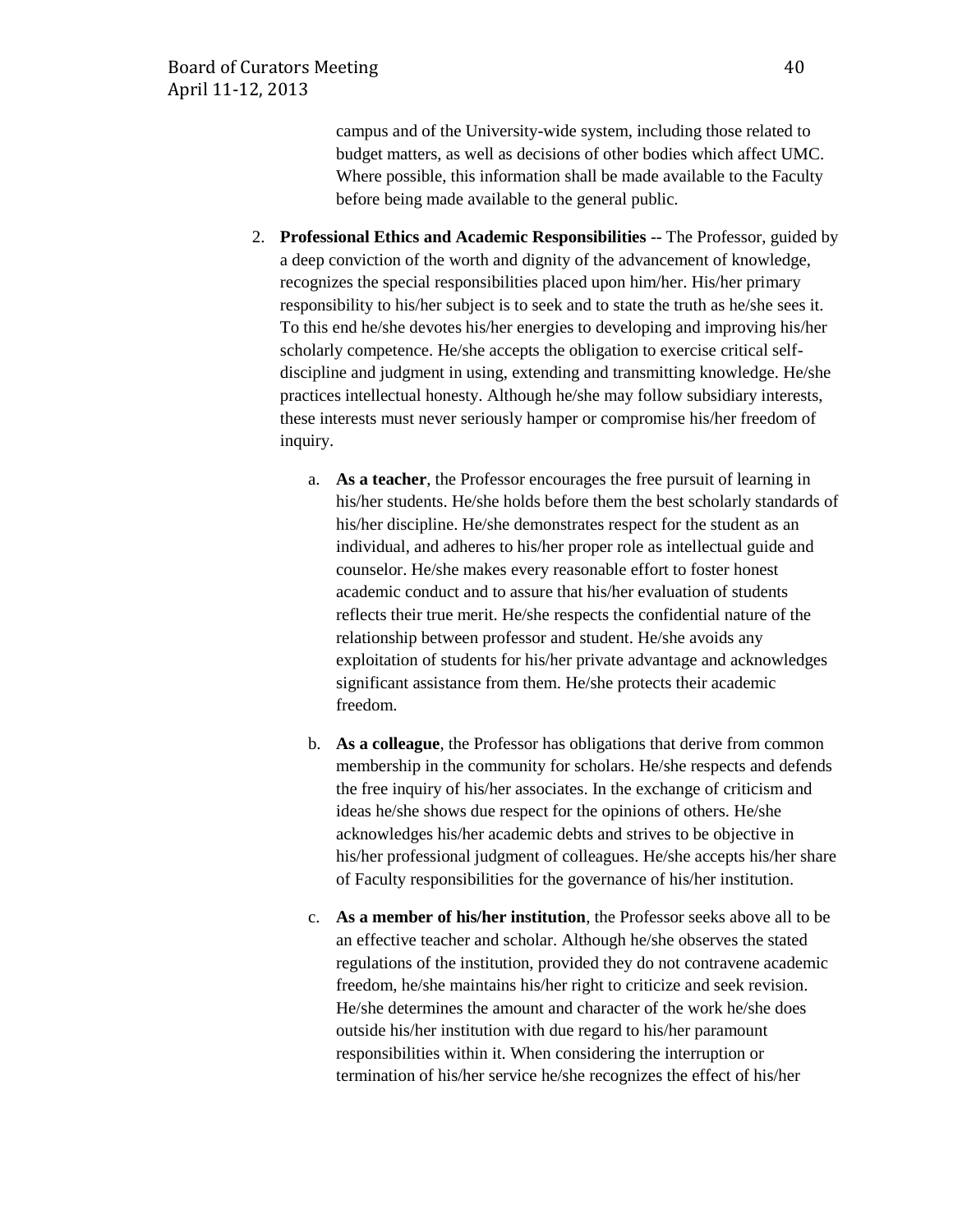decision upon the program of the institution and gives due notice of his/her intentions.

- d. **As a member of his/her community**, the Professor has the rights and the obligations of any citizen. He/she measures the urgency of those obligations in the light of his/her responsibilities to his/her subject, to his/her students, to his/her profession, and to his/her institution. When he/she speaks or acts as a private person he/she avoids creating the impression that he/she speaks or acts for his/her college or university. As a citizen engaged in a profession that depends upon freedom for its health and integrity, the professor has a particular obligation for promoting conditions of free inquiry and to further public understanding of academic freedom. Further, the Faculty accepts the responsibility of monitoring its own members if accepted standards of professional responsibility are abrogated. (Section 300.010 L of these Bylaws)
- 3. **Authority** -- The Faculty's authority, as delegated by the Board of Curators, is of three types: direct and primary, in which the Faculty has essential decisionmaking authority; shared, in which the Faculty participates with others; and advisory, in which the Faculty counsels with the person or offices with ultimate decision-making authority. (On those matters requiring multi-campus coordination, the Faculty shall act through its appropriate bodies, Section 300.010 F).
	- a. **Primary and Direct Authority** -- The UMC Faculty has essential decision-making authority in matters directly affecting the educational program of UMC, including but not limited to:

(1) Articulation and maintenance of standards of academic performance - - this includes but is not limited to guidelines for appropriate research, service, and scholarships; requirements for graduation; and related matters.

(2) Construction and approval of courses of instruction and of curricula.

(3) Construction and approval of procedures governing educational support programs on the UMC campus.

(4) Formulation of criteria determining professional standing of Faculty - - including but not limited to such matters as tenure, promotion, termination, guidelines for responsibility, Faculty standing with regard to Graduate Faculty membership and doctoral dissertation supervision.

(5) Determination of an appropriate Faculty committee structure.

(6) Determination of minimum admission requirements.

(7) Selection of awardees for academic scholarships.

b. **Shared Authority** -- The UMC Faculty has shared authority by which it participates cooperatively with other persons or offices in matters such as: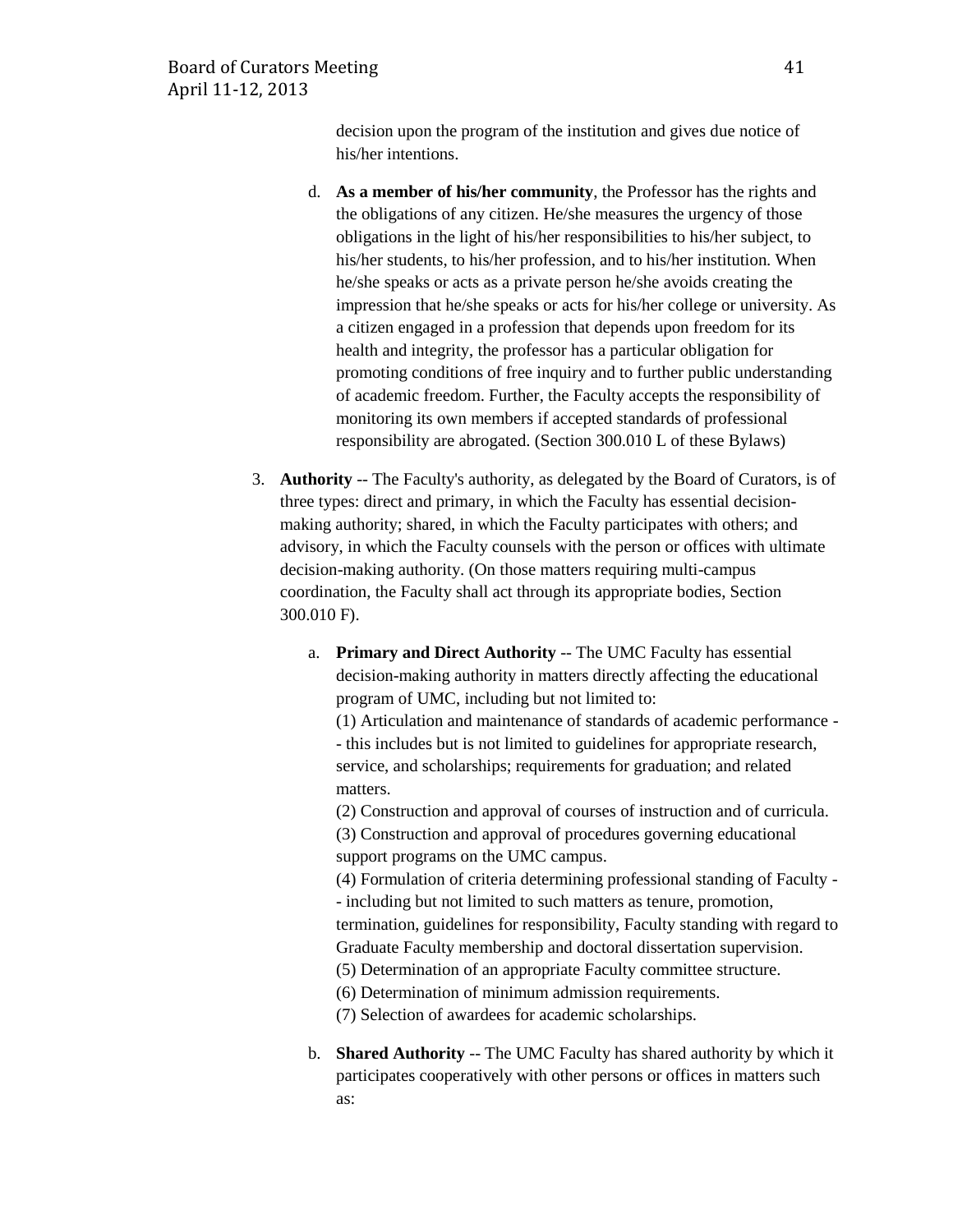- (1) Development and articulation of students' rights and responsibilities.
- (2) Determination of an appropriate academic calendar.
- (3) Selection of awardees for honorary degrees.
- (4) Application of criteria affecting professional standing of Faculty.
- c. **Advisory Authority** -- The UMC Faculty has advisory authority and responsibility with other persons or offices in matters such as: (1) Budget and resource allocation.
	- (2) Planning, including capital expenditures and physical facilities.

(3) Selection of departmental, divisional, campus, and university-level administrators.

(4) Determination of the campus standing committee structure.

(5) Development and implementation of general business procedures which facilitate academic program excellence.

(6) Use of facilities for program activities.

(7) Application of criteria affecting promotion, tenure and termination.

d. **Faculty Delegation of Authority** -- The Faculty, recognizing that handling matters through meetings of the Faculty is cumbersome, that attendance at such meetings varies, and that it is often difficult to have complete discussion of issues at such meetings, may delegate its authority to the Faculty Council. Such delegation, if made, shall be in accord with and subject to the following provisions:

(1) The delegation shall be made by majority vote of the Faculty by mail ballot or at a regular meeting of the Faculty. The delegation may be for a specific period (not less than one academic year) or for an indefinite period. However, the delegation may be withdrawn at any time by specific action of the Faculty.

(2) The delegation shall not prevent the calling of meetings of the Faculty under the provisions of Section 300.010 C. Regular meetings of the Faculty shall be held at least once a semester.

(3) The delegation shall give the Faculty Council authority to act for the Faculty and, except as provided below, to take such actions as the Faculty could take.

- (a) This authority shall include but not be limited to:
	- Proposing revisions of the Bylaws to be submitted to the Faculty for adoption.
	- Referring any matter to the Faculty either by calling a meeting of the Faculty or by mail ballot.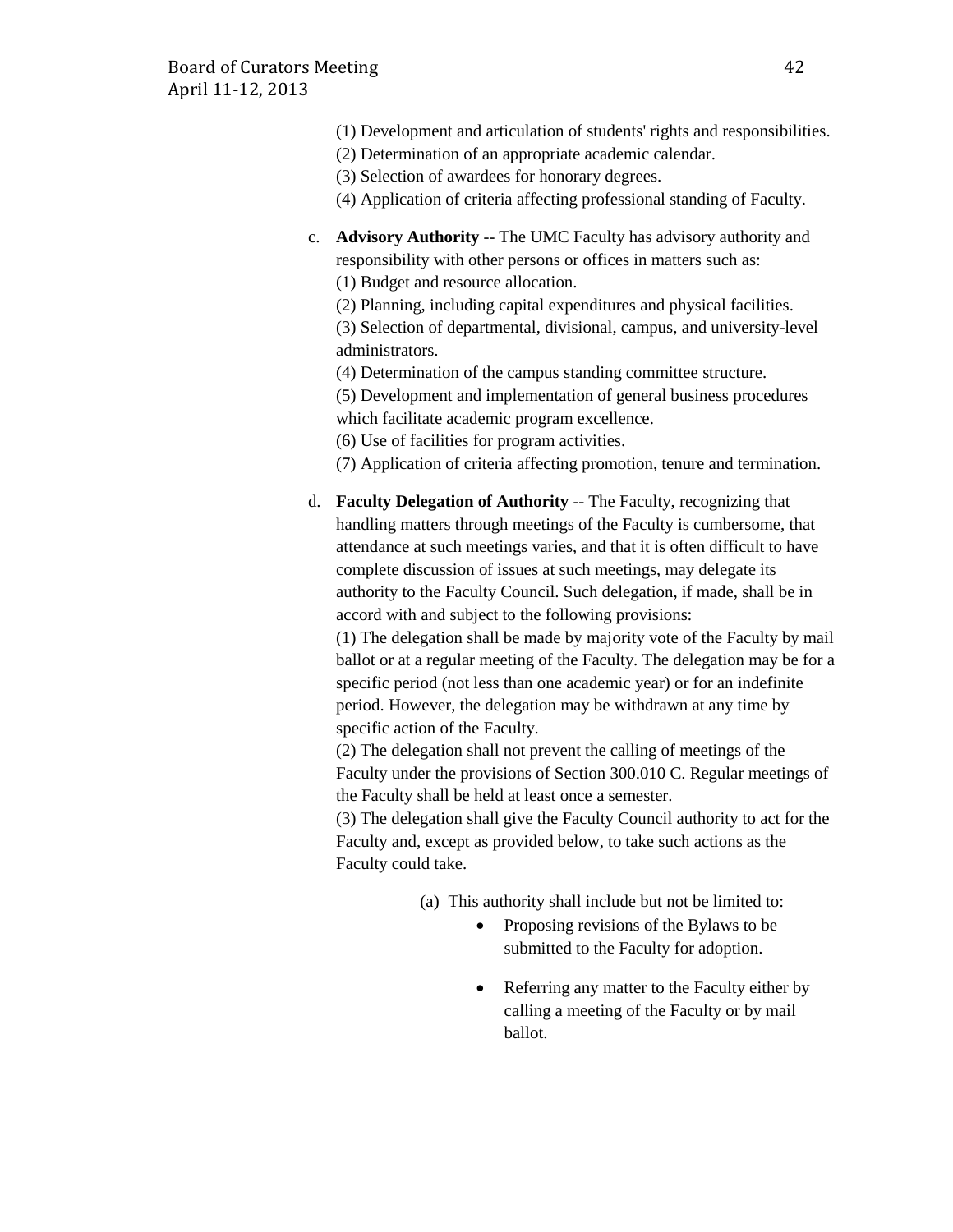• Appointing special committees (whose members need not be members of the Faculty Council) to report to the Faculty Council

(b) The authority to amend these Bylaws is not delegated. (c) The delegation shall not affect the prerogatives of individual Faculty members nor of individual faculties

(4) Any member of the Faculty may request any matter to be placed on the agenda of the Faculty Council and may request to be allowed to appear before the Faculty Council. Such requests may be made either through his representatives or the Chairperson of the Faculty Council. (5) Meetings of the Faculty Council shall be open to members of the Faculty

(6) The actions of the council, in those areas in which it has delegated authority, shall be deemed final unless challenged within 10 days. Such challenge shall require a petition signed by 25 Faculty members from at least three divisions calling for a review by the Faculty of a particular council action.

(7) The Faculty Council shall report its actions to the Faculty either at a meeting of the Faculty or in the Faculty Bulletin.

## D. **Meetings**

- 1. The Faculty shall meet at times determined by it or when called by the Chancellor. Upon written request of twenty (20) members of the Faculty addressed to the Chancellor, a meeting shall be called within fifteen (15) days of receipt by the Chancellor.
- 2. Reasonable notice (preferably one week minimum) shall be given by the Chancellor to all members of the Faculty of the time and place of all Faculty meetings.
- 3. Fifty (50) members of the Faculty representing at least three (3) academic divisions shall constitute a quorum.
- 4. The agenda for Faculty meetings shall be determined jointly by the Chairperson of the Faculty Council on UMC Policy and the Chancellor.
- 5. Any item of new business not included on the distributed agenda of a Faculty meeting will require either a 50 percent vote of approval of those present to be considered at the next Faculty meeting or, to be enacted at the meeting at which it is introduced, two-thirds vote of approval of those present.

#### E. **Faculty Organization**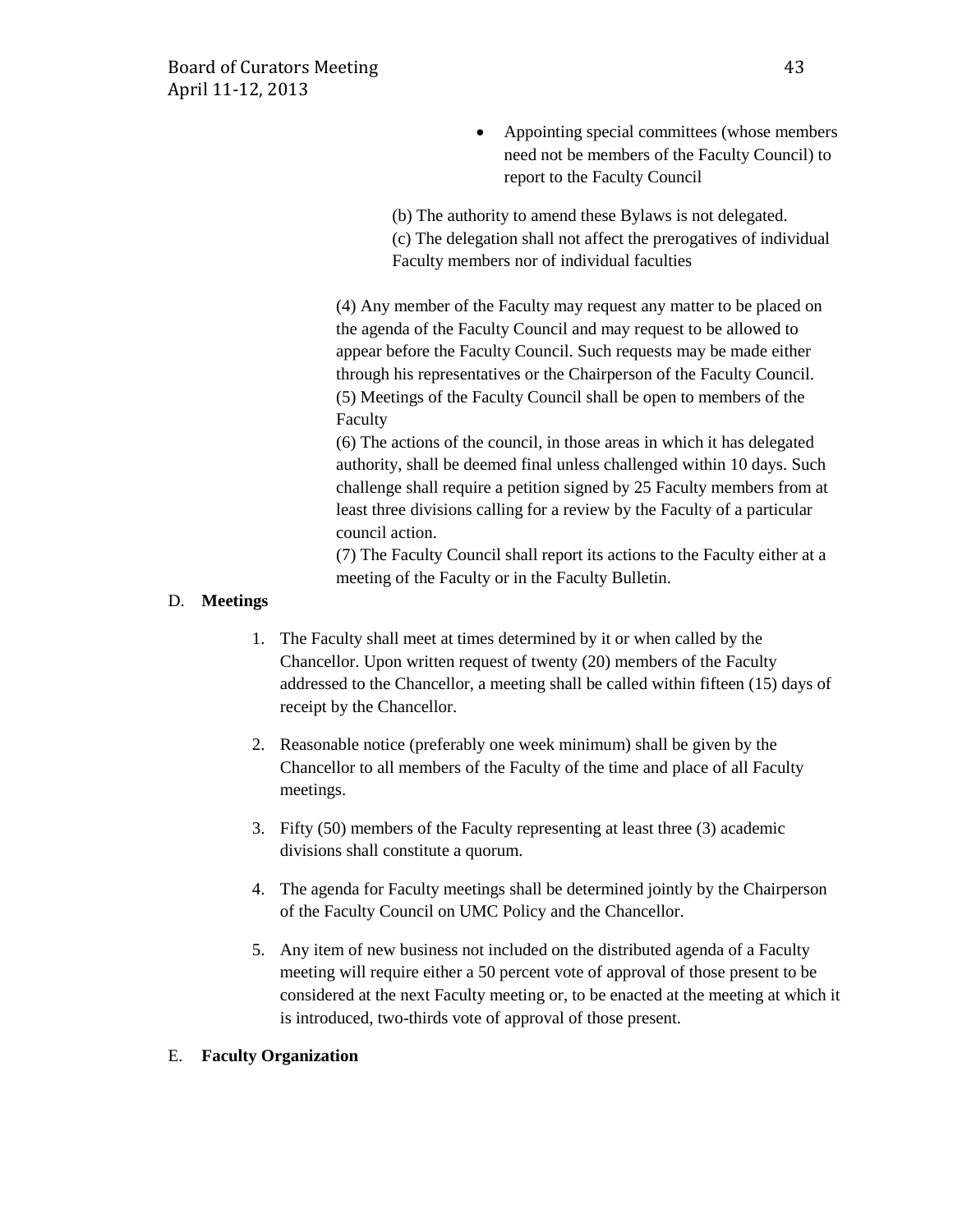- 1. The authority of the Faculty as delegated by the Board of Curators shall include the responsibilities set forth in Section 300.010 C. In order to perform these functions, the Faculty takes cognizance of the consequences of its size and complexity and therefore delegates specific policy making and coordinating functions to representative bodies. The main representative body shall be a Faculty Council.
- 2. The Faculty Council is established as the elected representative body of the Faculty. It shall act for the General Faculty on all matters within the framework of the policies expressed in these Bylaws and shall function in accordance with the specifications formulated in Section 300.010 C. The Faculty Council shall have the right to delegate some of its operation tasks to an executive committee and/or its officers.
- 3. The Faculty as a whole shall approve all policies which involve a modification or change of the principles set forth in these Bylaws. The Faculty further may review decisions and actions by the Faculty Council provided that a petition requesting such action has been signed by at least 25 Faculty members representing at least three divisions of the campus.
- 4. There shall be a Graduate Faculty organization. It shall develop its own criteria for membership, organizational structure, its own obligations and rights providing they are consonant with the philosophy and principles of the General Faculty Bylaws. The Graduate Faculty shall determine the functions of the Graduate Faculty Senate. The Graduate Faculty shall set standards for graduate education on the campus, provided they meet at least the minimum standards established by the General Faculty.
- 5. Divisional faculties are established in the various academic divisions. They shall develop policies adapted to their specific needs, but standards of performance must not be set below those established by the General Faculty.
- 6. Establishment of new divisions shall entitle them to representation where divisional representation is designated in these Bylaws or otherwise deemed appropriate.

#### F. **Faculty Participatory Authority and Functions in Campus Governance**

1. Participatory authority and functions of the Faculty are expressed through Faculty involvement in the campus committee structure including those committees which govern academic and administrative matters affecting the campus, Faculty and students. The Faculty participates in the selection of administrative officers. The Faculty participates in the monitoring of administrative and academic operating procedures. These participatory functions of the Faculty are articulated as follows: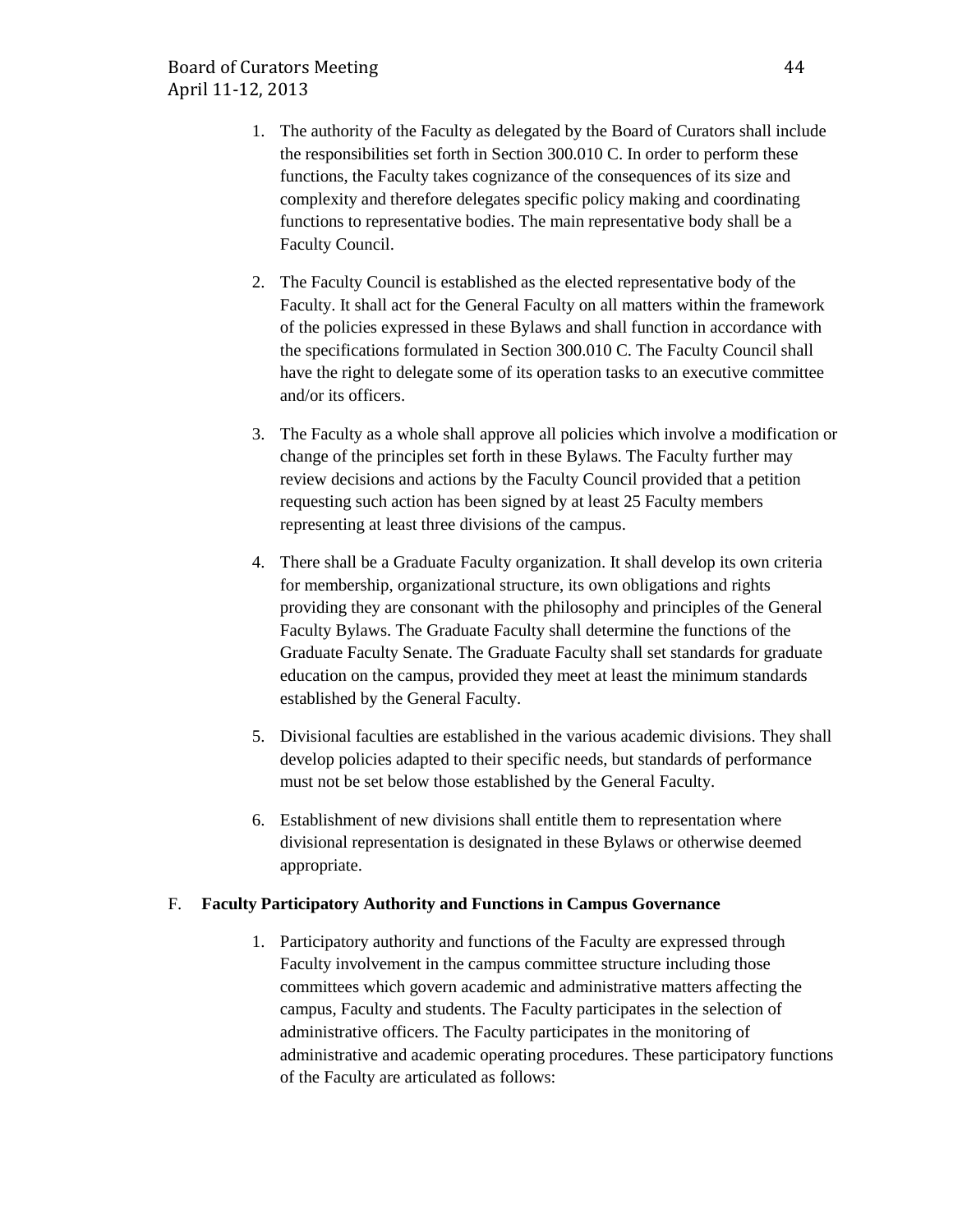- a. The Faculty, through its elected representative structure, the Faculty Council, nominate Faculty members to participate in a specially designated body currently called the University Assembly which is charged with advising the Chancellor on matters mutually affecting all constituencies of the University (Faculty, students, administration, and non-academic employees), and nominating members to campus-wide standing committees. The participation of the UMC Faculty in this Assembly will represent Faculty participation to the extent that the domains of Faculty primary and direct authority are not infringed upon.
- b. An Academic Regulations Committee shall be established consisting of representatives of the Faculty Council (which may be the Executive Committee) and campus administration. This committee will assume responsibility for the development and monitoring of campus standard operating guidelines which, after approval by the Faculty Council, administration, and students where appropriate, shall be published as "Academic Regulations Manual." These guidelines will cover the academic schedule of studies and examinations, calendar, academic procedures and policies and campus governance and shall be consonant with these Bylaws. This committee will meet regularly to monitor these guidelines and to coordinate the need for modification and changes.
- c. The Faculty Council will nominate Faculty members to participate in ad hoc committees, including Search and Screening Committees for campus administrators and academic officers.
- 2. The Faculty representatives to the University Assembly and the Academic Regulations Committee will report to the Faculty Council at appropriate intervals.

#### G. **Faculty Participation in University-wide Governance**

- 1. The Faculty shall participate in education policy determination about those matters which are University-wide; some of these will be parallel to those issues in which the Faculty exercises shared authority at the campus level (Section 300.010 C.3.a). The Faculty's responsibility in these matters shall be exercised through mechanisms such as:
	- a. The Intercampus Faculty Council on which the UMC Faculty shall have representatives designated by the UMC Faculty Council.
	- b. The University Doctoral Council to which the UMC Graduate Faculty shall elect its members.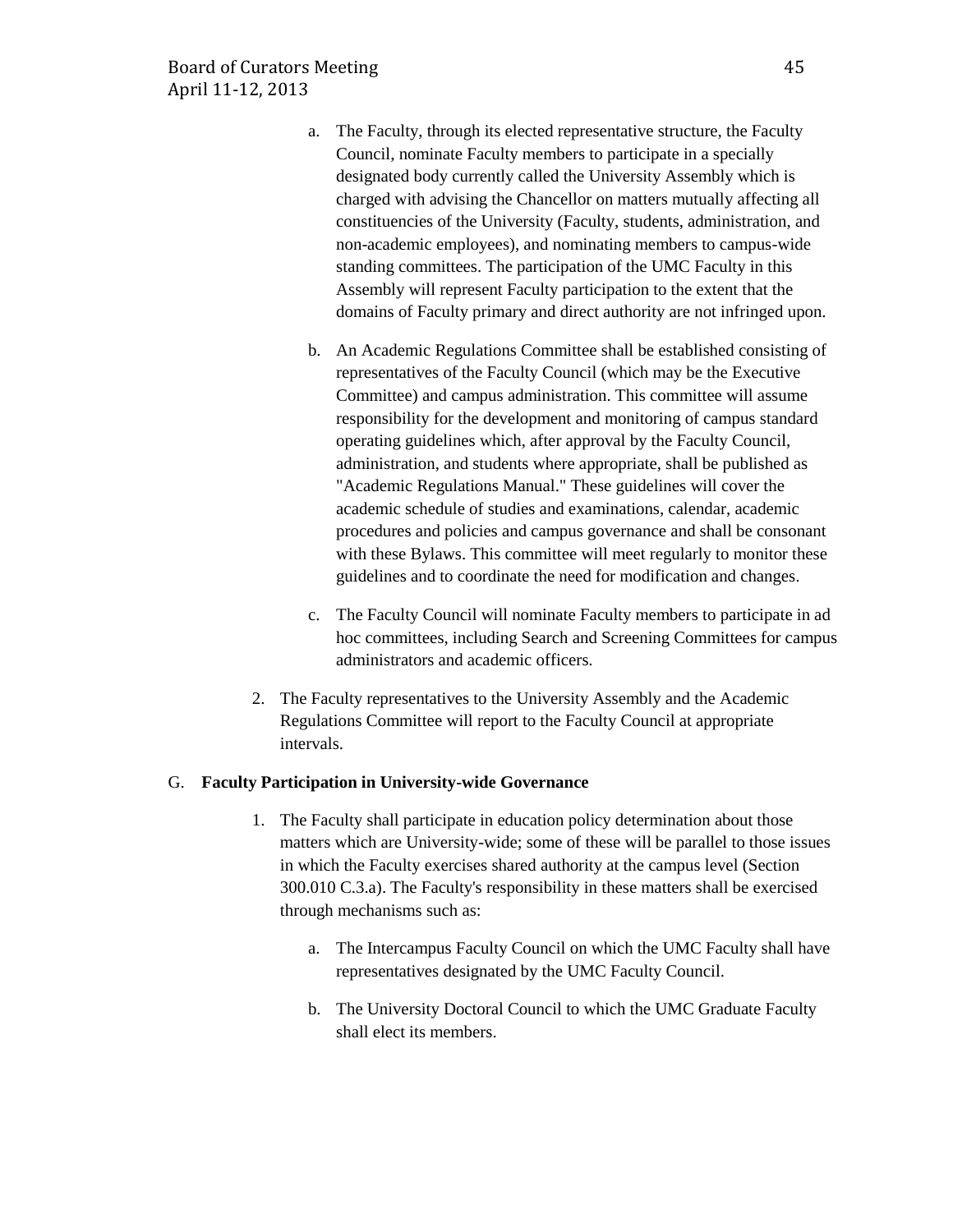- c. Ad hoc and standing University-wide committees to which the Faculty (often acting through its elected campus body, the Faculty Council) shall designate its members.
- d. Intercampus committees concerned with cooperation in educational and research activities within the respective disciplines.

#### H. **Faculty Council on UMC Policy**

- 1. A Faculty Council shall be composed of Faculty members who shall be elected by the several divisional faculties as hereinafter provided. The Faculty Council shall have certain delegated authority to act on behalf of the General Faculty (Section 310.010 C.3.c of these Bylaws). In addition, the Council, as a representative Faculty voice, shall advise the Chancellor and the UMC Faculty on questions of UMC policy submitted by either to the Council, and may initiate recommendations concerning changes in the UMC policy for consideration and appropriate action by the Chancellor or UMC Faculty.
- 2. All colleges and schools that are headed by a Dean who reports to the Provost for academic affairs shall be entitled to voting representation.
- 3. The minimum T/TT number of representatives on the council shall be 25 and the maximum shall be 30. Four additional representatives on the council shall be NTT Faculty.
- 4. Representatives for T/TT faculty shall be allocated to a college or school on the basis of the total number of T/TT faculty members of the UMC Faculty within the college or school. The determination of the number of T/TT faculty representatives shall be made on November 1 of each academic year, and the number so determined shall govern representation for the next academic year. A qualified T/TT representative who has a joint appointment in two or more colleges or schools shall be assigned to the college or school in which he devotes the largest percentage of his time. If the assignment cannot be made on this basis, the council shall make the assignment, first having consulted with the T/TT faculty member to the extent feasible. Representation of the various colleges and schools shall be based upon persons holding the three eligible ranks listed in the most recent UMC general catalog. Emeritus Professors and any academic titles other than Professors, Associate Professors, Assistant Professors, will not be included in the computations, with the exception that retired professors on continued service will be counted.

 Each college or school shall be entitled to representation at a basic ratio of one representative for each fifty T/TT faculty members or majority fraction thereof (26-49), and in particular as follows: one (1) representative for 1-75; two (2) representatives for 76-125; and so on for each additional fifty (50) qualified T/TT faculty members or major fraction thereof.

In the event the number of qualified T/TT faculty members changes to the point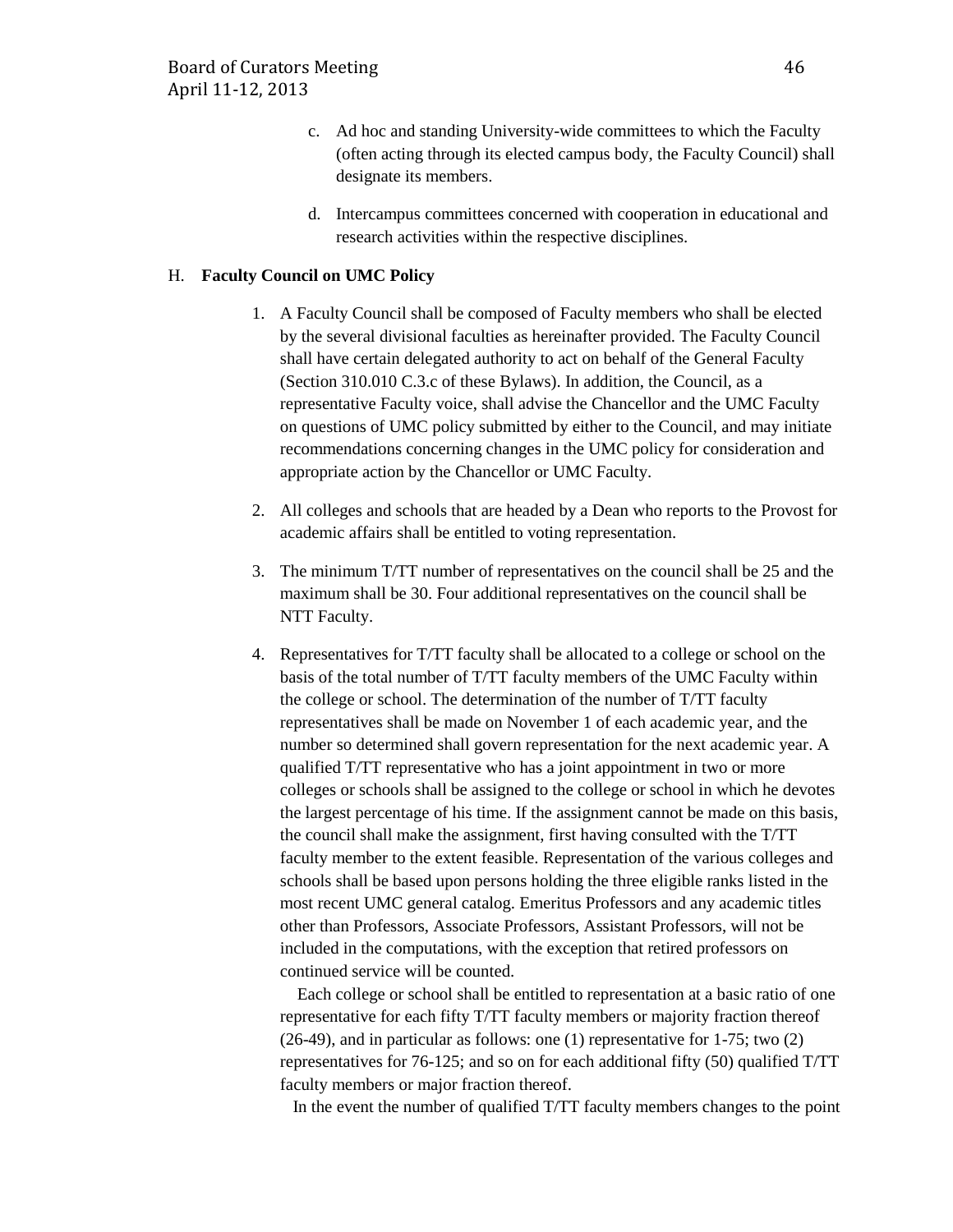where the basic ratio of one to 50 would give less than 25 or more than 30 representatives, the council by a finding recorded in its minutes shall adjust the ratio to produce not less than 25 and not more than 30 T/TT faculty representatives.

5. T/TT Faculty Council representatives must be elected from among the qualified T/TT faculty members of the UMC Faculty.

 Every qualified T/TT faculty member of the UMC Faculty is eligible for election to and service on the Council: Provided, however, that members of the UMC Faculty who hold administrative positions with the rank of Assistant Dean or higher, or equivalent positions regardless of the title, are ineligible for election or service. Only those eligible to serve on the Faculty Council as T/TT faculty are eligible to vote for T/TT representatives on the Council.

- 6. The T/TT faculty of each college or school shall determine the election procedures for the election of its T/TT representative or representatives and shall report these to the Faculty Council. Election shall be by secret ballot. In those divisions that have two or more representatives, terms shall be staggered.
- 7. Full-time ranked NTT faculty campus-wide will elect four members of Faculty Council, one each from the categories of teaching, research, clinical and extension. UMC NTT faculty shall determine the election procedures for the election of NTT representatives and shall report these to the Faculty Council. Every qualified NTT Faculty member is eligible for election to and service on the Council and only NTT faculty shall vote in election of NTT Faculty Council representatives. As defined in the Faculty Council Rules of Order, NTT faculty representatives are not eligible for service on the Faculty Council Board of Tenured or Tenure-Track faculty, which votes on matters specific to tenure or tenured/tenure track (T/TT) faculty.
- 8. The regular term of office for a member shall be three years beginning on the first day of the Fall semester. No member shall serve more than two terms in succession, but a member may serve any number of discontinued terms, and even though he has served two terms in succession may from time to time serve two more terms in succession after a break in service. Terms of less than three years, whether of one or two years duration or fraction thereof shall count the same as a three-year term.

## I. **Officers of the Faculty**

1. The Chairperson of the General Faculty shall be the Chancellor. The Vice Chairperson of the Faculty shall be the Chairperson of the Faculty Council.

Ordinarily, the Chairperson shall preside at Faculty meetings, but determination of who shall preside will be guided by the nature of the business at hand. The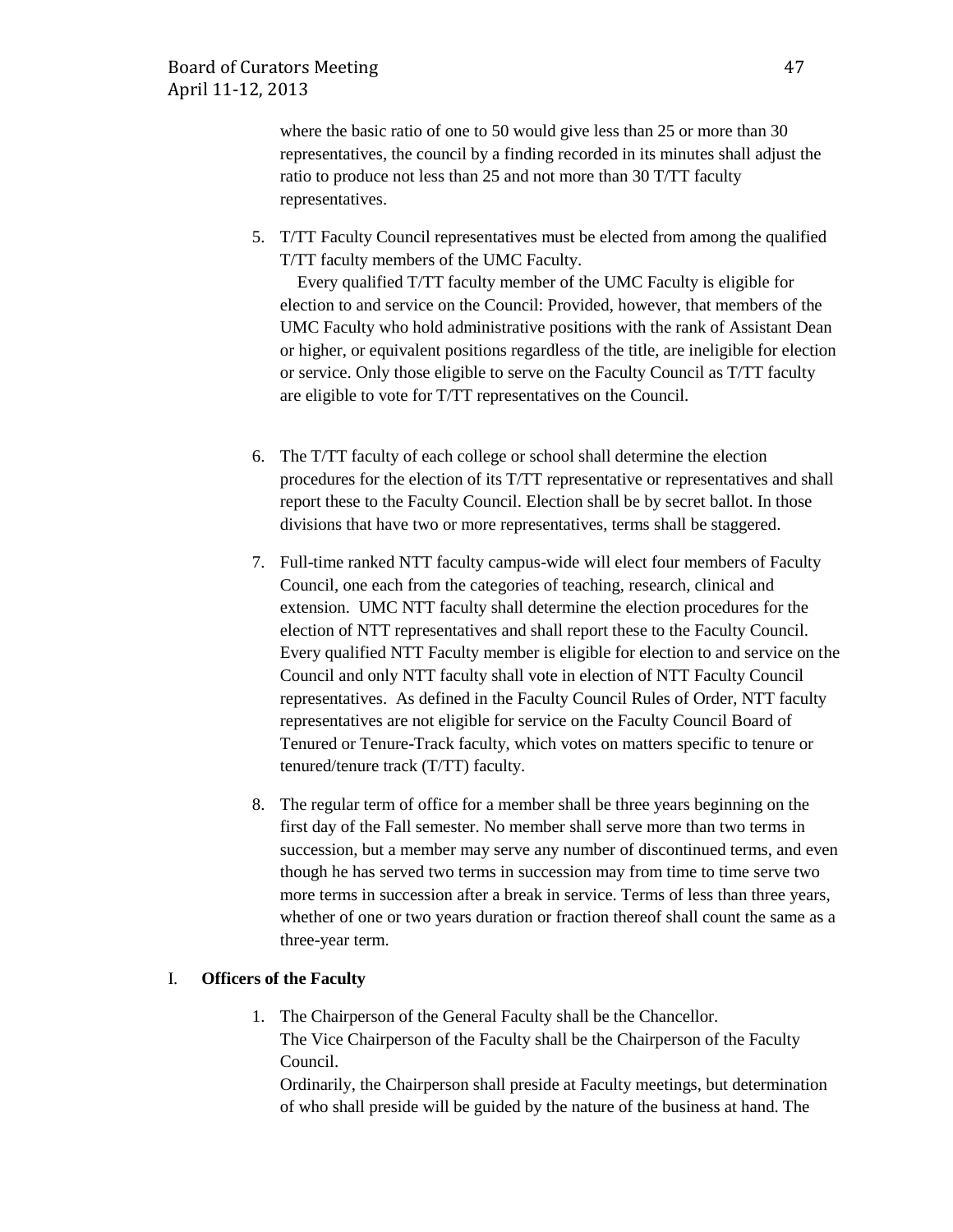Vice Chairperson shall preside at meetings of the General Faculty in the absence of the Chairperson, or at other times when so designated by the Chairperson.

- 2. The Secretary of the Faculty shall be a member of the General Faculty and shall be appointed by the Faculty Council. The Secretary shall keep minutes of all faculty meetings and shall distribute copies of the same to all members of the General Faculty, and shall provide copies of the agenda of all faculty meetings to all members of the Faculty prior to any Faculty meeting. (By Faculty Council action October 21, 1982, the Recorder of Faculty Council shall be Secretary of the Faculty, with the technical assistance of the Registrar; the Minutes of the General Faculty meetings shall be reviewed, approved and distributed to all Faculty in the same manner as the Minutes of the Faculty Council meetings.)
- 3. A Parliamentarian shall be appointed by the Chairperson from among members of the Faculty.

## J. **Designation of Faculty Representatives**

- 1. The Faculty Council shall monitor Faculty representation on all committees where such representation is required by the Bylaws and on other committees where Faculty representation is appropriate.
- 2. Faculty-originated appointments to campus and university committees may be challenged by a signed petition calling for a campus-wide election from at least 25 members of the Faculty representing at least three divisions of UMC. The Faculty Council shall vote on such petition, and if approved, shall initiate a campus-wide election.

## K. **Faculty Tenure Committee**

- 1. The University of Missouri-Columbia Faculty Committee on Tenure shall be composed of members elected by the Faculty of colleges and schools that are headed by Deans who report to the Provost for Academic Affairs. The faculty of each such college or school shall be entitled to have one single elected member of the University of Missouri-Columbia Faculty Committee on Tenure at any given time.
- 2. Faculty of each college or school shall, at a regular meeting during the second semester in each academic year, elect one of its members to membership on the University of Missouri-Columbia Faculty Committee on Tenure to serve for the following academic year, and also elect an alternative member, who shall serve in the event the regular committee member is unable to serve. If a Faculty fails to elect during the second semester, or a vacancy in its representation occurs after it has elected, a later election may be conducted. Elections of members and alternate members shall be reported to the Provost of Academic Affairs who shall cause the names of the members, alternate members and officers of the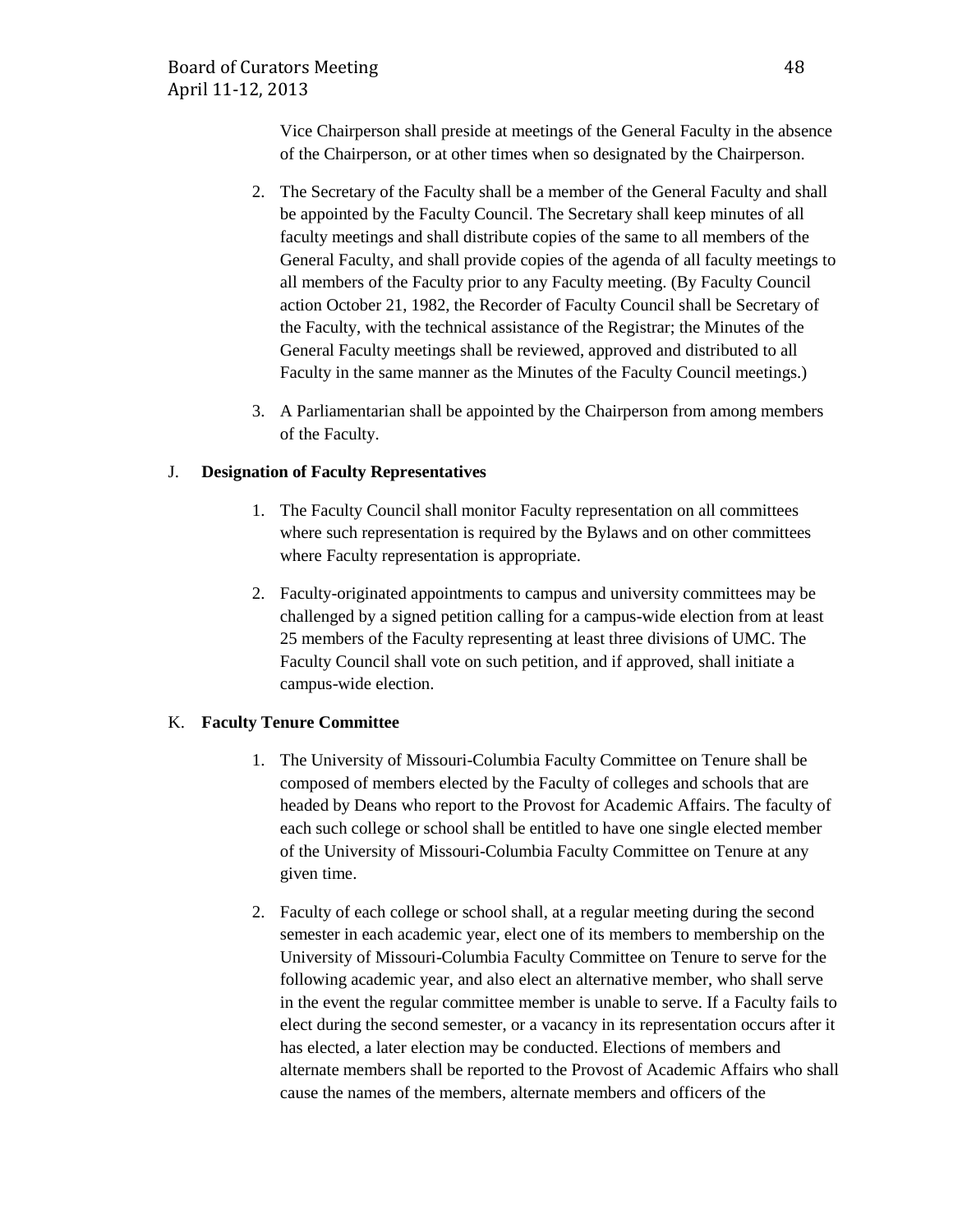committee to be published in the same manner as the membership of the Faculty Council on University Policy.

- 3. At the inception of a hearing before the committee, the respondent and the relator may challenge members present (including alternate members and the Chairperson and Secretary) for cause. A member challenged for cause is entitled to be present during the hearing on the challenge but he/she, the relator and respondent, shall withdraw from the meeting during the vote on the challenge. If a challenge for cause of the Chairperson is sustained, the Secretary shall act as Chairperson. If neither the Chairperson nor the Secretary is present after action on challenges for cause, the Committee shall elect a Chairperson pro tempore to preside at the hearing.
- 4. As prescribed by Sections [310.010](http://www.umsystem.edu/ums/gc/rules/bylaws/310/010)[-310.070,](http://www.umsystem.edu/ums/gc/rules/bylaws/310/070) University of Missouri Collected Rules and Regulations, at least ten members of the Committee or their alternates must be present to constitute a quorum at a meeting to elect a permanent Chairperson or Secretary and at the inception of a hearing. For the purposes of acting on challenges and conducting a hearing after the disposition of challenges, seven members of the Committee, or their alternates, shall constitute a quorum. If, during the course of a hearing, the number of members, or their alternates, not previously removed by challenge, are present. The relator and the respondent shall be given opportunities to challenge for cause members or their alternates who were not present from the inception of the hearing and to request that such members or alternates listen to or read the taped or stenographic record of any portion of the hearing at which they were not present.

#### L. **Procedures Governing the Disposition of Charges of Faculty Irresponsibility**

1. **Basis for the Article** -- This Faculty has affirmed its commitment to the principles of academic freedom repeatedly, and has recognized that academic freedom implies also academic and professional responsibility and obligations. In support of this recognition the Faculty has accepted the American Association of University Professors' statement of ethical standards (1966) and other standards pertaining to specific duties. (Ref: Section 300.010 C of these Bylaws; [Section](http://www.umsystem.edu/ums/rules/collected_rules/research/ch420/420.010_research_misconduct)  [420.010 Research Dishonesty\)](http://www.umsystem.edu/ums/rules/collected_rules/research/ch420/420.010_research_misconduct) Following the principle that a Faculty should monitor its own members, Section 300.010 L establishes appropriate procedures for dealing with cases of alleged violation of professional responsibility.

#### 2. **Definition of Faculty Member and Teacher**

- a. The term "Faculty member" as used in this article means a person holding a regular or non-regular academic staff position at the rank of instructor or above.
- b. The term "teacher" as used in this article means a person other than a "Faculty member" who holds an academic staff position.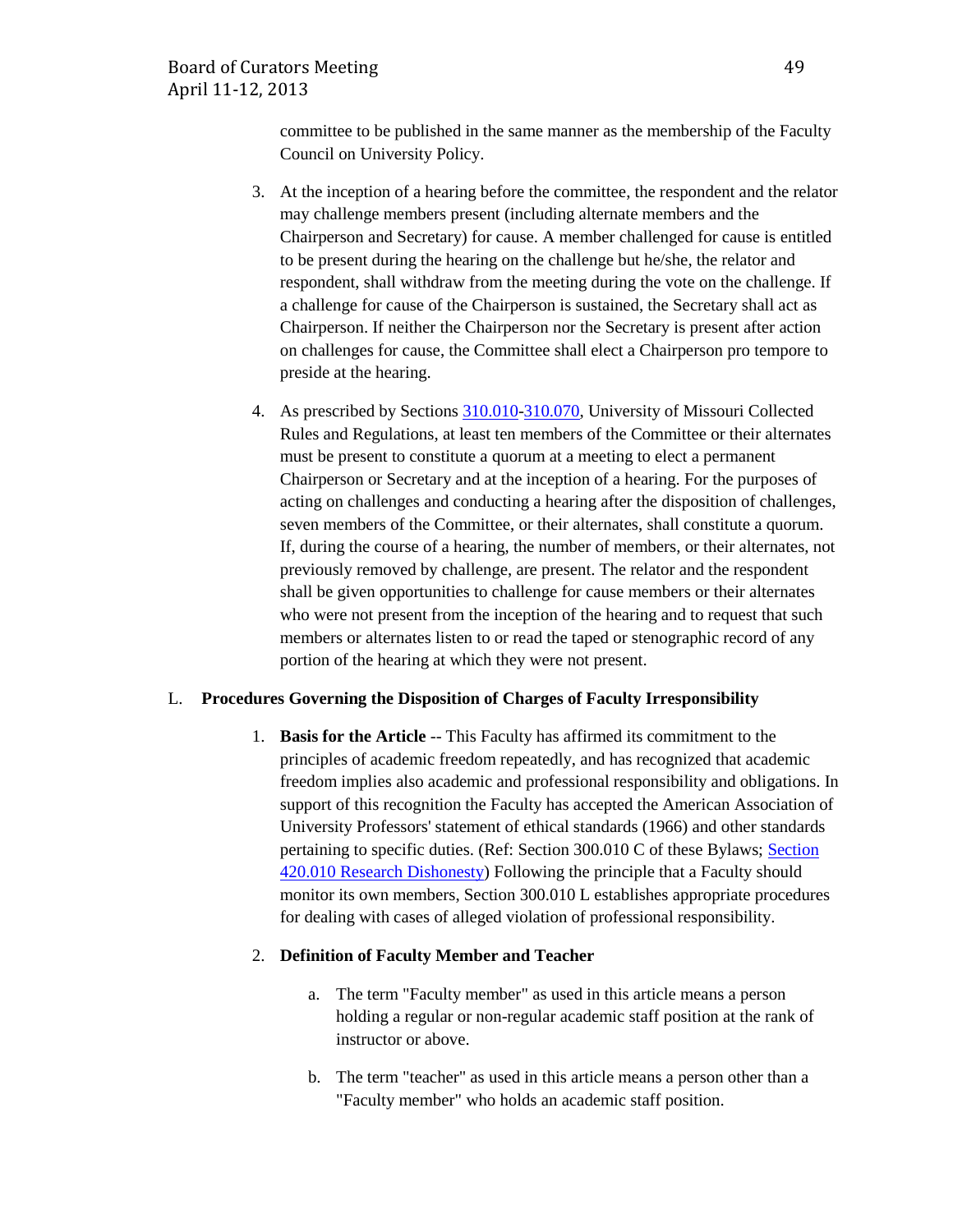- 3. **Purpose and Limits of the Article** -- This article shall govern the filing and disposition of charges alleging breaches of professional ethics or commission of irresponsible acts made against UMC Faculty members and teachers. No portion of this article shall be deemed to amend or affect Section 10 of the Academic Tenure Regulations, March 10, 1950, or any revision thereof; nor shall this article be construed to affect adversely the rights which any person may have under the University Tenure Regulations.
- 4. **Initiation and Transmission of a Charge** -- A charge of unethical or irresponsible action may be brought against a Faculty member or teacher by a person or group of persons associated with the University, such as a student, Faculty member, teacher, administrator, or Board member.
	- a. The charge must be submitted in writing and signed by the person or persons making the charge. The charge must specify the act or acts which allegedly constitute unethical or irresponsible action, and must be supported by pertinent details such as time(s), the  $act(s)$  was/were committed, specific place(s) where the act(s) occurred, names of witnesses who are able to support the charge, the conditions under which the alleged act(s) occurred, and any additional relevant information.
	- b. The charge shall be transmitted promptly to the UMC Provost for Academic Affairs, whose office shall ascertain the extent to which the charge describes the act(s) that allegedly constitutes unethical or irresponsible action, and determine that all necessary details have been supplied. The Provost shall discuss the substances of the charge with the accuser(s) to assure further that the facts and nature of the charge are understood clearly. Once the Provost has verified the procedural adequacy of the charge, he shall forward it promptly to the Dean of the Division in which the accused Faculty member or teacher has his/her academic appointment.
	- c. Upon receipt of the signed, written charge against a Faculty member or teacher employed within his/her division, the Dean shall consult with the accused's Department Chairman, in those divisions with more than one department. They shall review the charge for adequacy of procedural detail. If in their opinions, the charge is vague or insufficiently detailed, they shall so inform the Provost in writing and return the charge to him with a request for clarification, or addition of information, and resubmission.
	- d. If in the opinions of the Divisional Dean and the Department Chairperson the charge is properly described, the Department Chairperson, or Dean in those divisions without departments, as soon as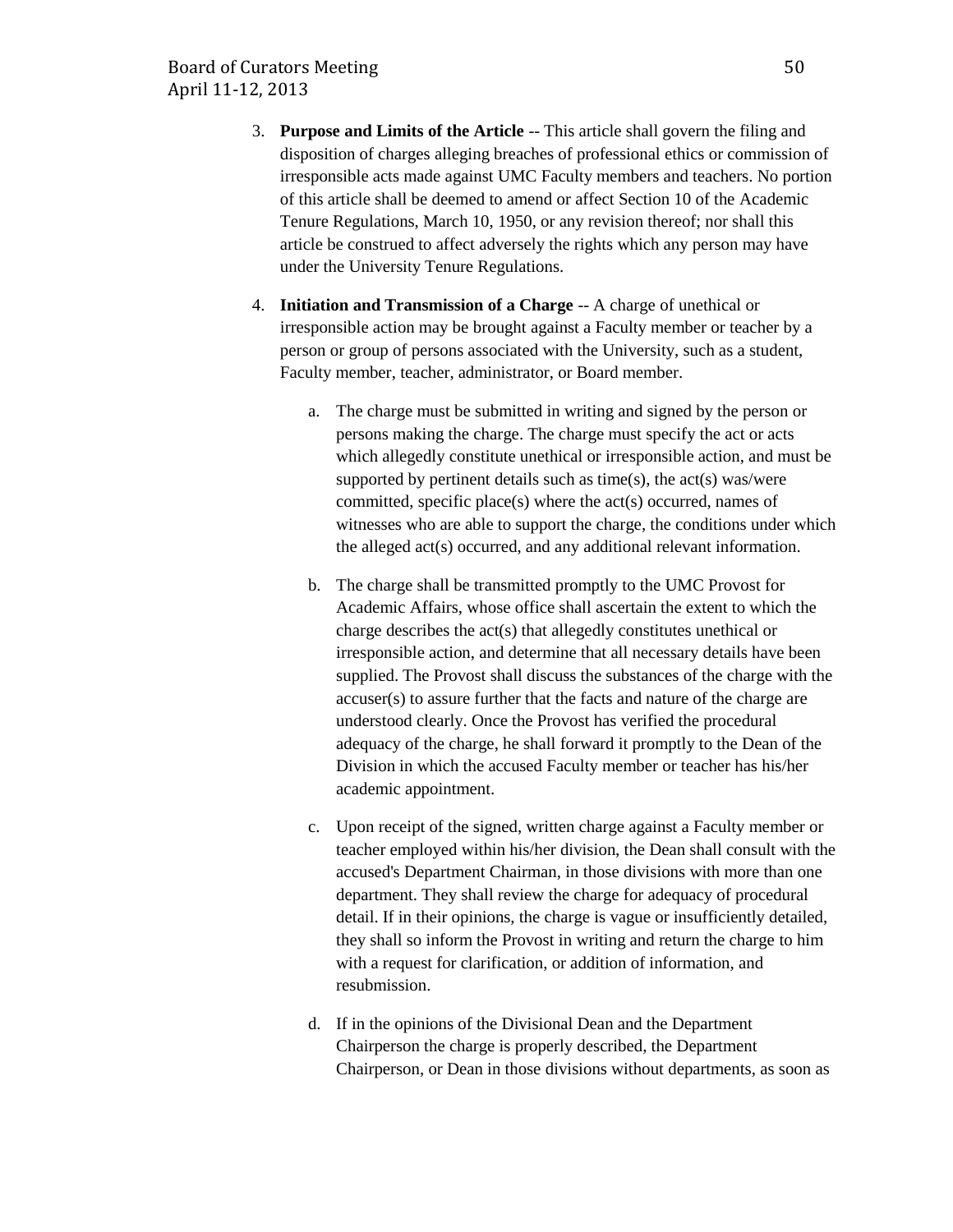possible, shall provide the accused with a full copy of the charge, including the name of the person, or persons, making the charge.

- 5. **Action by the Department Chairperson (or Divisional Dean)** -- The Department Chairperson shall discuss the alleged violation informally with the accused and with the accuser, meeting them either together or separately, or both, and shall attempt to reconcile differences and find a solution acceptable to all persons involved.
	- a. If an acceptable solution is found, this shall be reported by the Chairperson in writing to the Divisional Dean along with any explanation and justification. A copy of the report shall be furnished the accused. If an acceptable solution is not found, the Department Chairperson shall report this fact in writing to the Divisional Dean along with such comments as he/she considers appropriate. A copy of this report shall be supplied to the accused. In addition, the Chairperson shall provide the accused with a written statement of his/her recommendations for disposition of the charge and shall describe the rights of the accused to an informal hearing.
	- b. If the Divisional Dean agrees with the acceptable solution and the Provost for Academic Affairs concurs, this shall end the matter and the accused shall be so informed. If the Divisional Dean or the Provost for Academic Affairs does not agree with the acceptable solution or if no acceptable solution was reached, the matter may be referred back to the Department Chairperson for further negotiation, or the procedures under Section 300.010 L.6 shall be followed.
	- c. In those divisions having only one department, the Divisional Dean shall take the steps set out in Section 300.010 L.5 and shall report to the Provost for Academic Affairs.
	- d. The Department Chairperson or the Divisional Dean shall be disqualified from action under Section 300.010 L.5 if he/she is the accuser or the accused and in such case the respective department or division shall elect a Chairperson pro tem to act instead.
- 6. **Informal Hearing Before Peers at the Department or Divisional Level** -- If a resolution of the charge is not reached under the provisions of Section 300.010 L.5, the Divisional Dean shall inform the accused in writing of his/her recommendations for disposition of the charge, and shall describe the rights of the accused to an informal hearing. The accused may request in writing an informal hearing at either the department level (in divisions with more than one department) or the divisional level, but not both. If no written request is made by the accused within ten (10) school days, or if he/she waives in writing the informal hearing, the procedures of Section 300.010 L.7 shall be followed.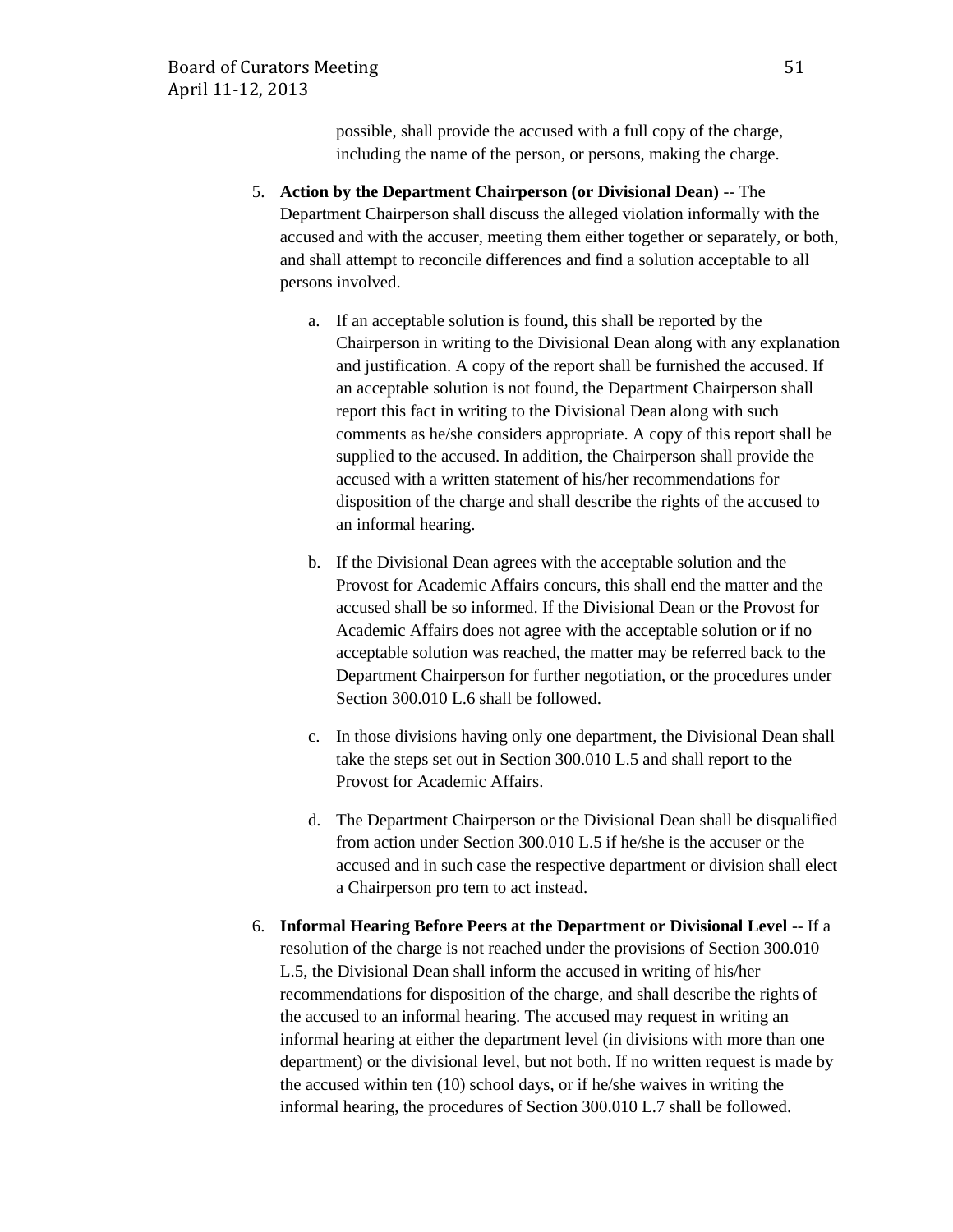a. After a written request for an informal hearing, such hearing shall be held by a committee designated for this function according to the following procedure:

(1) A Department Committee on Faculty Responsibility shall be established annually according to normal procedures in the structuring of committees in the department. If the accused or the accuser is a member of the committee, he/she is disqualified from the committee for that case. If the accused is a teacher, the department committee must be adjusted to include peers of the same academic rank, in proportion to the department roster. In small departments, same-level peers may be appointed from related departments by mutual consent of the accused and the department Chairperson. The Chairperson shall supply the accused with a written report of the membership of the Department Committee on Faculty Responsibility.

(2) For the Divisional Committee on Faculty Responsibility, a panel of 13 Faculty members and a special panel of five teachers shall be named annually by the Divisional Policy Committee. In any case where the accused or the accuser is a member of the panel, he/she shall be replaced by a substitute appointed by the Divisional Policy Committee.

> (a) When the accused is a Faculty member, the Divisional Dean will strike three names and then the accused will strike three names from the panel of Faculty members and the remaining seven Faculty members will constitute the committee.

> (b) When the accused is a teacher, five members of the panel of Faculty members will be removed by lot from the panel and replaced by the members of the special panel of teachers. From the resulting panel of 13 the Divisional Dean will strike three names and then the accused will strike three names and the remaining seven members will constitute the committee.

(c) The Divisional Committee on Faculty Responsibility, once constituted, shall organize itself. The Divisional Dean shall supply the accused with the names of the members of the Divisional Committee on Faculty Responsibility.

b. The Committee (department or division) shall investigate the charge and shall offer the accused and the accuser an opportunity to state their positions and to present testimony and other evidence relevant to the case. The accused shall have access to all information considered by the committee and the names of all persons giving evidence against him/her. The hearing shall be informal and the accused and the accuser at their option may be present during the hearing. Other persons shall not be present except while giving testimony or other evidence.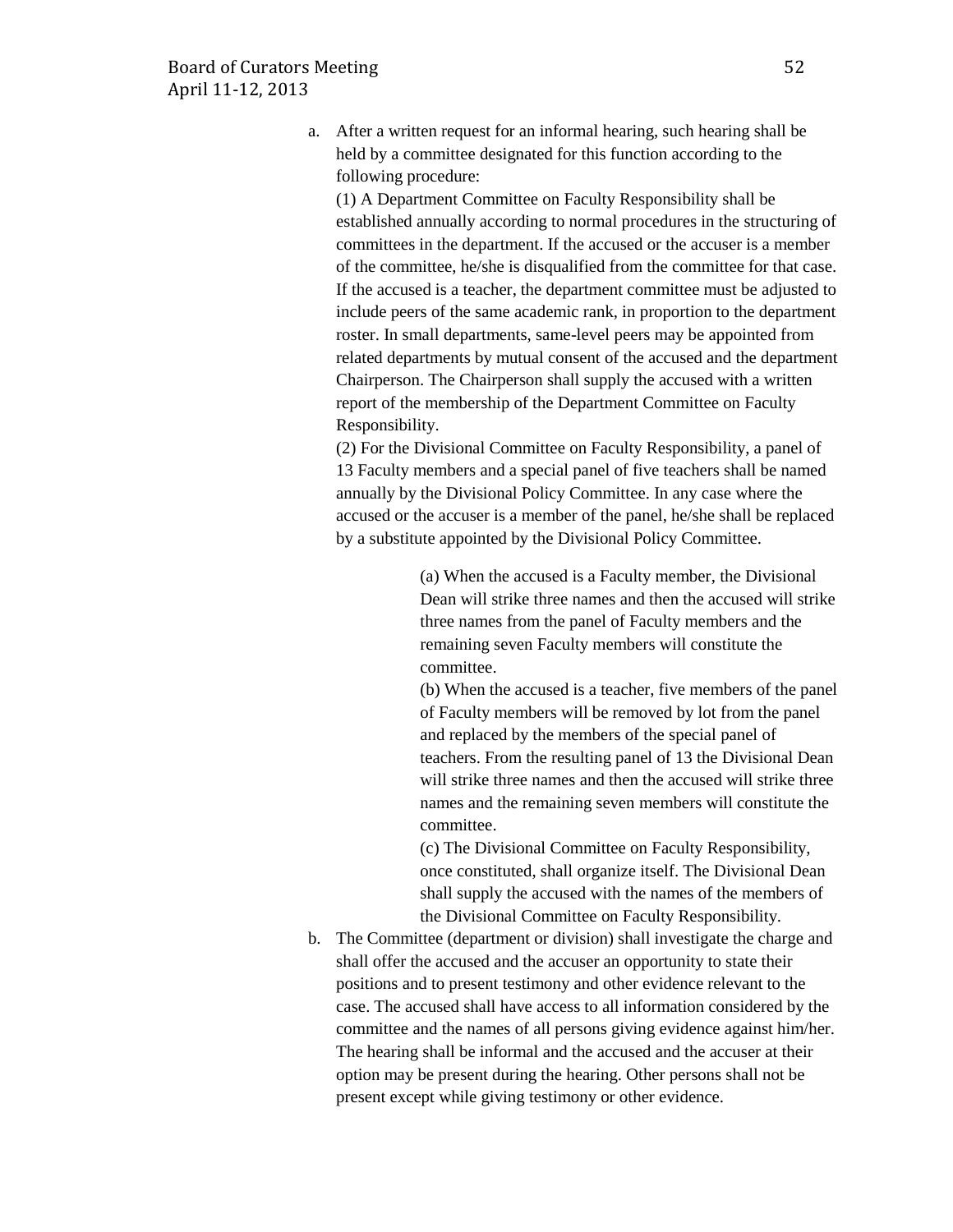c. After completion of the hearing the committee shall meet in closed session and after deliberation prepare a written report. This report (including a minority report, if any) shall be transmitted to the divisional dean and a copy transmitted promptly to the accused. This report shall be limited to one of the following:

(1) The charge is unfounded or there is insufficient reason to believe the accused has violated professional ethics or acted irresponsibly, and the matter should be dropped without prejudice to the accused. The justification for this conclusion must be included.

(2) There is sufficient reason to believe the accused has acted unethically or irresponsibly, and

> (a) If the accused is a Faculty member, the matter should be referred for a formal hearing. No recommendation as to sanction should be made but an assessment of the seriousness of the alleged violation, including whether it is serious enough that termination of appointment should be considered, shall be made.

> (b) If the accused is a teacher, a recommendation as to the appropriate sanction shall be made. The justification for this conclusion must be included.

### 7. **Action by the Divisional Dean and the Provost for Academic Affairs**

a. **If the accused is a Faculty member and no request for an informal hearing was made**, the Divisional Dean with the concurrence of the Provost for Academic Affairs shall either:

(1) Dismiss the charge, in which case the matter is closed without prejudice to the accused, or

(2) Refer the matter to the Campus Committee on Faculty Responsibility without any recommendation as to sanction, in which case the procedures of Section 300.010 L.8 shall be followed. If the Provost for Academic Affairs does not concur, he may take either of the above actions on his/her own motion.

# b. **If the accused is a Faculty member**, after receiving the

recommendation of the Department or Divisional Committee on Faculty Responsibility, the Divisional Dean with the concurrence of the Provost for Academic Affairs shall either:

(1) Dismiss the charge, in which case the matter is closed without prejudice to the accused, or

(2) Refer the matter to the Campus Committee on Faculty Responsibility with or without a recommendation as to sanction, in which case the procedures of Section 300.010 L.8 shall be followed, or

(3) Recommend that the accused's appointment be terminated, in which case the matter shall be governed by the Academic Tenure Regulations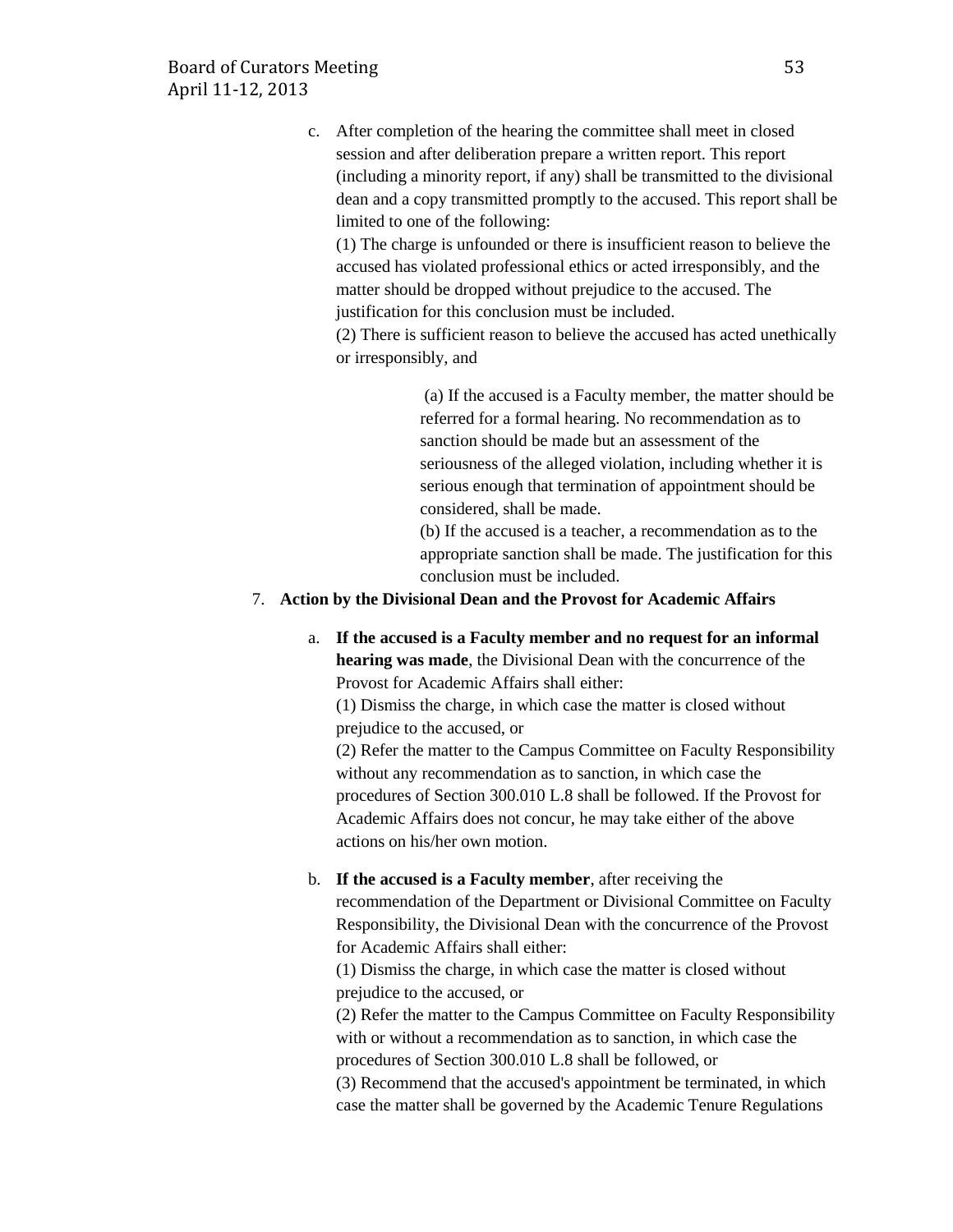and no further proceedings under this Article shall be taken. If the Provost for Academic Affairs does not concur, he/she may take any of the above actions on his/her own motion. If the action of the Divisional Dean or the Provost for Academic Affairs differs from the conclusion reached by the Department or Divisional Committee on Faculty Responsibility, a statement of reasons shall be given. Notification of the action with the statement of reasons shall be transmitted promptly to the accused.

c. **If the accused is a teacher,** after receiving the report of the Department or Divisional Committee on Faculty Responsibility, or if the informal hearing was not requested, the Divisional Dean shall dispose of the case. Notification of his/her disposition with a statement of reasons shall be transmitted promptly to the accused. The Divisional Dean's decision is subject to review by the Provost for Academic Affairs who may accept an appeal from the teacher or review the case on his/her own motion.

#### 8. **Formal Hearing before Campus Committee on Faculty Responsibility**

- a. **If the matter is referred for a formal hearing** before the Campus Committee on Faculty Responsibility, the accused may, within seven school days after notification of the referral, waive in writing the hearing before the Campus Committee. If the hearing is waived and no informal hearing under Section 300.010 L.6 has been held, the matter shall be returned to the Divisional Dean who may then recommend termination of appointment as under Section 300.010 L.7.b, or any other action he/she considers appropriate. If he/she does not recommend termination of appointment, or if the informal hearing has been held, the procedures of Section 300.010 L.9 shall be followed.
- b. **For the Campus Committee** on Faculty Responsibility, the Faculty Council shall name annually a panel of thirteen (13) Faculty members. If the accuser of any person who has engaged in the investigation of the case is a member of the panel, he/she shall be disqualified and a replacement shall be appointed by the Faculty Council. When a case is referred to the Campus Committee on Faculty Responsibility, the Provost for Academic Affairs will strike three (3) names from the panel; then the accused will strike three (3) names from the panel; the remaining seven (7) members will constitute the committee. The formal hearing shall be conducted according to the following procedures:

(1) The Provost for Academic Affairs shall convene the committee. The committee shall elect a Chairperson who shall preside. The Provost for Academic Affairs shall present the case. Generally accepted principles and procedures of administrative due process shall govern the conduct of the hearing. The hearing shall not necessarily be limited by the rules of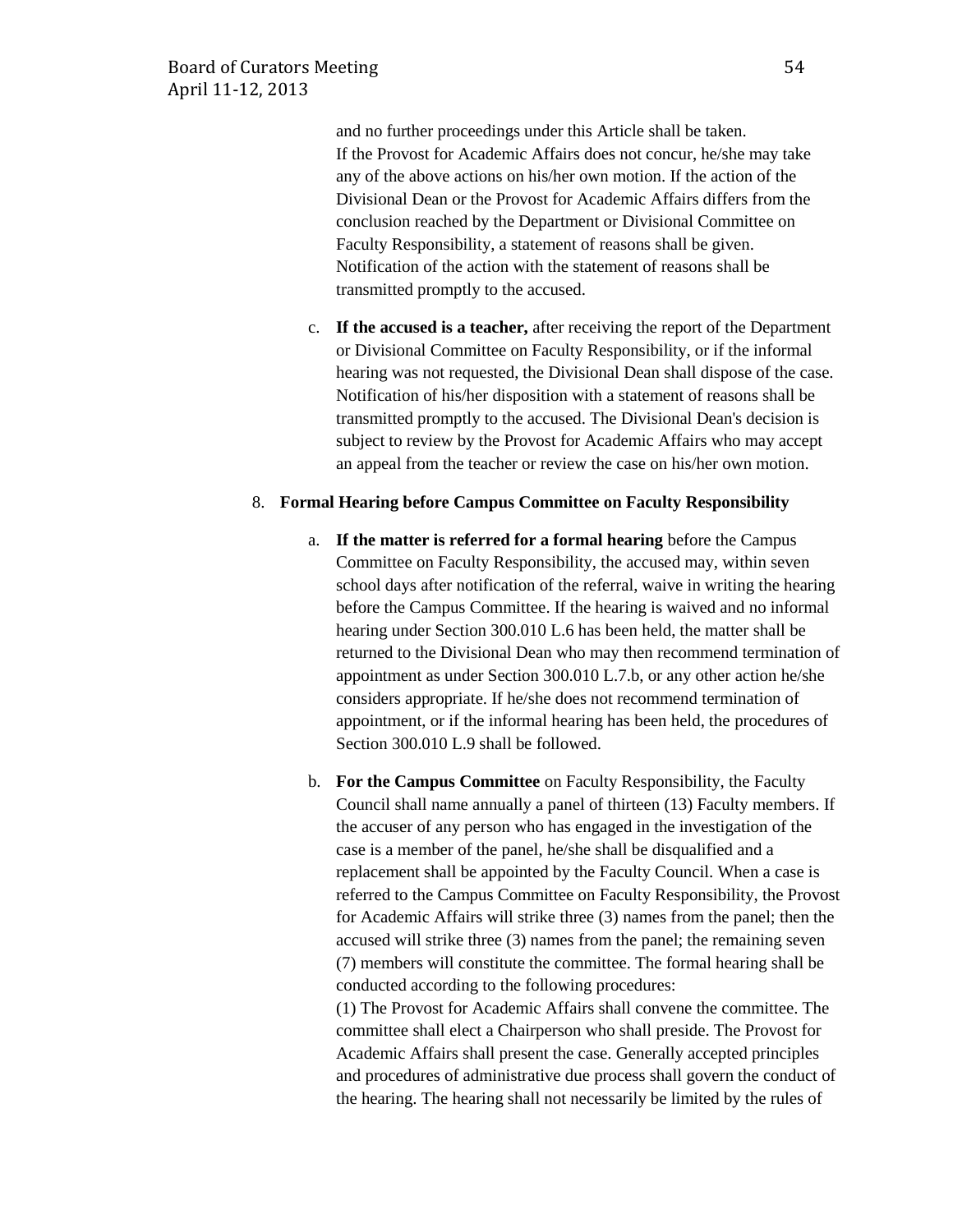evidence applied in civil or criminal judicial proceedings. Both the committee and the Provost for Academic Affairs may receive the advice of counsel.

(2) The committee and the accused shall receive from the Provost for Academic Affairs prior to the hearing copies of all reports and recommendations in the case, the text of the original charge, the name(s) of the accuser(s) and the names of the witnesses.

(3) The accused shall have the right to be present at the hearing, to have counsel of his/her choice present with him/her at the hearing, to address the committee at any reasonable time upon request, to offer and present evidence, to examine all documents offered at the hearing and challenge their validity or admissibility, to question all witnesses, and to have his/her counsel perform any and all of these acts in his/her behalf. After the termination of the proceedings and completion of the committee's report, the accused shall receive promptly a transcript of the proceedings at University expense.

c. **Following the hearing**, the Campus Committee on Faculty Responsibility shall meet in closed session and, after deliberation, shall prepare a written report which shall include findings of fact (including whether the accused committed the acts mentioned in the charge), a determination of whether the accused's acts constitute a significant violation of professional ethics or responsibility, and the recommendation of specific sanctions or actions to be taken in the case. If the committee's recommendations differ from those made by the Divisional Dean, the report shall include the reasons for the difference. The report (including a minority report, if any) shall be transmitted promptly to the accused.

(1) If the committee recommends termination of appointment and the Provost for Academic Affairs concurs; or if the Provost for Academic Affairs recommends termination of appointment, the matter shall be governed by the Academic Tenure Regulations and no further proceedings under this Article shall be taken.

(2) If termination of appointment is not recommended, the report shall be transmitted to the Chancellor and the procedures of Section 300.010 L.9 shall be followed.

9. **Review by the Chancellor** -- The Chancellor shall, on written request of the accused or of the Provost for Academic Affairs filed within seven days from the notification of the decision of the Campus Committee on Faculty Responsibility, or may, on his/her motion without the filing of an appeal, review the case and affirm, modify, or reverse the decision or remand it to the committee for rehearing. If the Chancellor accepts an appeal or otherwise formally reviews the case, he/she shall notify the Provost for Academic Affairs and the accused, and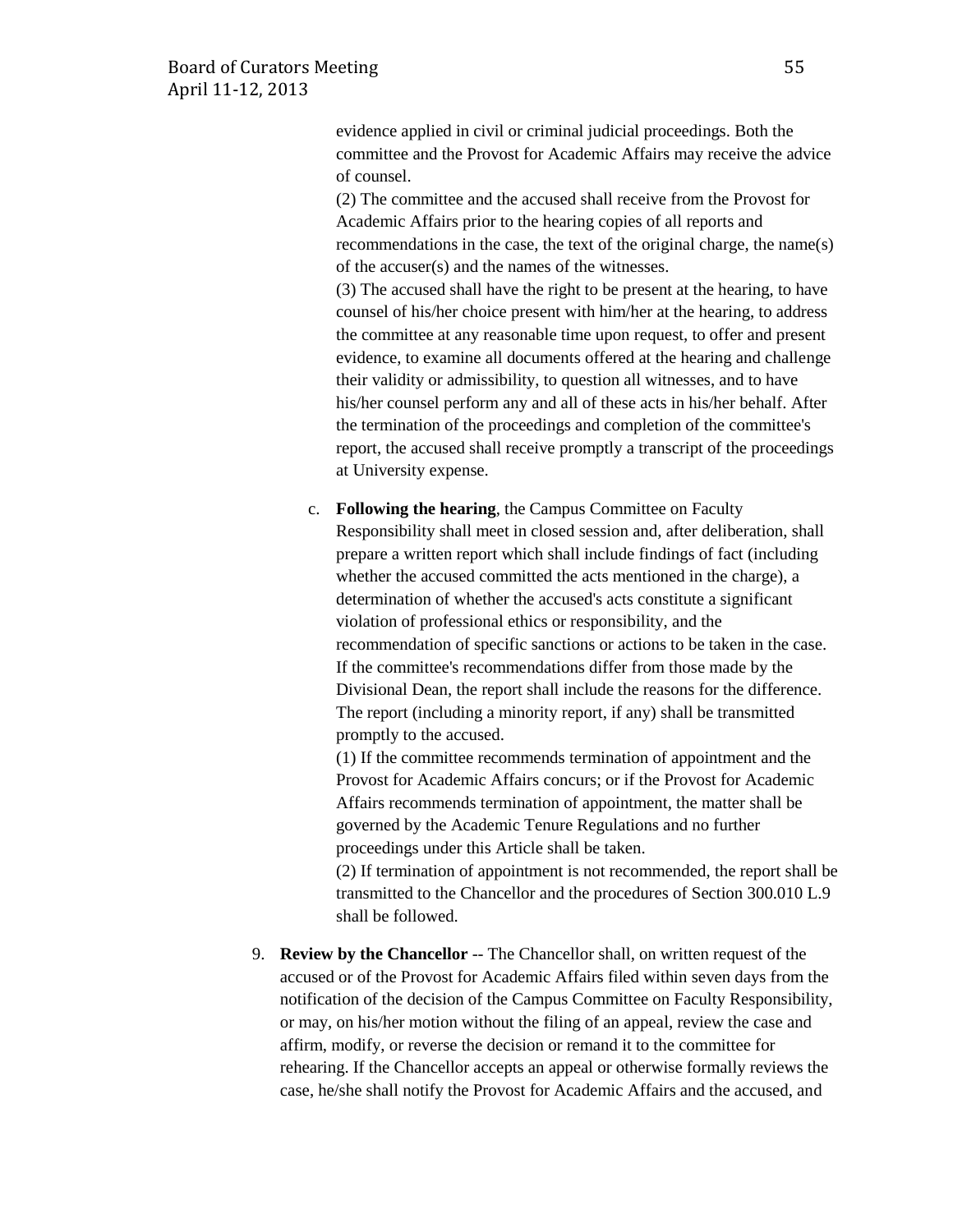shall afford them an opportunity to make written submissions or suggestions concerning the disposition of the appeal on review. If the Chancellor reverses or modifies the decision of the committee, he/she shall set forth in writing a statement of his/her decision and the reasons therefor, and shall furnish a copy of his/her statement to the accused and to have accepted the committee's decision as the final disposition of the case. If the Chancellor is absent from the campus or for any reason is unable to act throughout the review period, he/she may designate a deputy (not the Provost for Academic Affairs) to discharge this function for him/her, or in case of need the President may be requested by the Provost for Academic Affairs or the Chairperson of the Campus Committee on Faculty Responsibility to name a deputy to exercise the Chancellor's authority in the case. After action by the Chancellor, any further appeal by the accused shall be confined to the general right of all members of the University to petition the President and the Board of Curators.

- 10. **Charges Against Administrators** -- This Article shall cover charges of unethical or irresponsible actions against administrators in their teaching capacities. If a charge is filed against a divisional dean in his teaching capacity, the case shall be referred to the Provost for Academic Affairs and the Campus Committee on Faculty Responsibility without action or recommendation at the departmental or divisional level. If a charge is filed against the Provost for Academic Affairs in his/her teaching capacity, the charge shall be in the hands of the Chancellor and the Campus Committee on Faculty Responsibility. Charges of unethical or irresponsible actions against administrators in their capacity as administrators involve procedures beyond the scope of this Article. However, in such cases, the Chancellor may seek the assistance and advice of the department, divisional or Campus Committee on Faculty Responsibility.
- 11. **General Provisions** -- Successful operation of these procedures depends upon the integrity, good faith and cooperation of all persons involved. Circumvention of these procedures by the imposition of penal sanctions under the guise of purely administrative actions must be avoided. Both Faculty and administrators in carrying out their duties should keep in mind the goal of dealing with cases promptly and fairly with due regard for the interests of the accused and the University. The following guidelines and principles will be expected to characterize the monitoring of Faculty responsibility through all formal and informal proceedings:
	- a. Preservation of academic freedom, tenure rights, and the integrity of the University community.
	- b. Protection of Faculty members and teachers against malicious and multiple charges, intimidation and harassment.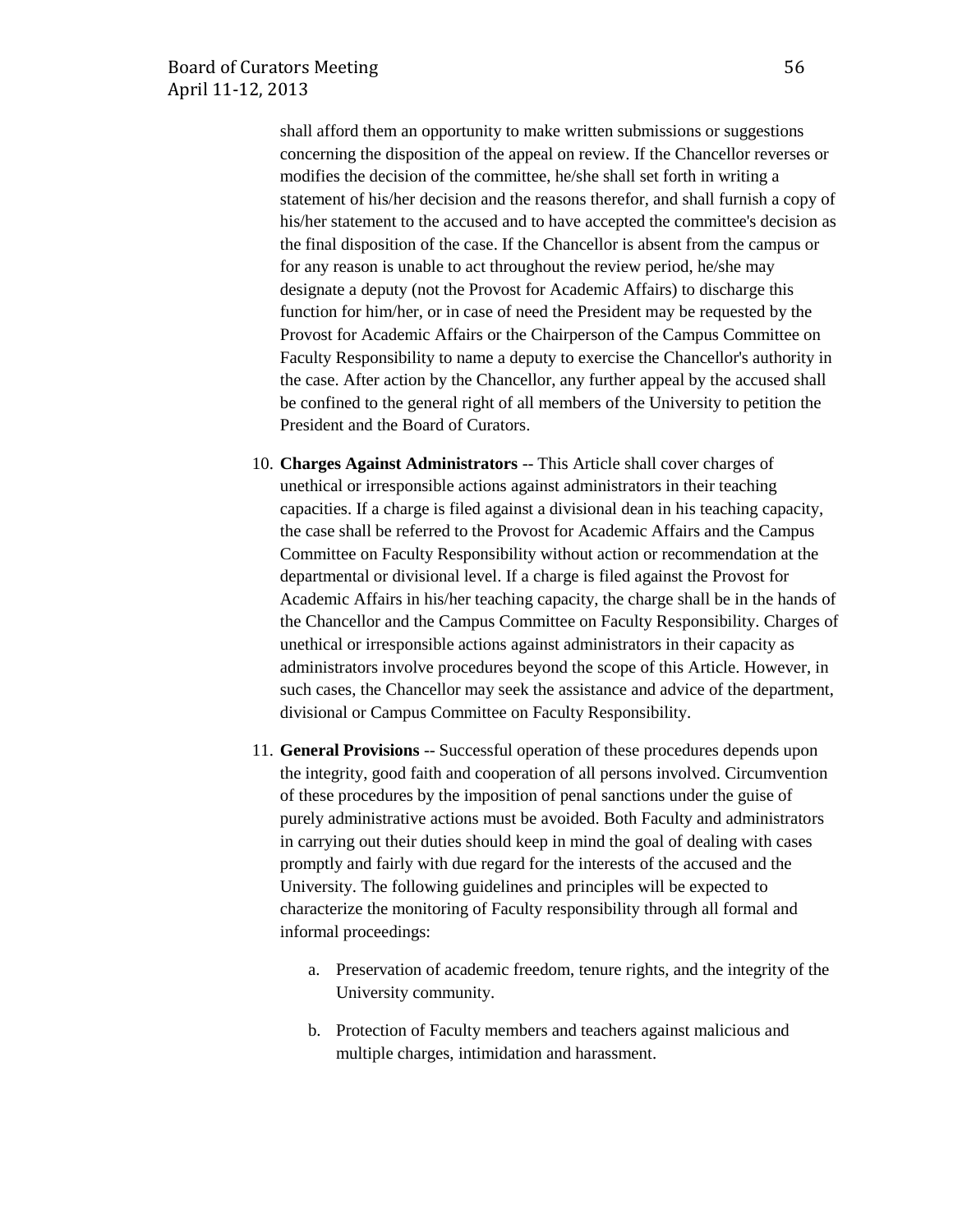- c. Protection of the accuser against recriminations when a charge is made in good faith.
- d. Confidentiality of all aspects of responsibility hearings.
- e. Caution in the dissemination of information concerning disposition of a case.
- f. Promptness in conducting each step of the investigation, consistent with fairness in time allowed for preparation. Seven to fourteen days in which the University is in session are reasonable lower and upper limits for each action, with extensions possible for good cause.
- g. Assurance to all parties involved of adequate notification of meetings and scheduling at times and places convenient to the persons involved.
- h. Freedom of the accused against sanctions prior to completion of these procedures. In a serious case where the continuation of duties by an accused would disrupt the educational process or would create a serious threat to lives and property, the Chancellor may suspend the accused without loss of pay, on good cause shown and incorporated into written findings delivered to the accused.
- i. The rights of the accused to waive any or all of the peer judgment steps in these procedures and to negotiate a settlement with appropriate administrative officers at any time.
- j. The right and desirability of the Divisional Dean, after receiving a committee report (or in the absence of such a report where a hearing has been waived), to request and receive from the department Chairperson communications concerning the disposition of the case prior to the Divisional Dean's taking action; and the similar right of the Provost for Academic Affairs to communicate with the Divisional Dean and the department Chairperson.
- M. **Revision of Bylaws** -- Revisions of these Bylaws may be proposed by Faculty Council. Proposed revisions shall be presented and discussed at a meeting of the General Faculty or a faculty forum. As soon as possible after the General Faculty meeting or faculty forum, all faculty members will be notified of the proposed revision and provided access to a ballot. Ballots will be tabulated by a committee of Faculty Council within two weeks following completion of voting. A simple majority of the votes submitted will be required for approval. Results of the vote will be reported to Faculty Council and then all faculty members as soon as feasible. Revisions become effective upon approval by the Board of Curators.

Roll call vote of the Board:

Curator Bradley voted yes.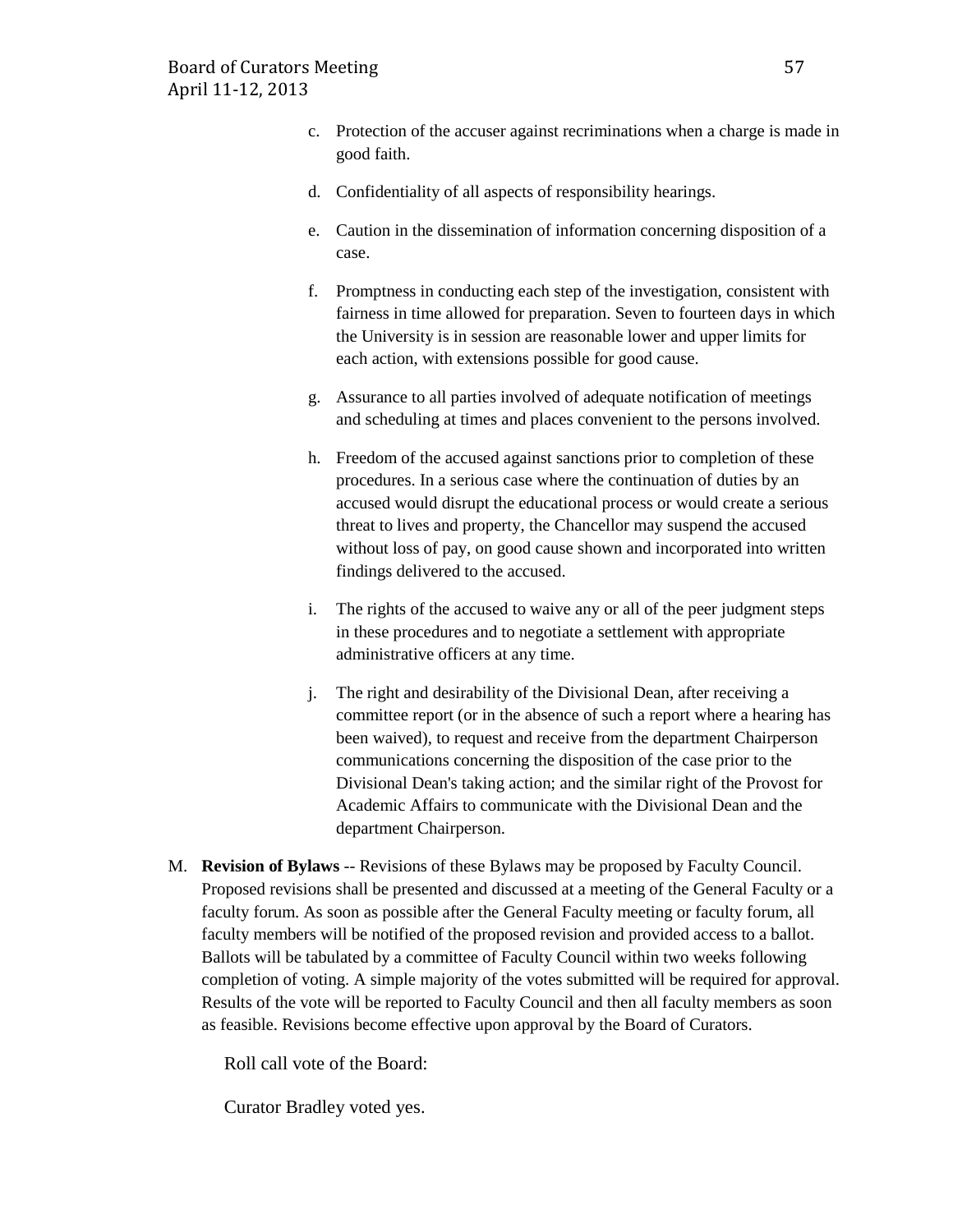Board of Curators Meeting 58 April 11-12, 2013

Curator Covington voted yes. Curator Cupps voted yes. Curator Downing voted yes. Curator Goode voted yes. Curator Henrickson voted yes. Curator Phillips voted yes. Curator Steward was absent.

The motion carried.

#### Good and Welfare

Draft June 13-14, 2013 Board of Curators meeting agenda – no discussion (on file)

University Naming Rights – Chairman Goode led a discussion regarding possible amendments to Collected Rule and Regulation 110.080, Naming of University Buildings, Locations and Other Major Facilities. General Counsel Owens will develop a draft amendment for the Board's consideration at a future meeting.

Resolution, Medicaid Expansion

It was recommended by Chairman Goode, moved by Curator Downing and

seconded by Curator Phillips, that the following resolution be approved:

#### Board of Curators Resolution

**WHEREAS,** the University of Missouri System operates a number of health care facilities; and

**WHEREAS,** MU Health Care provided over \$50 million in uncompensated care last year; and

**WHEREAS,** MU Health Care would stand to receive substantially increased revenue should an agreement be reached to provide health care to the Missouri citizens who currently receive care for which MU Health Care receives no compensation; and

**NOW, THEREFORE BE IT RESOLVED**, that the University of Missouri Board of Curators urges our state leaders to come together in open dialogue, discuss, negotiate and reach a solution that fits Missouri values.